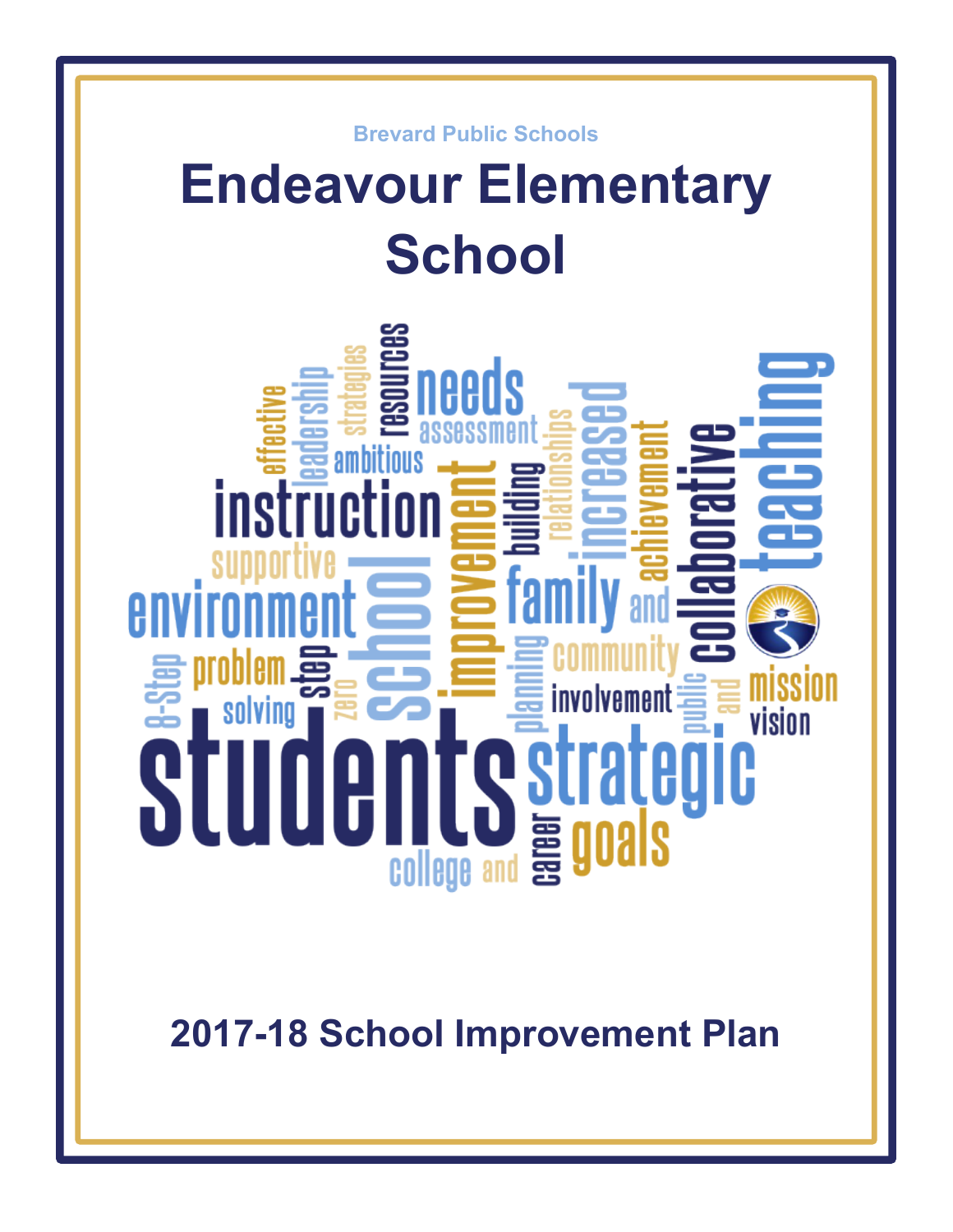**Brevard - 1051 - Endeavour Elementary School - 2017-18 SIP**

| Drevard - 1051 - Engeavour Elementary School - 2017-16 SiP<br><b>Endeavour Elementary School</b>                                                                          |              |                                    |               |                                                                        |  |  |  |  |
|---------------------------------------------------------------------------------------------------------------------------------------------------------------------------|--------------|------------------------------------|---------------|------------------------------------------------------------------------|--|--|--|--|
| <b>Endeavour Elementary School</b>                                                                                                                                        |              |                                    |               |                                                                        |  |  |  |  |
| 905 PINEDA ST, Cocoa, FL 32922                                                                                                                                            |              |                                    |               |                                                                        |  |  |  |  |
| http://www.endeavour.brevard.k12.fl.us                                                                                                                                    |              |                                    |               |                                                                        |  |  |  |  |
| <b>School Demographics</b>                                                                                                                                                |              |                                    |               |                                                                        |  |  |  |  |
| 2016-17 Economically<br><b>School Type and Grades Served</b><br><b>Disadvantaged (FRL) Rate</b><br>2016-17 Title I School<br>(per MSID File)<br>(As Reported on Survey 3) |              |                                    |               |                                                                        |  |  |  |  |
| <b>Elementary School</b><br>$PK-6$                                                                                                                                        |              | Yes                                |               | 100%                                                                   |  |  |  |  |
| <b>Primary Service Type</b><br>(per MSID File)<br>K-12 General Education                                                                                                  |              | <b>Charter School</b><br><b>No</b> |               | 2016-17 Minority Rate<br>(Reported as Non-white<br>on Survey 2)<br>86% |  |  |  |  |
| <b>School Grades History</b>                                                                                                                                              |              |                                    |               |                                                                        |  |  |  |  |
| Year<br><b>Grade</b>                                                                                                                                                      | 2016-17<br>D | 2015-16<br>D                       | 2014-15<br>D* | 2013-14<br>D                                                           |  |  |  |  |

*\*Informational Baseline School Grade*

*Note: The school grades calculation was revised substantially for the 2014-15 school year to implement statutory changes made by the 2014 Legislature and incorporate the new Florida Standards Assessments. The 2014-15 school grades serve as informational baseline data that schools can use to improve in future years.*

# **School Board Approval**

This plan is pending approval by the Brevard County School Board.

#### **SIP Authority and Template**

Section 1001.42(18), Florida Statutes, requires district school boards to annually approve and require implementation of a school improvement plan (SIP) for each school in the district that has a school grade of D or F.

The Florida Department of Education (FDOE) SIP template meets all statutory and rule requirements for traditional public schools and incorporates all components required for schools receiving Title I funds. This template is required by State Board of Education Rule 6A-1.099811, Florida Administrative Code, for all noncharter schools with a current grade of D or F (see page 4). For schools receiving a grade of A, B, or C, the district may opt to require a SIP using a template of its choosing.

This document was prepared by school and district leadership using the FDOE's school improvement planning web application located at [https://www.floridaCIMS.org.](https://www.floridacims.org)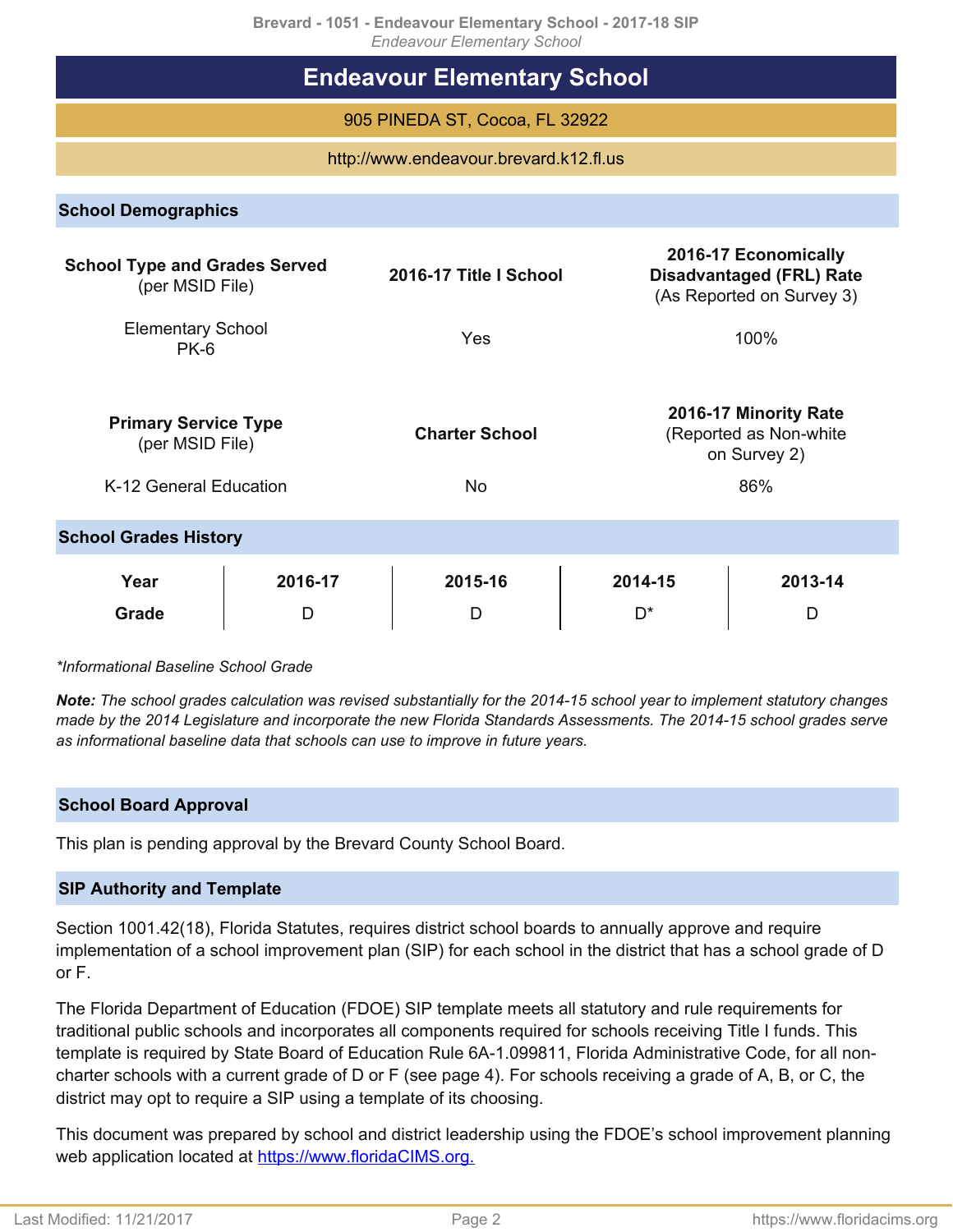# **Table of Contents**

| <b>Purpose and Outline of the SIP</b>                                         | 4  |
|-------------------------------------------------------------------------------|----|
| <b>Differentiated Accountability</b>                                          | 5  |
| <b>Current School Status</b>                                                  | 6  |
| <b>Supportive Environment</b>                                                 | 6  |
| <b>Family and Community Engagement</b>                                        | 8  |
| <b>Effective Leadership</b>                                                   | 8  |
| <b>Public and Collaborative Teaching</b>                                      | 12 |
| <b>Ambitious Instruction and Learning</b>                                     | 12 |
| 8-Step Planning and Problem Solving Implementation                            | 16 |
| <b>Goals Summary</b>                                                          | 16 |
| <b>Goals Detail</b>                                                           | 16 |
| <b>Action Plan for Improvement</b>                                            | 19 |
| <b>Appendix 1: Implementation Timeline</b>                                    | 31 |
| <b>Appendix 2: Professional Development and Technical Assistance Outlines</b> | 33 |
| <b>Professional Development Opportunities</b>                                 | 33 |
| <b>Technical Assistance Items</b>                                             | 36 |
| <b>Appendix 3: Budget to Support Goals</b>                                    | 36 |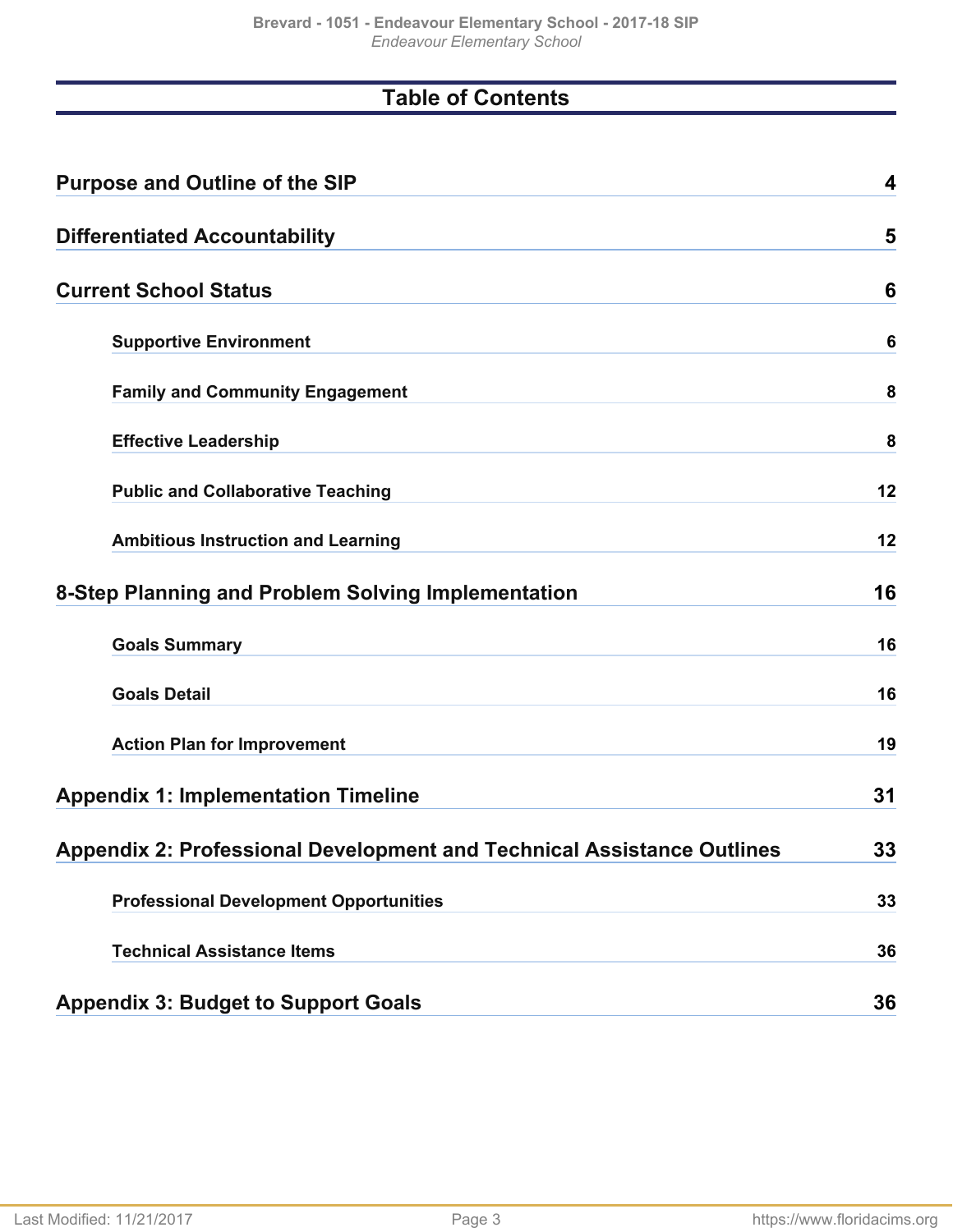# **Purpose and Outline of the SIP**

<span id="page-3-0"></span>The SIP is intended to be the primary artifact used by every school with stakeholders to review data, set goals, create an action plan and monitor progress. A corollary at the district level is the District Improvement and Assistance Plan (DIAP), designed to help district leadership make the necessary connections between school and district goals in order to align resources. The Florida Department of Education encourages schools to use the SIP as a "living document" by continually updating, refining and using the plan to guide their work throughout the year. This printed version represents the SIP as of the "Date Modified" listed in the footer.

# **Part I: Current School Status**

Part I organizes the current status of the school around five domains inspired by the 5Essentials framework: Supportive Environment, Family and Community Involvement, Effective Leadership, Public and Collaborative Teaching, and Ambitious Instruction and Learning. Questions regarding the school's Multi-Tiered System of Supports have been embedded throughout this part to demonstrate how data is used by stakeholders to understand the needs of all students and allocate appropriate resources in proportion to those needs.

# **Part II: Needs Assessment**

Part II requires the school to review performance and early warning systems data in order to develop strategic goals and associated data targets (i.e., "SMART goals") for the coming school year in context of the school's greatest strengths and needs. An online tool was developed, which includes data visualizations and processing questions to support problem identification, problem analysis and strategic goal formulation.

# **Part III: 8-Step Planning and Problem Solving for Implementation**

Part III enables the school to develop implementation plans for its highest-priority goals. With the overview of the current state of the school in mind and the strategic goals identified through the needs assessment, the planning team engages in a facilitated planning and problem-solving process, through which they

- Define strategic goals and establish targets to be reached by successfully achieving the goals (Step 1)
- Identify barriers that could hinder achieving those goals and resources that could be used to eliminate or reduce barriers (Step 2)
- Select high-priority barriers they want to address initially (Step 3)
- Design implementation and monitoring plans for strategies to resolve selected barriers (Steps 4-7)
- Determine how they will monitor progress toward each goal (Step 8)

# **Appendices**

The following appendices, automatically-generated from content entered in Part III, are included in this document:

- Appendix 1 is a timeline of all action steps and monitoring activities
- Appendix 2 is an outline of all professional development opportunities and technical assistance items
- Appendix 3 is a report of the budget needed to implement the strategies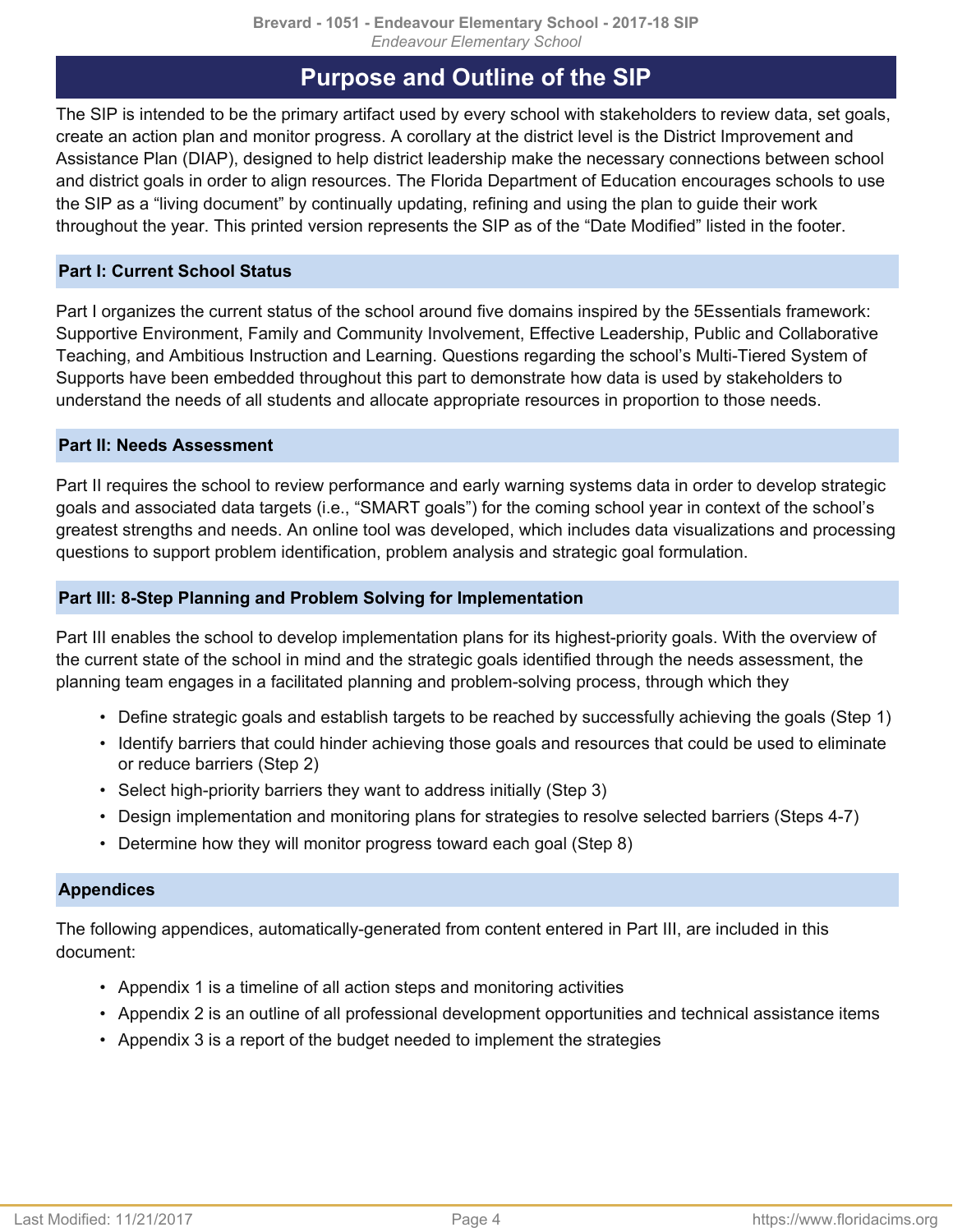# **Differentiated Accountability**

<span id="page-4-0"></span>Florida's Differentiated Accountability (DA) system, established in [section 1008.33, Florida Statutes,](http://www.leg.state.fl.us/Statutes/index.cfm?App_mode=Display_Statute&Search_String=&URL=1000-1099/1008/Sections/1008.33.html) is a statewide network of strategic support, differentiated by need according to performance data, provided to districts and schools in order to improve leadership capacity, teacher efficacy, and student outcomes. Through a data-driven planning and problem-solving process, DA field teams collaborate with district leadership to design, implement, and refine strategic goals and action plans that are documented in the SIP.

# **DA Regions**

Florida's DA network is divided into four geographical regions, each served by a field team led by a regional executive director (RED).

# **DA Categories**

At the start of each academic year, traditional schools are classified for DA support in two categories based on the most recent school grades data available. Descriptions of each DA category along with the state support and interventions provided are set forth by [Rule 6A-1.099811, Florida Administrative Code:](https://www.flrules.org/gateway/ruleNo.asp?id=6A-1.099811)

- **Not in DA** A school with a current school grade of A, B, or C; charter schools; and ungraded schools.
- **Targeted Support and Improvement** A school with a current school grade of an initial D.
- **Comprehensive Support and Improvement** A school with a current school grade of F or two consecutive grades of D, or a high school with a graduation rate of 67 percent or less in the most recent data release.

# **DA Turnaround Status**

Additionally, Comprehensive Support and Improvement schools have a turnaround status of "Implementing," based on a school's grades history, including the current school grade:

• Implementing - A school with a status of "Implementing" requires the district to submit a turnaround plan to the State Board of Education for approval and implementation. A school remains in "Implementing" status until its school grade improves to a C or higher.

# **2017-18 DA Category and Statuses for Endeavour Elementary School**

| DA Region and RED       | DA Category and Turnaround Status         |
|-------------------------|-------------------------------------------|
| Northeast - Wayne Green | Comprehensive Support & Improvement - Dmt |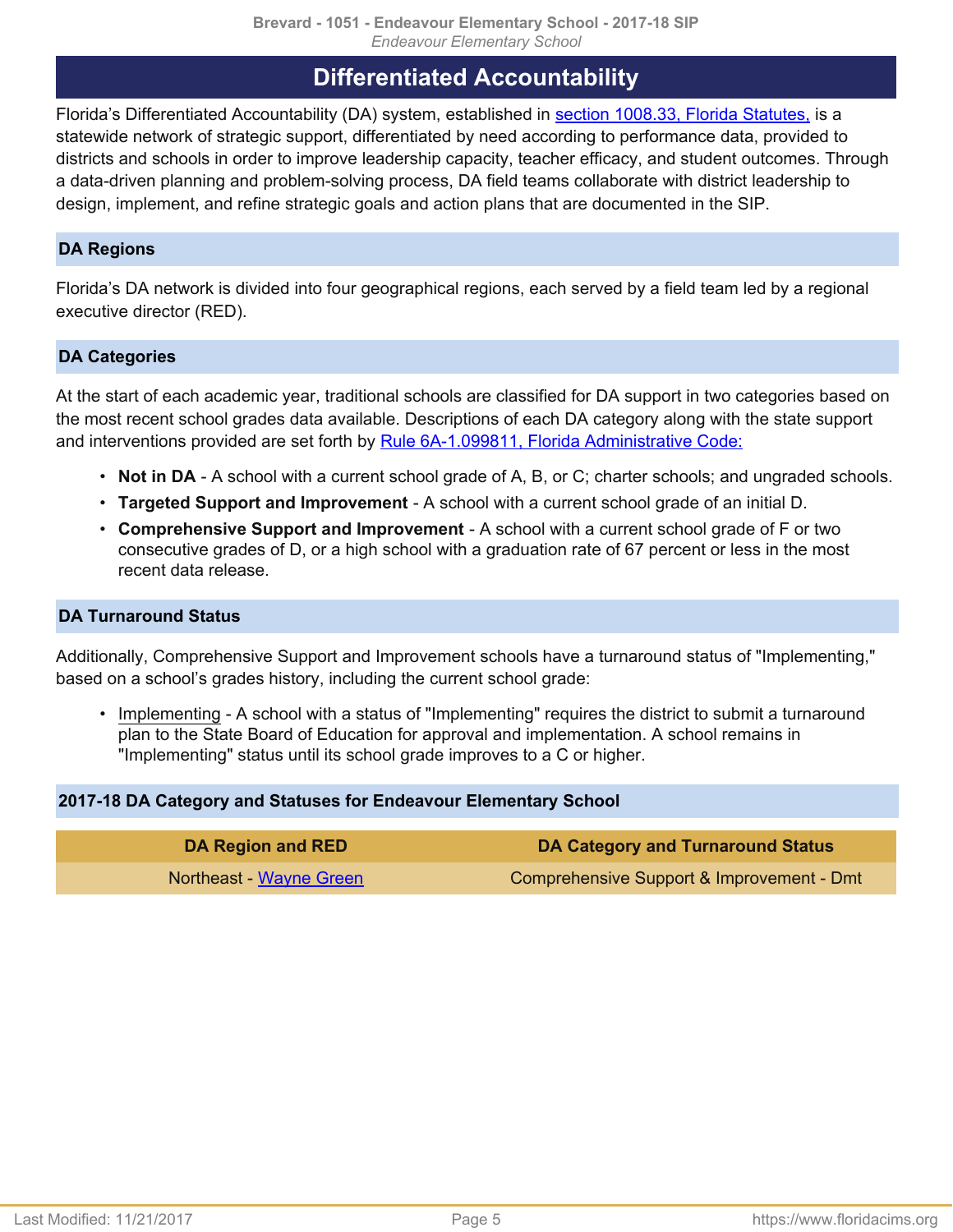# **I. Part I: Current School Status**

# <span id="page-5-1"></span><span id="page-5-0"></span>**A. Supportive Environment**

#### **1. School Mission and Vision**

#### **a. Provide the school's mission statement**

Excellence is our only option.

#### **b. Provide the school's vision statement**

Excellence is our destination.

#### **2. School Environment**

#### **a. Describe the process by which the school learns about students' cultures and builds relationships between teachers and students**

Endeavour Elementary Community School strives to build excellent family relationships through parental involvement activities. Our ESOL population is one of the largest in the county. All of our evening events have a translator available. We strive to make as many home and school connections as possible to bring families into the school. We also host a special Black History Night program in February as well as a Multicultural Fair in May.

#### **b. Describe how the school creates an environment where students feel safe and respected before, during and after school**

Students, teachers and staff all participate in the school wide Positive Behavior Support Program at Endeavour Elementary Community School. This program supports positive interactions between students. Faculty and staff model these behaviors and reward student who show the same positive behavior and attitude.

#### **c. Describe the schoolwide behavioral system in place that aids in minimizing distractions to keep students engaged during instructional time. This may include, but is not limited to, established protocols for disciplinary incidents, clear behavioral expectations, and training for school personnel to ensure the system is fairly and consistently enforced**

Positive Behavior Support is the behavior system that we have in place at Endeavour Elementary Community School. Clear behavior expectations are in place and addressed on a regular basis. Students know what is expected of them and staff members are consistent in school wide expectations.

#### **d. Describe how the school ensures the social-emotional needs of all students are being met, which may include providing counseling, mentoring and other pupil services**

Students are assigned mentors at the beginning of the school year. These mentors check on students weekly to monitor the well being academically as well as socially. When students are found to have social or emotional problems, the school guidance counselors will meet with them on a more regular basis and provide any services that the students may need. With the addition of the Community School, Health Services- medical (Pediatrics as well as Dental) and social-emotional needs of our school are being met by our Comminuity School liasons and school Social Worker. This school year Endeavour is also implementing Zones of Regulation to address the social emotional well being of our students.

# **3. Early Warning Systems**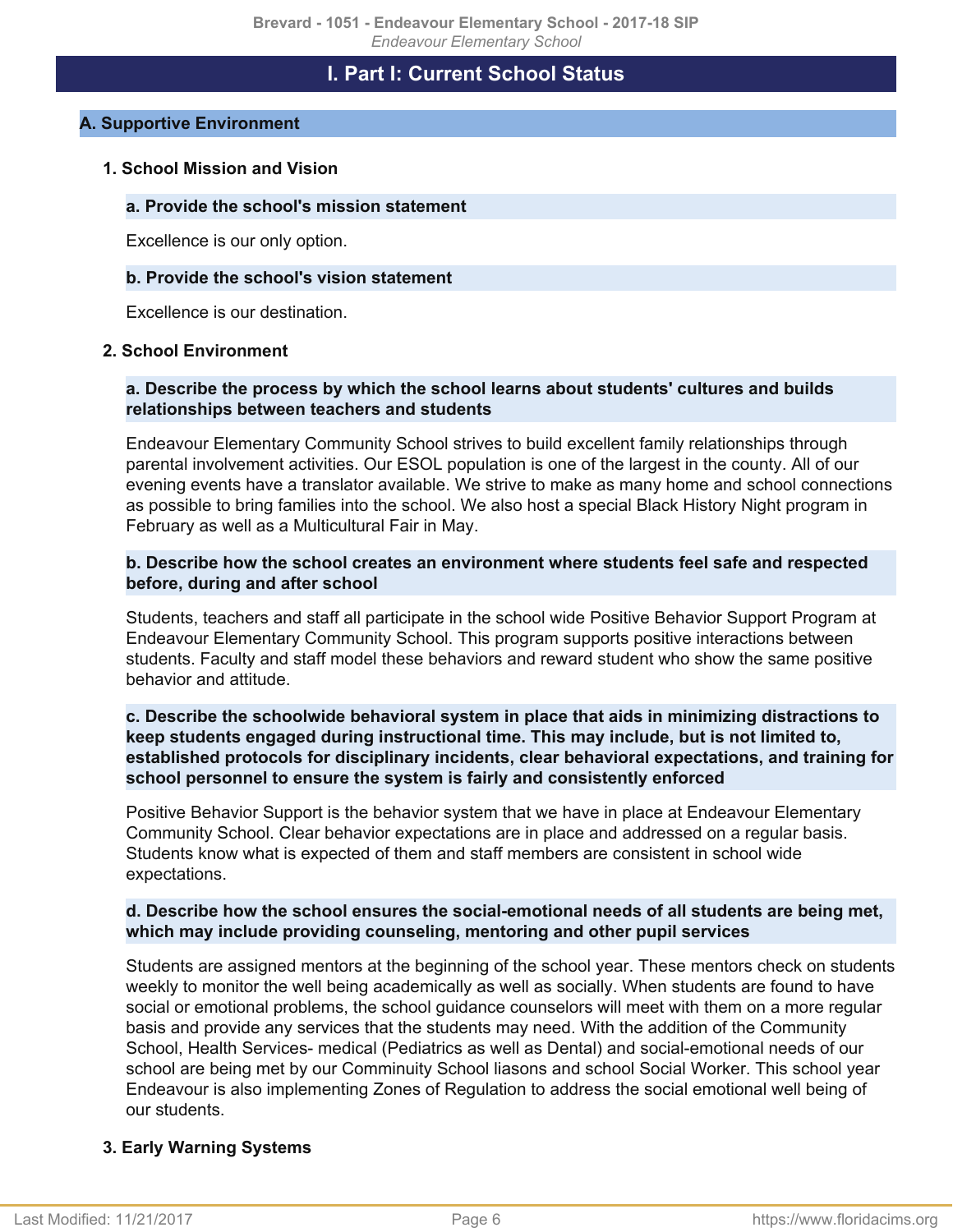The school's response to this section may address the requirements of ESSA, P.L. No. 114-95, § 1114(b)(7)(A)(i) and  $(b)(7)(A)(iii)(III)$ .

## **a. Describe the school's early warning system and provide a list of the early warning indicators used in the system**

Endeavour uses the following as EWS indicators:

- Attendance below 90%

- one or more suspensions
- Level 1 on statewide assessments

# **b. Provide the following data related to the school's early warning system**

#### *1. The number of students by grade level that exhibit each early warning indicator:*

| <b>Indicator</b>                |          | <b>Grade Level</b> |          |     |                |                                |             |  |  |  |     | <b>Total</b> |          |      |
|---------------------------------|----------|--------------------|----------|-----|----------------|--------------------------------|-------------|--|--|--|-----|--------------|----------|------|
|                                 |          |                    |          |     |                | K 1 2 3 4 5 6 7 8 9 10 11 12   |             |  |  |  |     |              |          |      |
| Attendance below 90 percent     |          |                    |          |     |                | 84 86 57 73 48 47 54 0 0 0 0   |             |  |  |  |     | - 0          | $\Omega$ | 449  |
| One or more suspensions         |          |                    |          |     |                | 15 12 23 34 25 36 19 0 0 0 0 0 |             |  |  |  |     |              | ി വ      | -164 |
| Course failure in ELA or Math   |          | $0\quad 0\quad 0$  |          | - 0 | $\overline{0}$ | $\overline{0}$                 |             |  |  |  |     | $00000000$   |          |      |
| Level 1 on statewide assessment | $\Omega$ |                    | $\Omega$ |     | 63 57          |                                | 66 47 0 0 0 |  |  |  | - 0 | - 0          |          | -233 |

*The number of students identified by the system as exhibiting two or more early warning indicators:*

| Indicator                                                                       |  | <b>Grade Level</b> |  |  |  |  |  |  |  |  |  |  |                              |              |
|---------------------------------------------------------------------------------|--|--------------------|--|--|--|--|--|--|--|--|--|--|------------------------------|--------------|
|                                                                                 |  |                    |  |  |  |  |  |  |  |  |  |  | K 1 2 3 4 5 6 7 8 9 10 11 12 | <b>Total</b> |
| Students exhibiting two or more indicators 11 11 16 48 43 49 40 0 0 0 0 0 0 218 |  |                    |  |  |  |  |  |  |  |  |  |  |                              |              |

# **c. Describe all intervention strategies employed by the school to improve the academic performance of students identified by the early warning system**

PBIS Attendance program- works with student to be proactive regarding attendance and tardy issues. Students are rewarded for zero tardies and no absences each quarter.

PBIS- Our mentors work with students who are constantly receiving behavior referrals so that they do not become repeat offenders. Rewards are offered quarterly for students who make good choices. Also, students who need more assistance will work with their mentors on a daily basis to earn rewards for daily good behavior.

Intervention Groups- Students are selected based on data to be placed in intervention groups based on their reading/math needs. These students are monitored monthly in our MTSS meetings. If these students also fall into our lowest 25% groups they also receive a school mentor who will work with them weekly and discuss how the student is doing academically and behaviorally. Mentors for the lowest 25% include all teachers who do not have a home room, select Instructional

Assistants, Administrators and Community School staff.

ASP- Students are offered before school tutoring every day of the week. We also offer several Saturdays in the Spring for students to come in and work on standards in English Language Arts and Mathematics.

College for Kids- A program for our 5th and 6th graders to get them ready for college.

ESOL Tutoring- Students who are in the ESOL program have the opportunity for tutoring every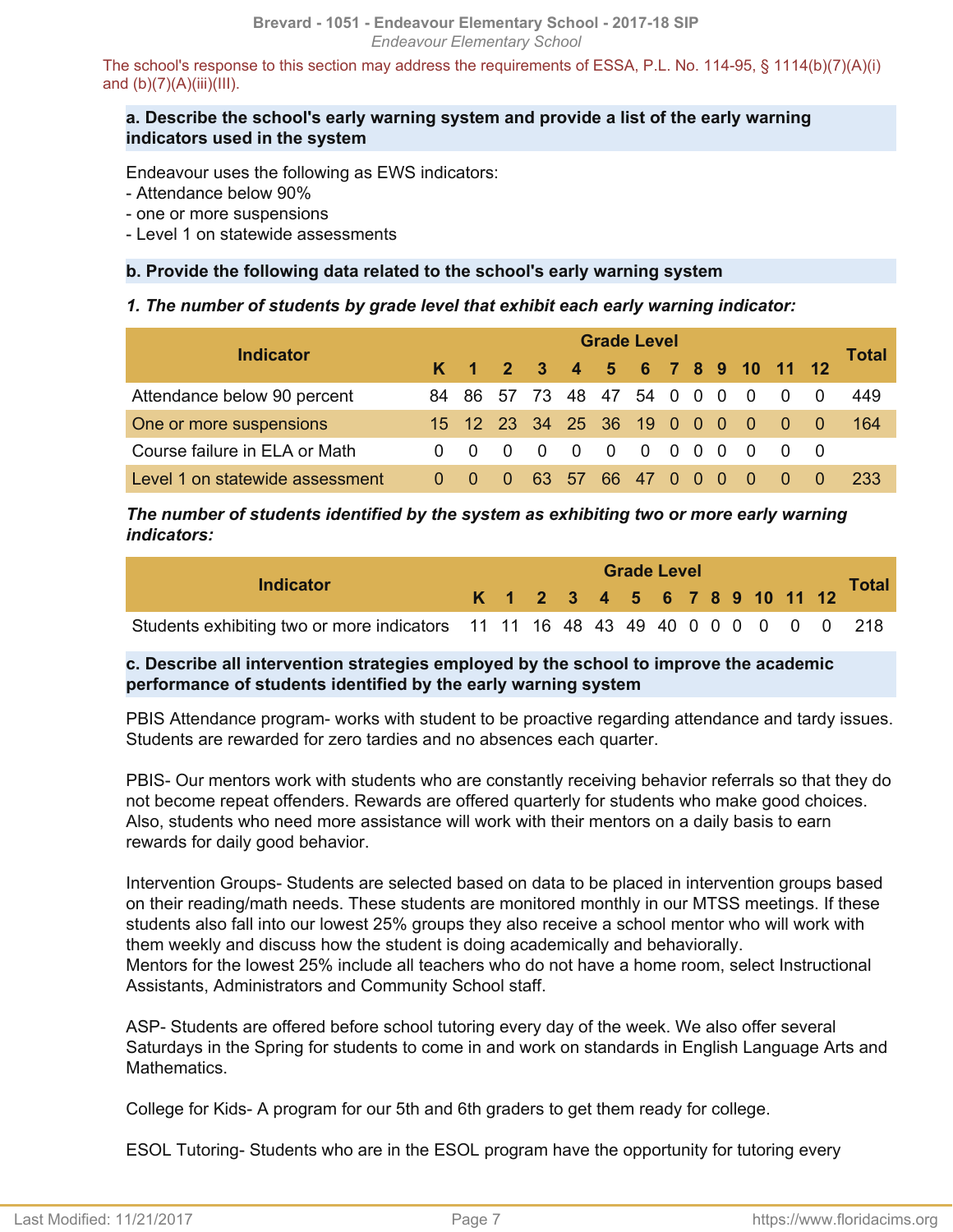afternoon. An ESOL Reading camp is available during the summer to address needs.

The Community School's After School program- run by our Community School After School Coordinator and a cadre of community volunteers with an emphasis on tutoring, homework assistance and extra curricular activities such as sewing.

#### <span id="page-7-0"></span>**B. Family and Community Engagement**

The school's response to this section may address the requirements of ESSA, P.L. No. 114-95, § 1114(b)(2) and  $(b)(7)(A)(iii)(I).$ 

**1. Describe how the school works at building positive relationships with families to increase involvement, including efforts to communicate the school's mission and vision, and keep parents informed of their child's progress**

**a. Will the school use its Title I Parent and Family Engagement Policy (PFEP) to satisfy this question?**

Yes

#### *1. PFEP Link*

The school completes a Parental Involvement Plan (PFEP), which is available at the school site.

#### *2. Description*

Endeavour has minimal parental involvement. We strive to increase our parental involvement this year by helping more parents register to become volunteers. We also have added more evening programs and family activities to get families back to school for academic and non-academic evenings.

#### **2. Describe the process by which the school builds and sustains partnerships with the local community for the purpose of securing and utilizing resources to support the school and student achievement**

Endeavour Elementary Community School has many business partners in our local community. These relationships are sustained through monthly SAC meetings, PTO meetings, meetings with administration, and events planned with the business partners. At the end of each year we hold a special breakfast to recognize the efforts that these business partners have made through the year. Many business partners will donate items to help our students or to help us put on events. Other business partners will donate money to help us with our SIP goals and initiatives.

#### <span id="page-7-1"></span>**C. Effective Leadership**

#### **1. School Leadership Team**

#### **a. Membership**

Identify the name, email address and position title for each member of the school leadership team.**:**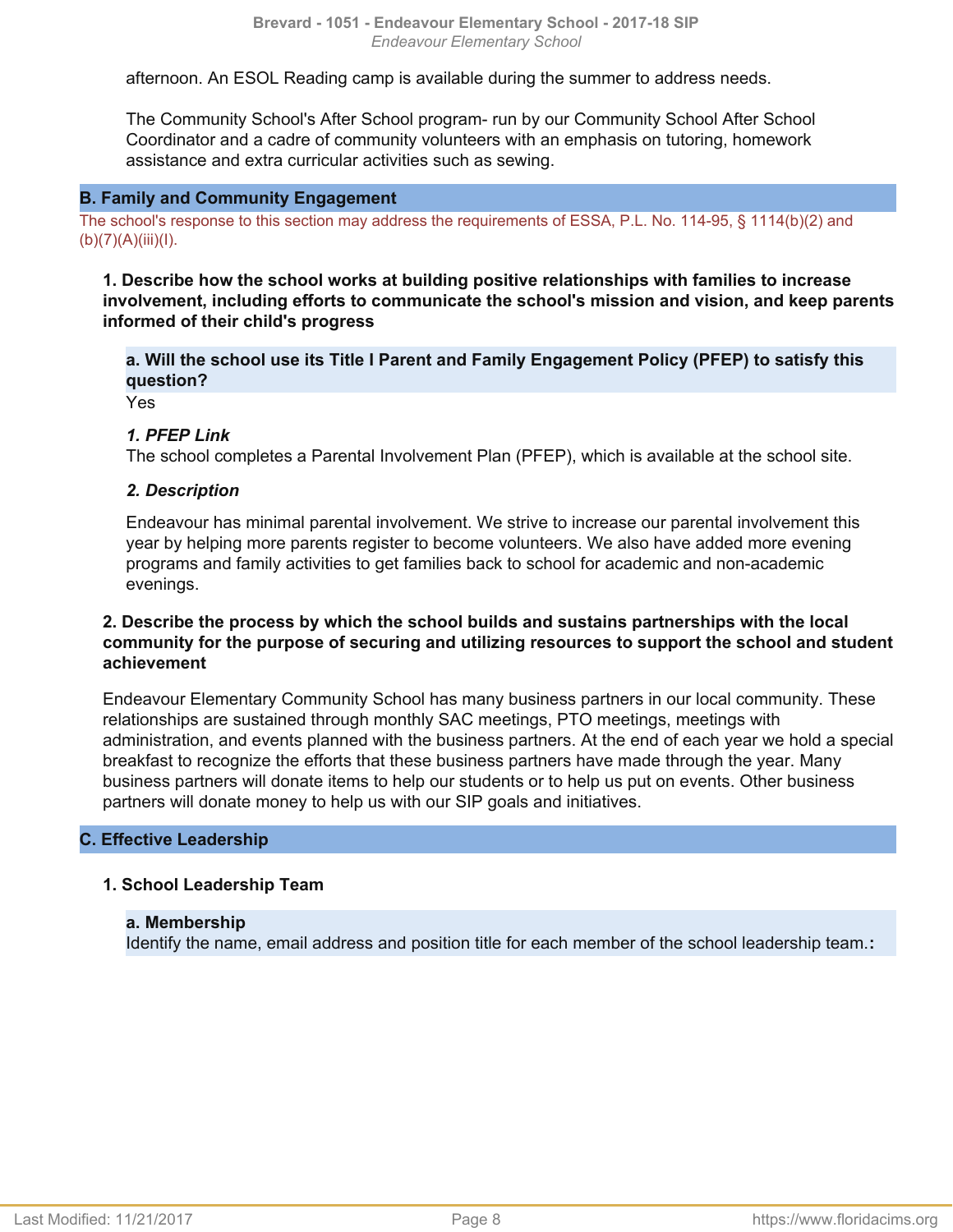| <b>Name</b>        | <b>Title</b>               |
|--------------------|----------------------------|
| Reed, Chris        | Principal                  |
| Cope, Rosanna      | <b>Assistant Principal</b> |
| Meraz, Christy     | <b>Assistant Principal</b> |
| Parkhurst, Melissa | Teacher, ESE               |
| Thatcher, Tamra    | Instructional Coach        |
| Berry, Michelle    | <b>Instructional Coach</b> |
| Scott, Michele     | Other                      |
| Coverdale, Lucille | <b>Guidance Counselor</b>  |
| Leaman, Maria      | Instructional Coach        |

#### **b. Duties**

# *1. Describe the roles and responsibilities of the members, including how they serve as instructional leaders and practice shared decision making*

The principal will cultivate the vision for the coordination of the Leadership Team by being an active participant in all Leadership Team meetings and activities. The role of the assistant principal is to ensure the MTSS/IPST Team is fulfilling its functions. The role of the coaches is to monitor the academic progress of students that are receiving interventions. This will be accomplished by monitoring bi-monthly ongoing progress of the effectiveness of the intervention program delivery. The role of the counselor is to provide support services to parents, teachers, and students throughout the intervention process. In addition, the Leadership Team will provide supplemental enrichment opportunities to those students that have learned or already know targeted skills.

*2. Describe the process through which school leadership identifies and aligns all available resources (e.g., personnel, instructional, curricular) in order to meet the needs of all students and maximize desired student outcomes. Include the methodology for coordinating and supplementing federal, state and local funds, services and programs. Provide the person(s) responsible, frequency of meetings, how an inventory of resources is maintained and any problem-solving activities used to determine how to apply resources for the highest impact*

The leadership team meets once a week along with the coaches to address the academic needs of the students. The Leadership team meets with each grade level monthly to help coordinate the MTSS/IPST process along with the ESE specialist. The leadership team will monitor and adjust the school's academic and behavioral goals through data gathering and data analysis.

Title I Part A- Endeavour Elementary School receives federal funding from the Title I program. We received \$626,166.00 for the 2017-2018 school year. This money is used to provide salaries for our Title I Coordinator, Reading Coach, Math Coach, Science Coach, three Title I teachers, and five Instructional Assistants.

Title I Part C Migrant- Endeavour Elementary has 0 students coded as migrants at this time.

Title I Part D- The district receives federal money; Part D is handled at the district level; NA at the elementary level.

Title II- Professional development is provided to teachers through the District Professional Development Office. Endeavour has 5 teaching positions funded through Title II.

Title III- Endeavour has 193 students identified as in need of ELL services from two ELL teachers and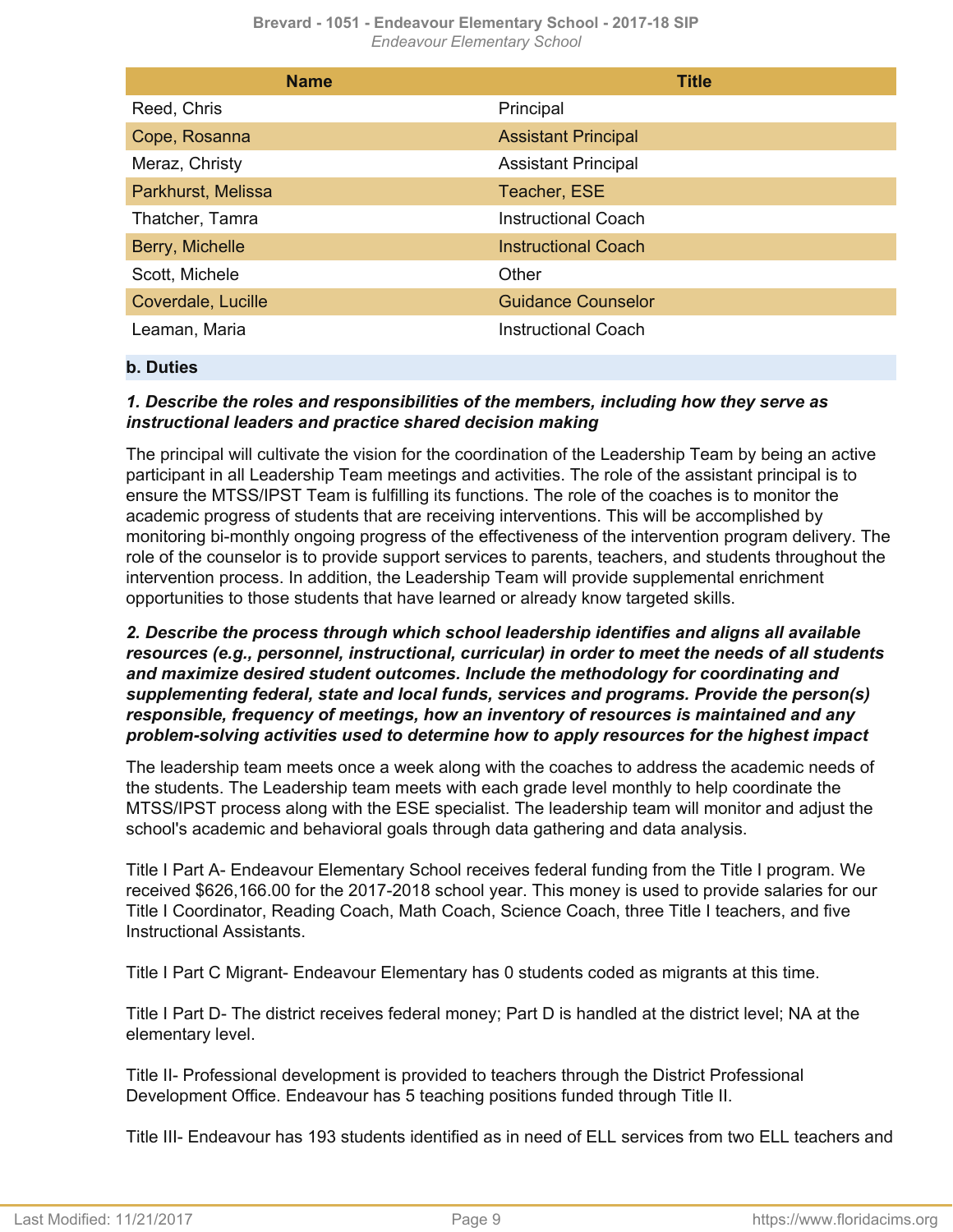three ELL assistants.

Title X Homeless- District receives money to support homeless students through a resource teacher at the district office. Endeavour currently has 7 students listed as in transition.

Supplemental Academic Instruction- Endeavour participates in the SAI program through ASP. Our ASP program for the 2017-2018 school year has a primary focus on Literacy. Please refer to the extended learning opportunities section for the outline of our ASP program.

Violence Prevention Program- Endeavour has one guidance counselor. We participate in an anti bullying program through Eckerd Youth Alternative and Cocoa Police Department.

Nutrition Programs- Endeavour participates in a school wide free lunch program. All students who attend Endeavour receive a free breakfast and lunch daily. We have an active fitness/wellness plan with two highly qualified PE teachers. Every student also receives three healthy snacks a week through the Fresh Fruit and Vegetable Grant program.

HeadStart- This is Endeavour's fifth year working with the HeadStart program. We work closely with the district to ensure that funds and programs are implemented correctly.

# **2. School Advisory Council (SAC)**

#### **a. Membership**

Identify the name and stakeholder group for each member of the SAC.**:**

| <b>Name</b>              | <b>Stakeholder Group</b>  |
|--------------------------|---------------------------|
| <b>Christopher Reed</b>  | Principal                 |
| <b>Kathryn Compton</b>   | <b>Teacher</b>            |
| <b>Christiane Wilson</b> | Teacher                   |
| Stephanie Lay            | <b>Teacher</b>            |
| Javier Alfonso           | Teacher                   |
| <b>Lawrence Croom</b>    | <b>Teacher</b>            |
| Raquel Hinton            | <b>Business/Community</b> |
| <b>Anwar Hunte</b>       | <b>Business/Community</b> |
| Kathy Hamilton-Brown     | Parent                    |
| <b>Shantell Green</b>    | Parent                    |
| LaTonya Harp             | Parent                    |
| <b>Carlene Jones</b>     | Parent                    |
| Lashawnda Marshall       | Parent                    |
| <b>Nichy Castro</b>      | Parent                    |
| <b>Miguel Martinez</b>   | Parent                    |

# **b. Duties**

# *1. Provide a description of the SAC's involvement with the following activities, as required by section 1001.452(2), Florida Statutes*

The school's response to this question may address the requirements of ESSA, P.L. No. 114-95, § 1114(b)(2).

*a. Evaluation of last year's school improvement plan*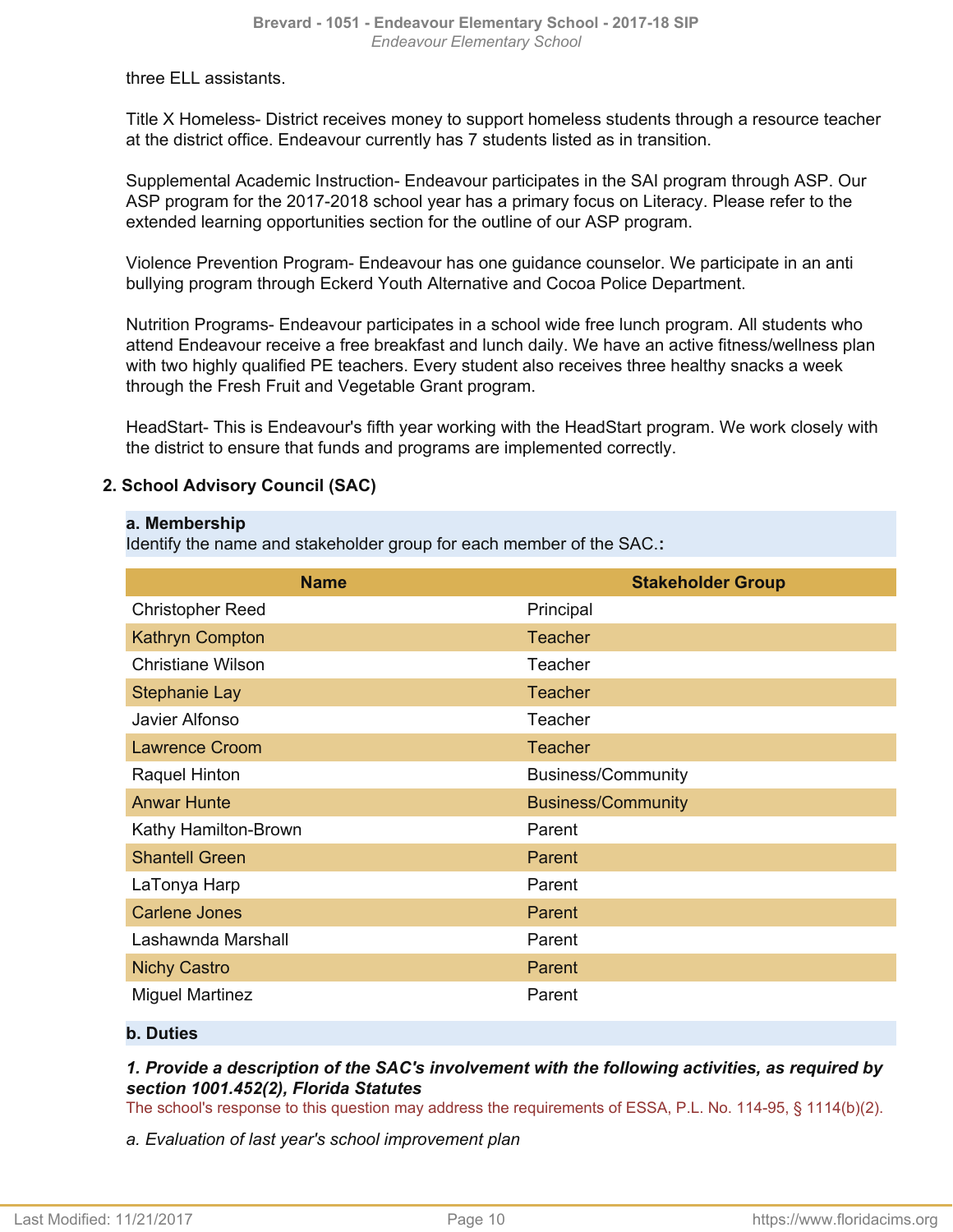At the end of the 2016/17 school year the SAC committee again reviewed the SIP. Through discussion of various school wide projects we confirmed that the school is working toward meeting the SIP goals. Suggestions were also discussed in regards to creating and new plan for the 2017/18 school year.

# *b. Development of this school improvement plan*

The SAC committee met monthly during the 2016/17 school year to initiate solutions to school wide issues, improve awareness of school wide goals, and assist in funding projects to improve student/ staff success. At the end of the 2016/17 school year the team supplied suggestions for continued improvement of the school during the 2017/18 school year. Those suggestions and ideas were discussed to enhance our effectiveness on our new plan. The team agrees that focusing on standards based curriculum, small group instruction and intervention are of utmost importance. We have been pleased with the decreases in behavior difficulties and severity of incidence across the campus. The team still feels there is always need for growth and improvement and believes this should remain a focus for the next year. The team further discussed FSA testing and how that would affect our schools ability to show growth.

# *c. Preparation of the school's annual budget and plan*

The school budget was presented to and discussed with the SAC. The committee agrees that new SAC funds will be spent, as requested throughout the school year, after approval through committee vote. Our highest priority will remain curriculum, followed by safety, and then training.

# *2. Describe the use of school improvement funds allocated last year, including the amount budgeted for each project*

Our SAC funds went to the following last year:

\$119.00 for preK to buy Mini Time Timers, these visually shows PreK the passage of time and to understand how much time is left to perform or complete an activity.

\$256.13 for 2nd grade to buy Rekenreks for each classroom, to support Eureka math. \$668.85 to ESOL for ESOL dictionaries, to achieve higher reading and writing scores for our ESOL population.

#### *3. Verify that the school is in compliance with section 1001.452, Florida Statutes, regarding the establishment requirements and duties of the SAC* Yes

*a. If the school is not in compliance, describe the measures being implemented to meet SAC requirements*

# **3. Literacy Leadership Team (LLT)**

# **a. Membership**

Identify the name and position title for each member of the school-based LLT or similar group, if applicable.**:**

| <b>Name</b>        | <b>Title</b>               |
|--------------------|----------------------------|
| Reed, Chris        | Principal                  |
| Meraz, Christy     | <b>Assistant Principal</b> |
| Cope, Rosanna      | <b>Assistant Principal</b> |
| Thatcher, Tamra    | <b>Instructional Coach</b> |
| Haffner, Christine | Teacher, K-12              |
| Gauthier, Diane    | Teacher, K-12              |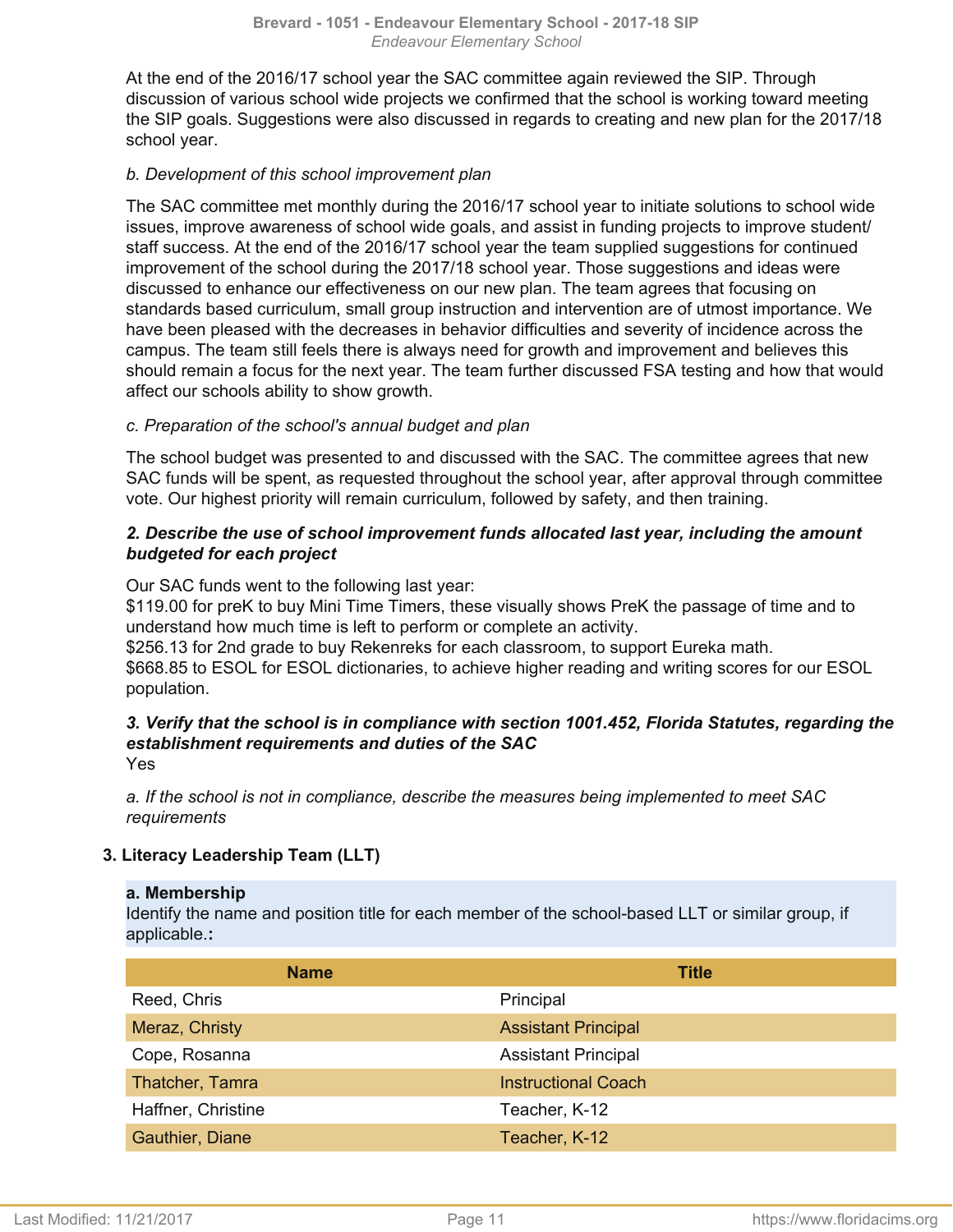#### **b. Duties**

# *1. Describe how the LLT or similar group promotes literacy within the school, if applicable*

All teachers will become experts in standards based instruction. Teachers will be able to use differentiated instruction to meet the needs of all their students through continued PD's, modeling, and constructive feedback.

Some activities that the LLT promotes are: Modeling Best Practices by Academic Coaches Grade Level Meetings each month for ELA Collect, analyze, and track school wide ELA data Assist classroom teachers with intervention strategies Leveled Literacy Intervention instruction(LLI) Read Alouds by guest/volunteer readers African American Read IN Use of i-Ready Standards Mastery Assessments Literacy Night with book giveaway Literacy Week

#### <span id="page-11-0"></span>**D. Public and Collaborative Teaching**

The school's responses to this section may address the requirements of ESSA, P.L. No. 114-95, § 1114(b)(7)(A)(iii)(IV).

## **1. Describe the school's strategies to encourage positive working relationships between teachers, including collaborative planning and instruction**

Endeavour provides teachers with common planning time daily as well as weekly planning times to meet with ESE, ESOL, IPST/MTSS and instructional coaches. Three times a month teachers will have additional planning instead of attending faculty meetings. Vertical and collaborative planning is taking place during these times. Evidence is shown on their weekly lesson plans. Quarterly, teachers are given the opportunity to shadow their mentor teachers and also have the mentor teacher observe them to provide feedback.

#### **2. Describe the school's strategies to recruit, develop and retain highly qualified, certified-in-field, effective teachers to the school**

1. Endeavour will partner new teachers with veteran teachers to complete mentoring activities, and complete observations of each other with meaningful feedback. Person Responsible: Rosanna Cope, Assistant Principal

2. Promote the use of University of Central Florida's junior and senior interns during the school year and work closely with their college advisor. Person Responsible: Rosanna Cope, Assistant Principal 3. Provide quality professional development during the school year. Person Responsible: All Administrators and Coaches

# **3. Describe the school's teacher mentoring program, including the rationale for pairings and planned mentoring activities**

New teachers that are in the Brevard Public Schools Induction Program, are paired with veteran teachers at the school that either teach the same grade level or work with the same level (primary, intermediate, ESOL, ESE, etc.) of student.

# <span id="page-11-1"></span>**E. Ambitious Instruction and Learning**

# **1. Instructional Programs and Strategies**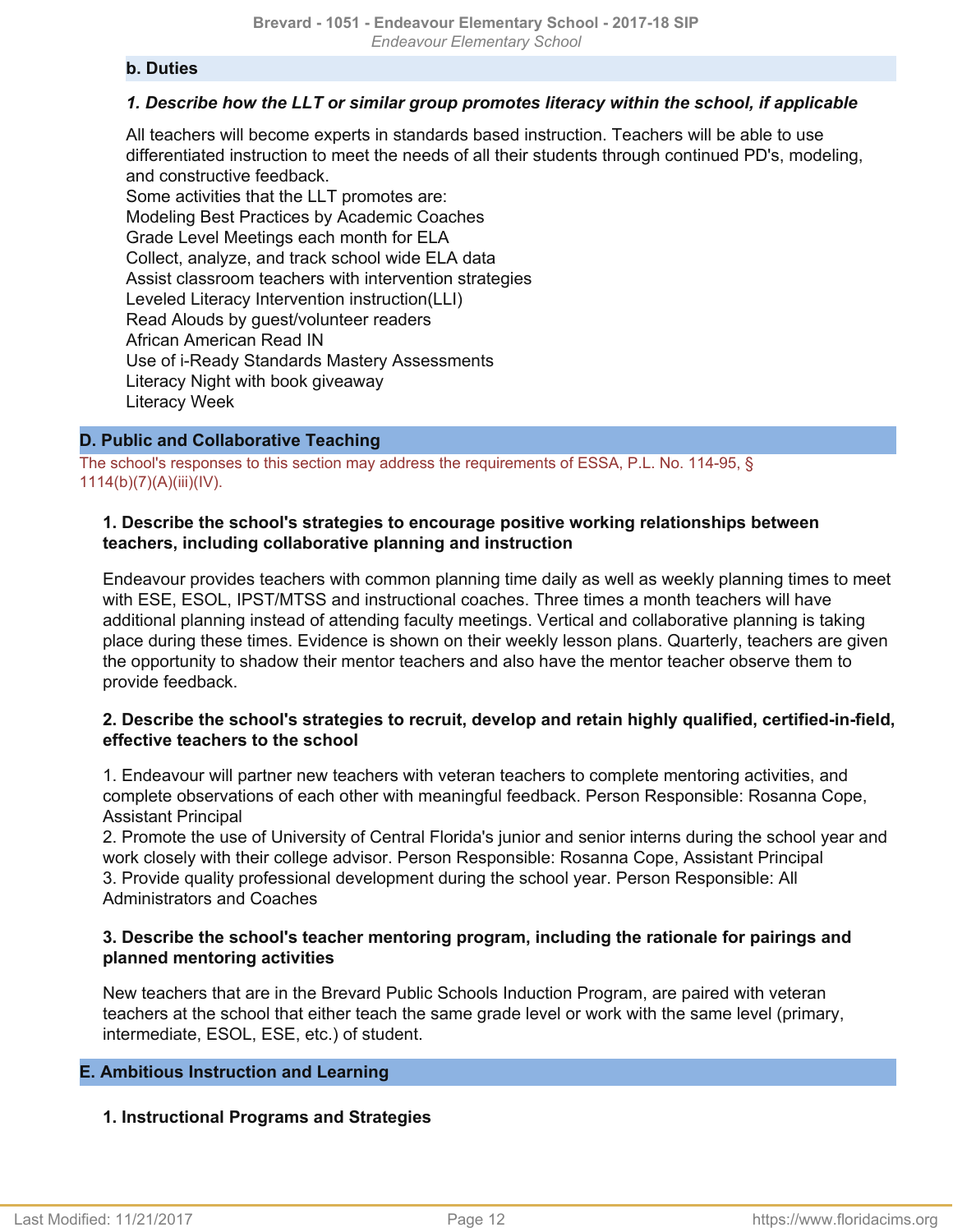#### **a. Instructional Programs**

# *1. Describe how the school ensures its core instructional programs and materials are aligned to Florida's standards*

Endeavour uses all of the Brevard Public School Core Curriculum. Instructional Coaches will support teachers with aligning lessons from this material to the depth and rigor of the Florida Standards.

For the ELA block, Endeavour is using Focus Documents provided by Brevard Public Schools. Instructional programs used to adhere to the focus documents are state vetted Ready Curriculum, district vetted Elfas curriculum, and state adopted Journeys curriculum. Social Studies Weekly curriculum will also be infused with the ELA block.

Endeavour is part of a ten school pilot for the Eureka Curriculum for math. This is being used in grades K - 5. 6th grade will continue to use the state adopted Big Ideas curriculum for math.

National Geographic curriculum will still be used for science as it is the district adopted curriculum.

#### **b. Instructional Strategies**

# *1. Describe how the school uses data to provide and differentiate instruction to meet the diverse needs of students. Provide examples of how instruction is modified or supplemented to assist students having difficulty attaining the proficient or advanced level on state assessments*

Endeavour is a data driven school. We have weekly data meetings to assist teachers in identifying where differentiation and intervention is needed. Instructional Coaches provide teachers with training on how to use data to drive their instruction. If additional intervention is needed, coaches will provide teachers with supplemental materials and training on how to use these materials with their students. Teachers have also been trained on the use of Cpalms to create ambitious lessons aligned to the standards.

ELA intervention is a focus this school year. Based on achievement data, targeted students will receive intervention instruction in Leveled Literacy Intervention (LLI) in grades 1 - 6. All students in grades K & 1 will receive phonics instruction using district approved Multi-Sensory Phonics.

# *2. Provide the following information for each strategy the school uses to increase the amount and quality of learning time and help enrich and accelerate the curriculum:*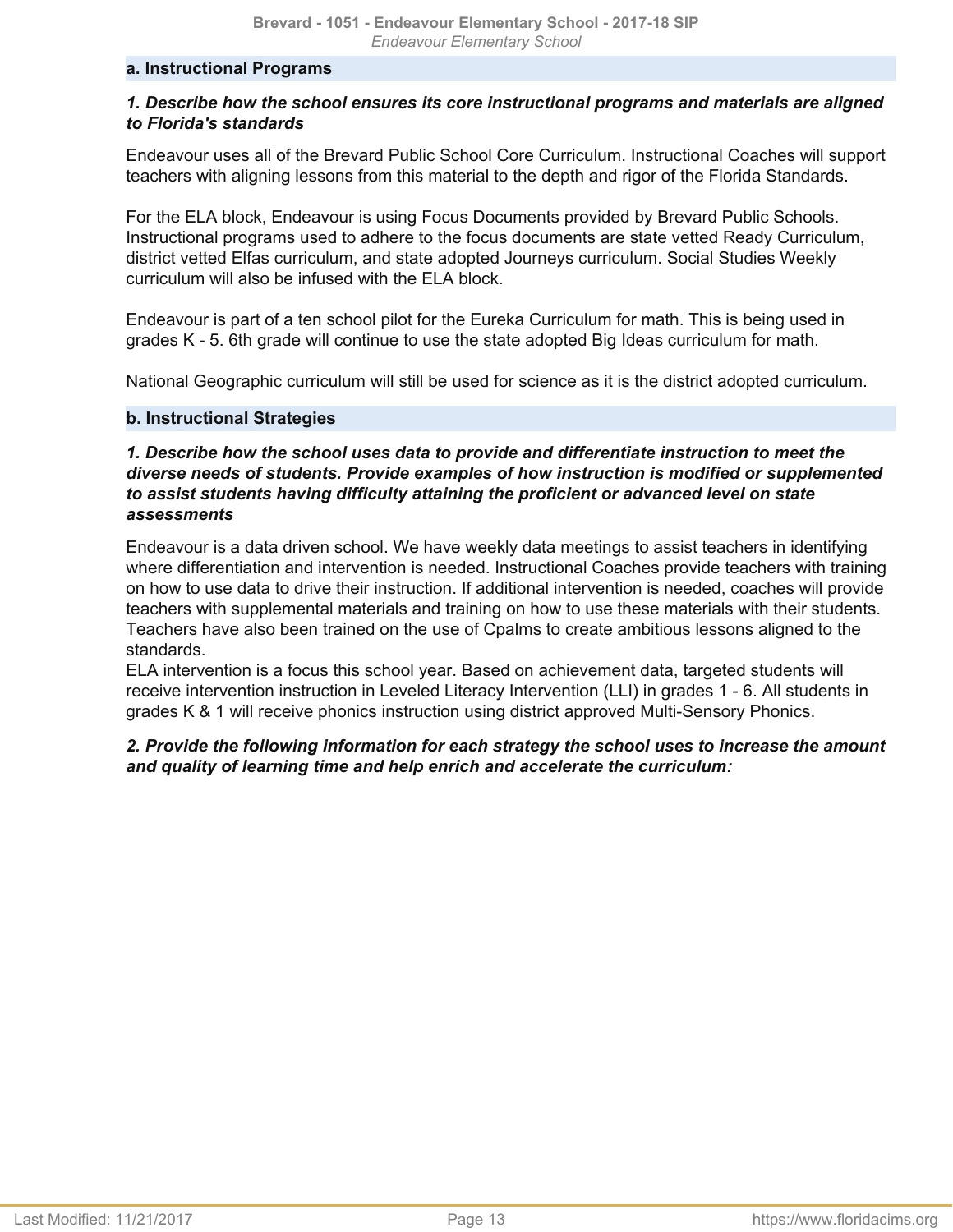# **Strategy:** Extended School Day **Minutes added to school year:** 10,800

Endeavour has two intervention blocks each day, math and reading. The extra 60 minutes a day is used for intervention time. An interventionist will be assigned to teach Level Literacy Intervention (LLI) in grades 1-6.

# *Strategy Rationale*

Using this additional time for intervention, teachers can pull small groups of students who need intense intervention.

# *Strategy Purpose(s)*

• Core Academic Instruction

*Person(s) responsible for monitoring implementation of the strategy* Meraz, Christy, meraz.christy@brevardschools.org

# *Data that is or will be collected and how it is analyzed to determine effectiveness of the strategy*

By monitoring quarterly assessments, iReady data as well as LLI, the LLT will be able to look for effectiveness of the intervention blocks. Data meetings will drive what is being taught in small groups, and what students will be pulled.

# **2. Student Transition and Readiness**

# **a. PreK-12 Transition**

The school's response to this question may address the requirements of ESSA, P.L. No. 114-95, § 1114(b)(7)(A)(iii)(V).

# *1. Describe the strategies the school employs to support incoming and outgoing cohorts of students in transition from one school level to another*

Endeavour Elementary School assesses all students prior to entering kindergarten. English Language Learners are assessed with the WIDA and all students are assessed with the Florida Kindergarten Readiness Screener (FLKRS). These are administered to assess the readiness of each child for kindergarten.

Each May, Endeavour hosts a Kindergarten round up with our Headstart families. Information is given to parents on how to get them ready for kindergarten.

Guidance Counselors from area middle schools visit to speak with and assess our 6th graders in math. This assessment helps in the selection of math classes for 7th grade. Endeavour also communicates to parents when the middle schools will have parent nights for incoming students as well

# **b. College and Career Readiness**

# *1. Describe the strategies the school uses to advance college and career awareness, which may include establishing partnerships with business, industry or community organizations*

Because of a partnership with Eastern Florida State College (EFSC), all of Endeavour's 6th graders will participate in a college field trip. They will spend the day on the EFSC campus and learn about options they will have in the future. Endeavour also has an after school group called "College for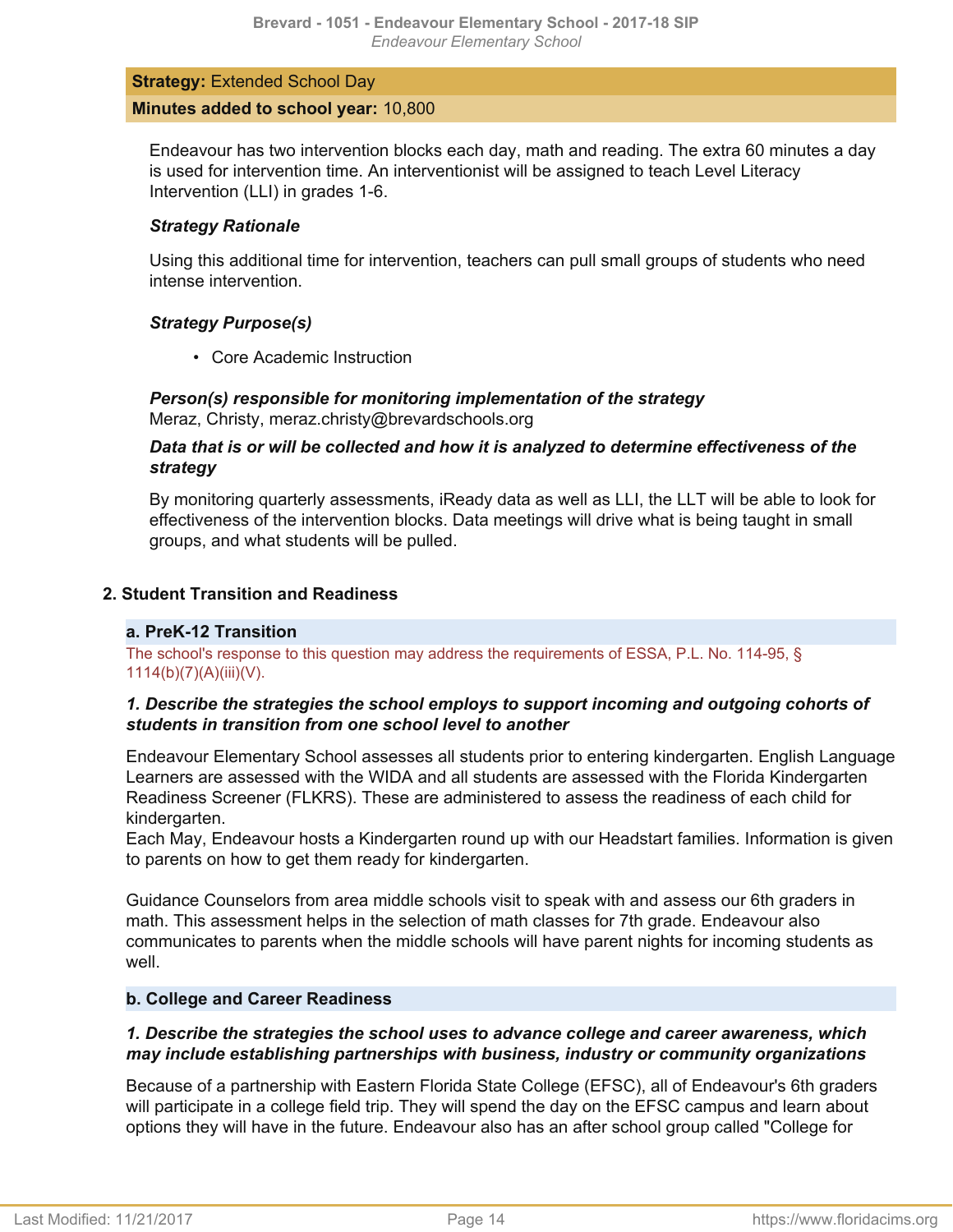Kids". In this group students learn about careers and options that they can look forward to. They hear speakers and go on field trips to open their eyes to the possibilities of a college education.

*2. Identify the career and technical education programs available to students and industry certifications that may be earned through those respective programs*

*3. Describe efforts the school has taken to integrate career and technical education with academic courses (e.g., industrial biotechnology) to support student achievement*

*4. Describe strategies for improving student readiness for the public postsecondary level based on annual analysis of the [High School Feedback Report,](http://data.fldoe.org/readiness/) as required by section 1008.37(4), Florida Statutes*

# **II. Needs Assessment**

The school's completion of this part may address the requirements of ESSA, P.L. No. 114-95, § 1114(b)(6).

#### **A. Problem Identification**

#### **1. Data to Support Problem Identification**

#### **b. Data Uploads**

Data uploads are not required by the Florida Department of Education but are offered as a tool for the needs assessment. In this section, the school may upload files of locally available data charts and graphs being used as evidence of need.

The following documents were submitted as evidence for this section:

*No files were uploaded*

#### **2. Problem Identification Summary**

This section is not required by the Florida Department of Education but is provided as an opportunity for the school to summarize the points of strength and areas of need that have been identified in the data.

#### **B. Problem Analysis Summary**

This section is not required by the Florida Department of Education but is provided as an opportunity for the school to summarize the underlying "why"? or root causes for the areas of need identified in the data, as determined by situational awareness of, and research conducted by, the stakeholders involved in the needs assessment.

#### **C. Strategic Goals**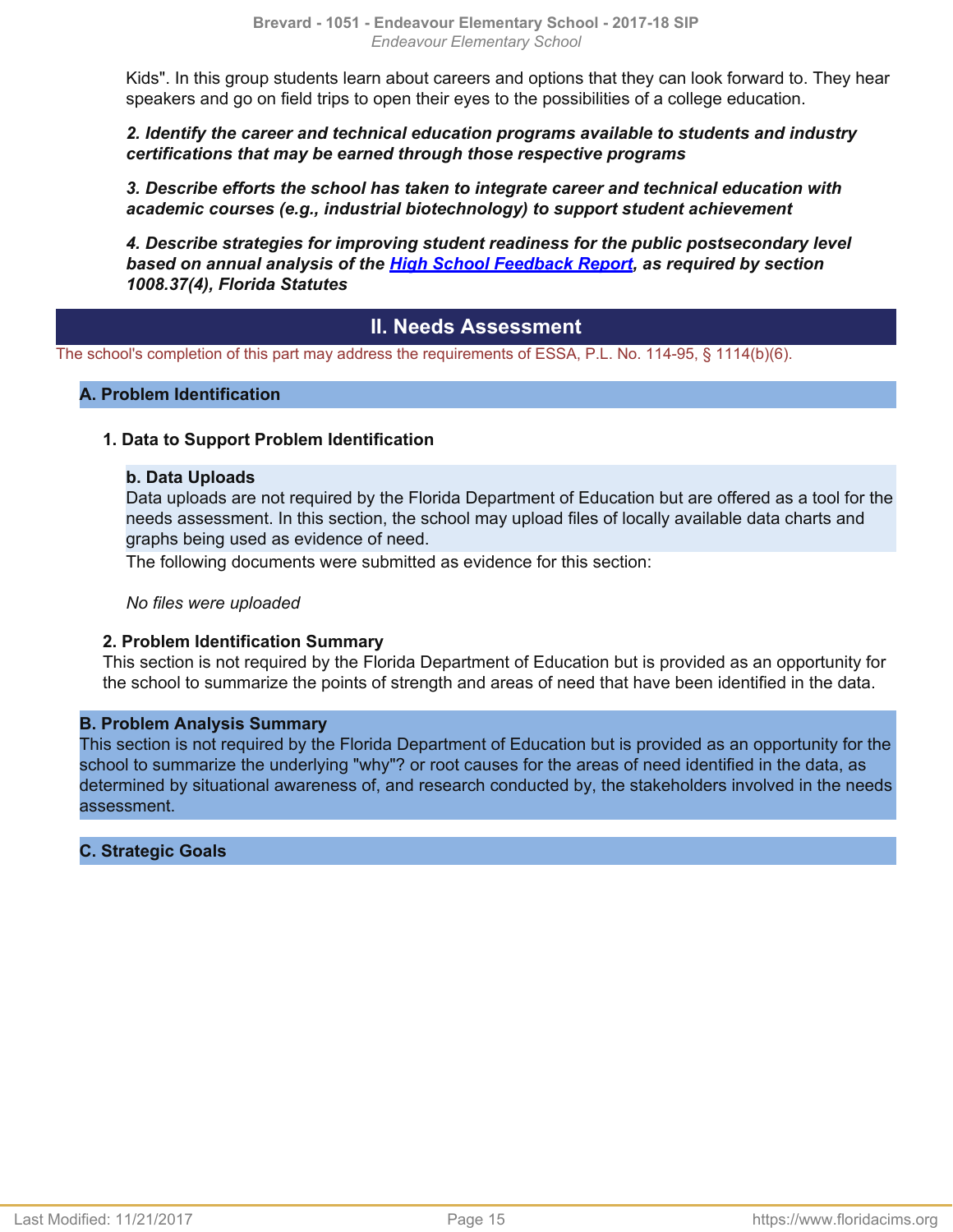# **School Improvement Goals**

<span id="page-15-0"></span>*The following key is intended to help readers understand how the sections of this document correspond to the steps of the 8-step planning and problem-solving framework used in the School Improvement Plan. The Quick Key numbers can help registered users go directly to the point of entry for any given goal, barrier and strategy within the online survey.*

# **Problem Solving Key**

 $G =$  Goal **B** =

**S** = Strategy

 $\boxed{1}$  = Problem Solving Step  $\boxed{9}$  S123456 = Quick Key

# **Strategic Goals Summary**

- <span id="page-15-1"></span>Endeavour will implement rigorous standards based instruction in all content areas leading to increased academic growth. **G1.**
- Endeavour staff will provide an equitable support system for every student's social emotional development, thus maximizing instuctional time in the classroom. **G2.**

# **Strategic Goals Detail**

<span id="page-15-2"></span>*For each strategic goal, this section lists the associated targets (i.e., "SMART goals"), targeted barriers to achieving the goal, resources available to help reduce or eliminate the barriers, and the plan for monitoring progress toward the goal.*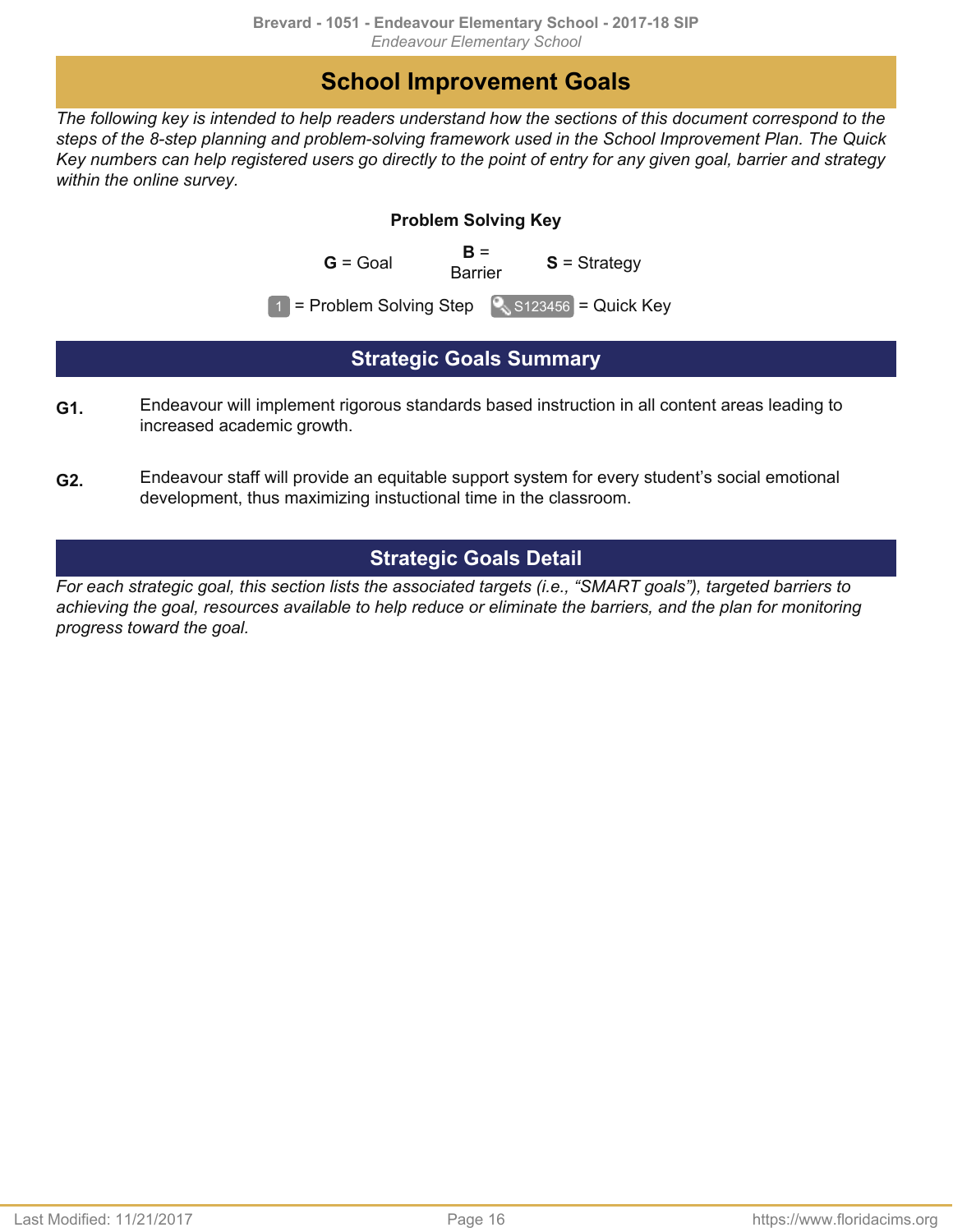**G1.** Endeavour will implement rigorous standards based instruction in all content areas leading to increased academic growth. 1a

 $\sqrt{6092129}$ 

# **Targets Supported** 1b

| <b>Indicator</b>                         | <b>Annual Target</b> |
|------------------------------------------|----------------------|
| <b>FSA ELA Achievement</b>               | 37.0                 |
| <b>FSA Mathematics Achievement</b>       | 40.0                 |
| Statewide Science Assessment Achievement | 30.0                 |
| <b>ELA/Reading Gains</b>                 | 52.0                 |
| ELA/Reading Lowest 25% Gains             | 40.0                 |
| <b>Math Gains</b>                        | 45.0                 |
| ELA/Reading Lowest 25% Gains             | 43.0                 |

# **Targeted Barriers to Achieving the Goal** 3

- Understanding and/or implementing the depth and rigor of all content area standards.
- Understanding and implementing the intervention process to close learning gaps based on the depth and rigor of content area standards

# **Resources Available to Help Reduce or Eliminate the Barriers** 2

- Instructional Coaches
- District Resource Teachers
- Eureka Math Curriculum
- Ready and i-Ready Curriculum

# **Plan to Monitor Progress Toward G1.** 8

Improved standards-aligned instruction, students engaged and thinking critically, student achievement data, classroom walkthrough data

# **Person Responsible**

Hilah Mercer

# **Schedule**

On 5/18/2018

# *Evidence of Completion*

I-Ready data, Eureka math assessments, QLA assessments, formative assessments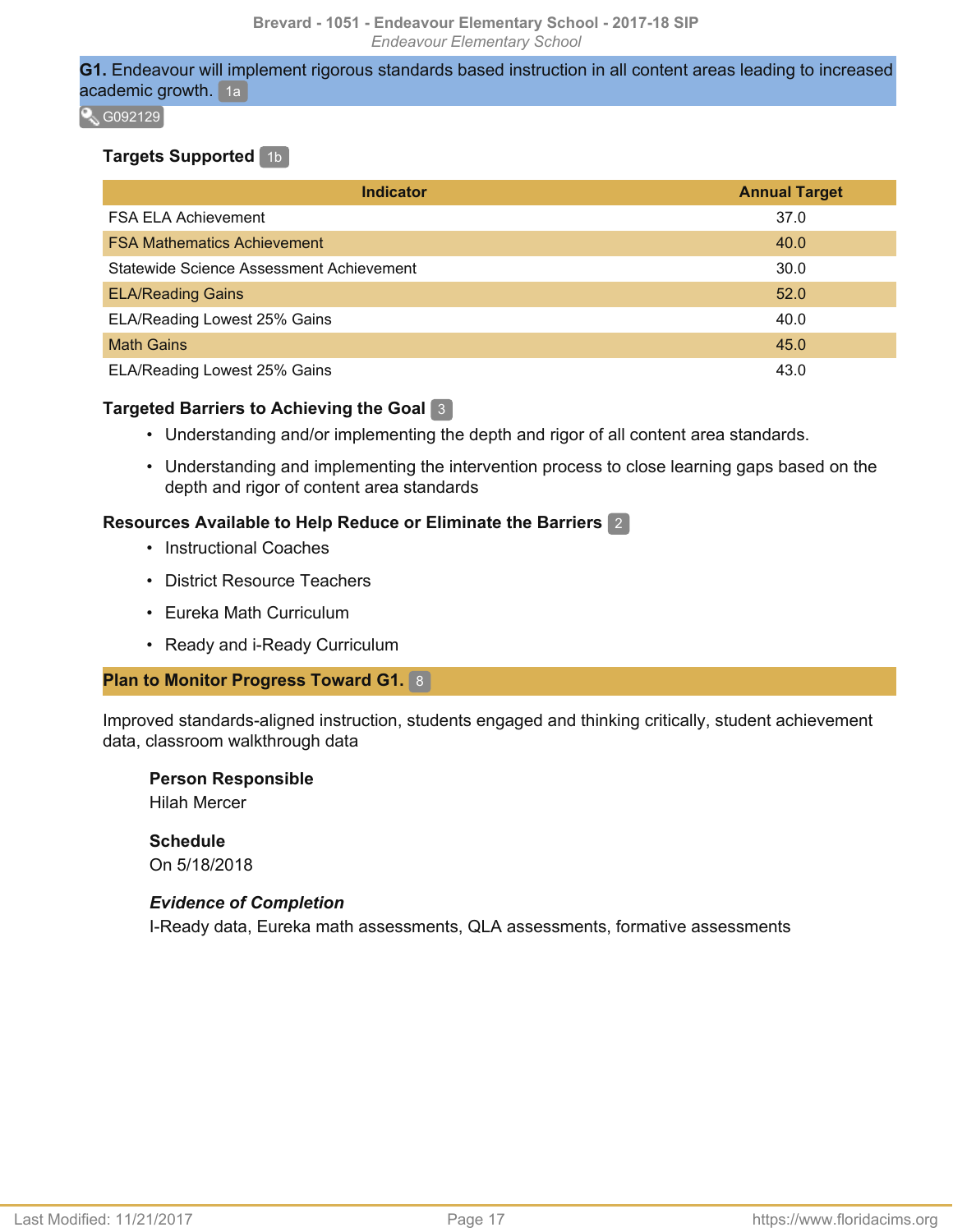# **G2.** Endeavour staff will provide an equitable support system for every student's social emotional development, thus maximizing instuctional time in the classroom. 1a

#### $\sqrt{6092122}$

### **Targets Supported** 1b

| <b>Indicator</b>     | <b>Annual Target</b> |
|----------------------|----------------------|
| Discipline incidents | 428.0                |

# **Targeted Barriers to Achieving the Goal** 3

• Need for a school wide social emotional learning plan and time to implement to improve student conduct, attendance, and collective efficacy.

#### **Resources Available to Help Reduce or Eliminate the Barriers** 2

- Guidance Counselor
- PBIS trained teachers
- Community school resources
- Business partners
- School Psch

#### **Plan to Monitor Progress Toward G2.** 8

Discipline data, RtI-B data, EWS data

#### **Person Responsible**

Rosanna Cope

#### **Schedule**

Monthly, from 8/25/2017 to 5/18/2018

#### *Evidence of Completion*

Reports from RtIB data base, decreases in EWS data by grade level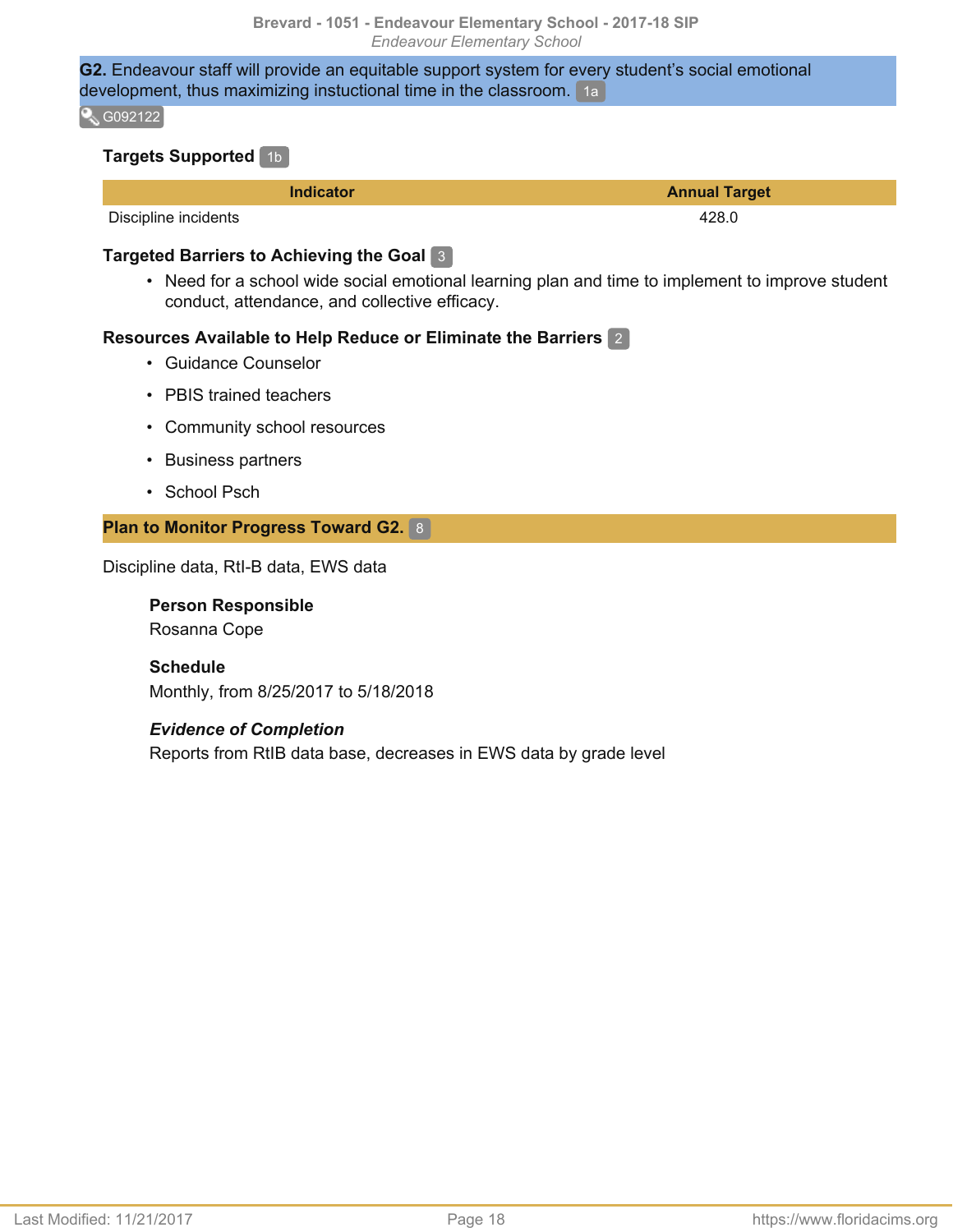# **Action Plan for Improvement**

<span id="page-18-0"></span>*For each strategy selected in the plan to reduce a targeted barrier to a strategic goal, this section lists the rationale for that strategy (i.e., why the school believes it will reduce the barrier) and the action steps that have been identified as necessary to implementing the strategy, including details such as the point person, timing and duration, and evidence of completion. At the end of each set of action steps is the plan for monitoring the implementation and effectiveness of the respective strategy.*

# **Problem Solving Key**

 $G =$  Goal  $B =$ <br>Barrier **S** = Strategy  $\boxed{1}$  = Problem Solving Step  $\boxed{9}$  S123456 = Quick Key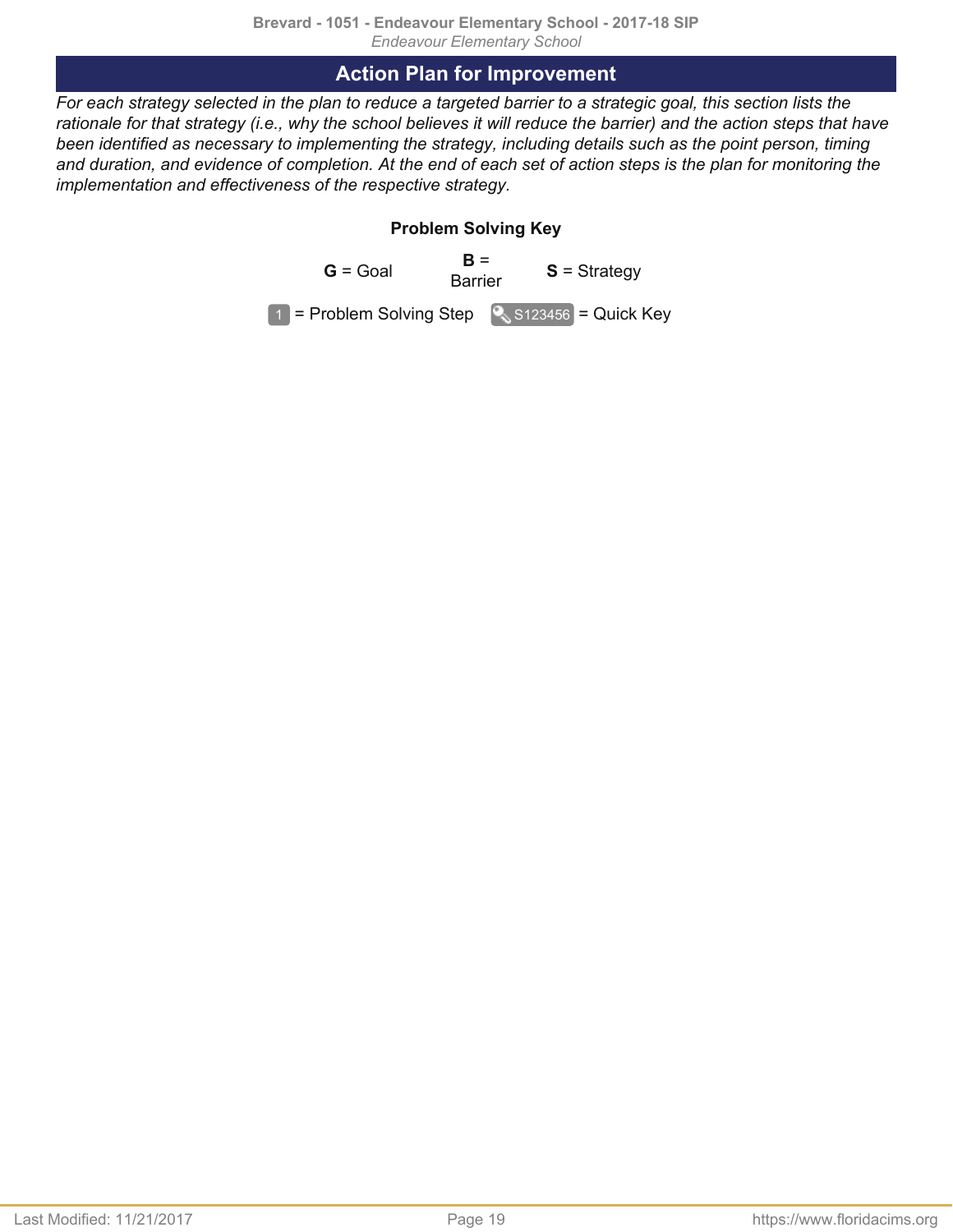**G1.** Endeavour will implement rigorous standards based instruction in all content areas leading to increased academic growth. 1

**Q**G092129

**G1.B1** Understanding and/or implementing the depth and rigor of all content area standards. 2

**B**<sub>B246755</sub>

**G1.B1.S1** Strategies will be implemented to help teachers understand and teach to the depth and rigor of the content area standards 4

S260073

#### **Strategy Rationale**

FSA ELA Proficiency 27% FSA Math Proficiency 36% FCAT Science Proficiency 20% The focus will be on Tier 1 instruction to improve these numbers.

**Action Step 1** 5

School based, district support personnel, and consultants will support and collaborate with classroom teachers to deliver professional development, coach, provide feedback and model instruction to meet the depth and rigor of the standards

#### **Person Responsible**

Chris Reed

#### **Schedule**

Weekly, from 8/14/2017 to 5/18/2018

#### *Evidence of Completion*

Classroom Walk Through data, Lesson Plans, Meeting Notes, Progress Monitoring Data

**Action Step 2** 5

Leadership team selects which data to analyze to determine next step instruction in each content area.

#### **Person Responsible**

Rosanna Cope

#### **Schedule**

On 9/12/2017

#### *Evidence of Completion*

Data Wall/Binders, Progress monitoring reports for all content areas,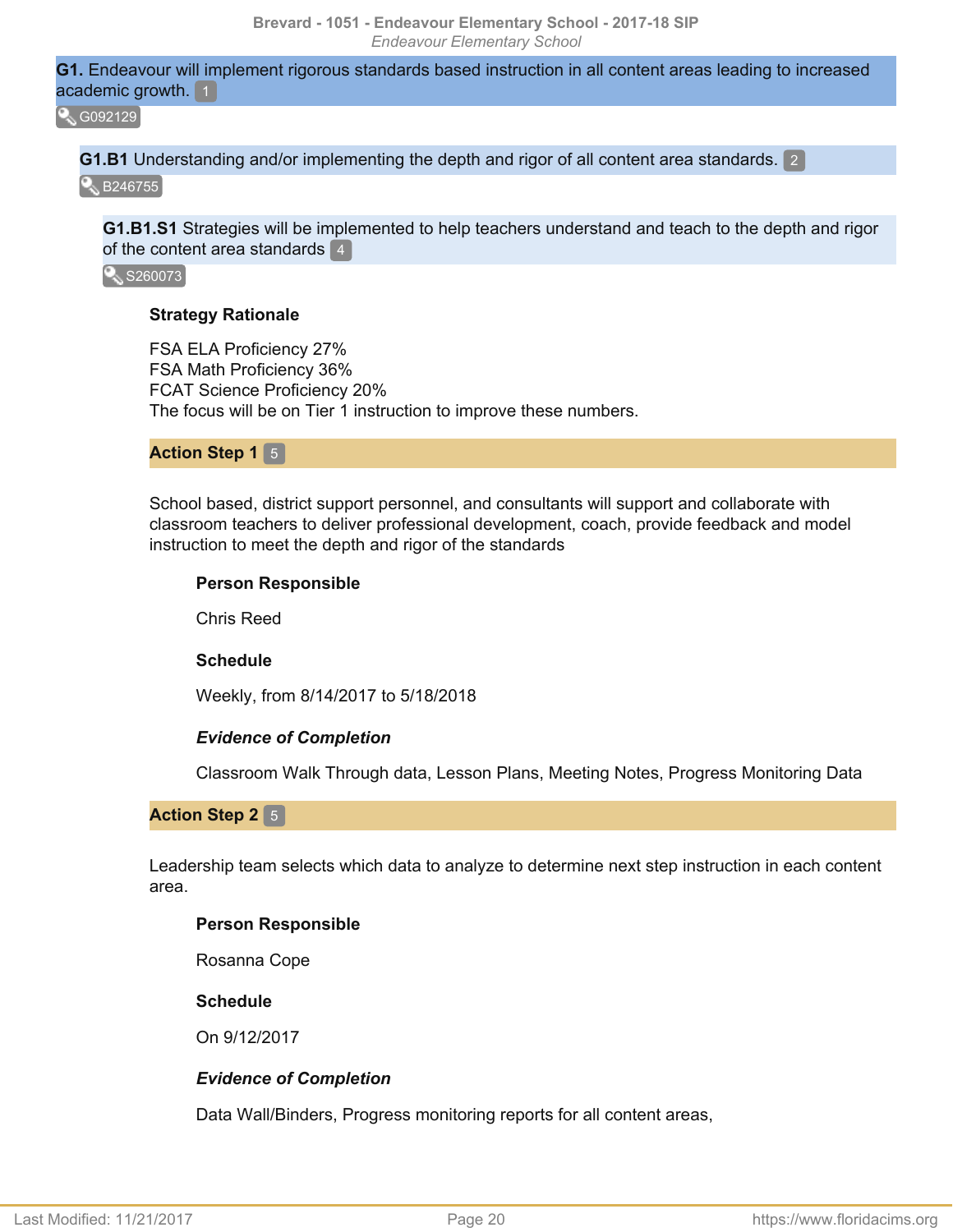#### **Action Step 3** 5

The teachers will review and analyze data in grade level meetings with instructional coaches and leadership to determine the next steps for planning instruction and the need for additional instructional coaching as well as identifying Tier 2 and Tier 3 strategies for the MTSS process.

#### **Person Responsible**

Rosanna Cope

#### **Schedule**

Weekly, from 8/15/2017 to 5/18/2018

#### *Evidence of Completion*

Grade Level Meeting Notes, Intervention Lesson Plans

#### **Action Step 4** 5

Teachers will collaborate with school based and district personnel to identify Tier 2 and Tier 3 interventions based on data (MTSS meetings)

# **Person Responsible**

Melissa Parkhurst

## **Schedule**

Monthly, from 8/14/2017 to 5/18/2018

# *Evidence of Completion*

Data Team Meeting agenda, MTSS data, Intervention Data

# **Action Step 5** 5

Teachers with coaching from district and school coaches will implement Eureka math curriculum in grades K-5, using Mid and End of Module Assessments to progress monitor

# **Person Responsible**

Maria Leaman

#### **Schedule**

Daily, from 8/14/2017 to 5/18/2018

# *Evidence of Completion*

lesson plans, Eureka progress monitoring data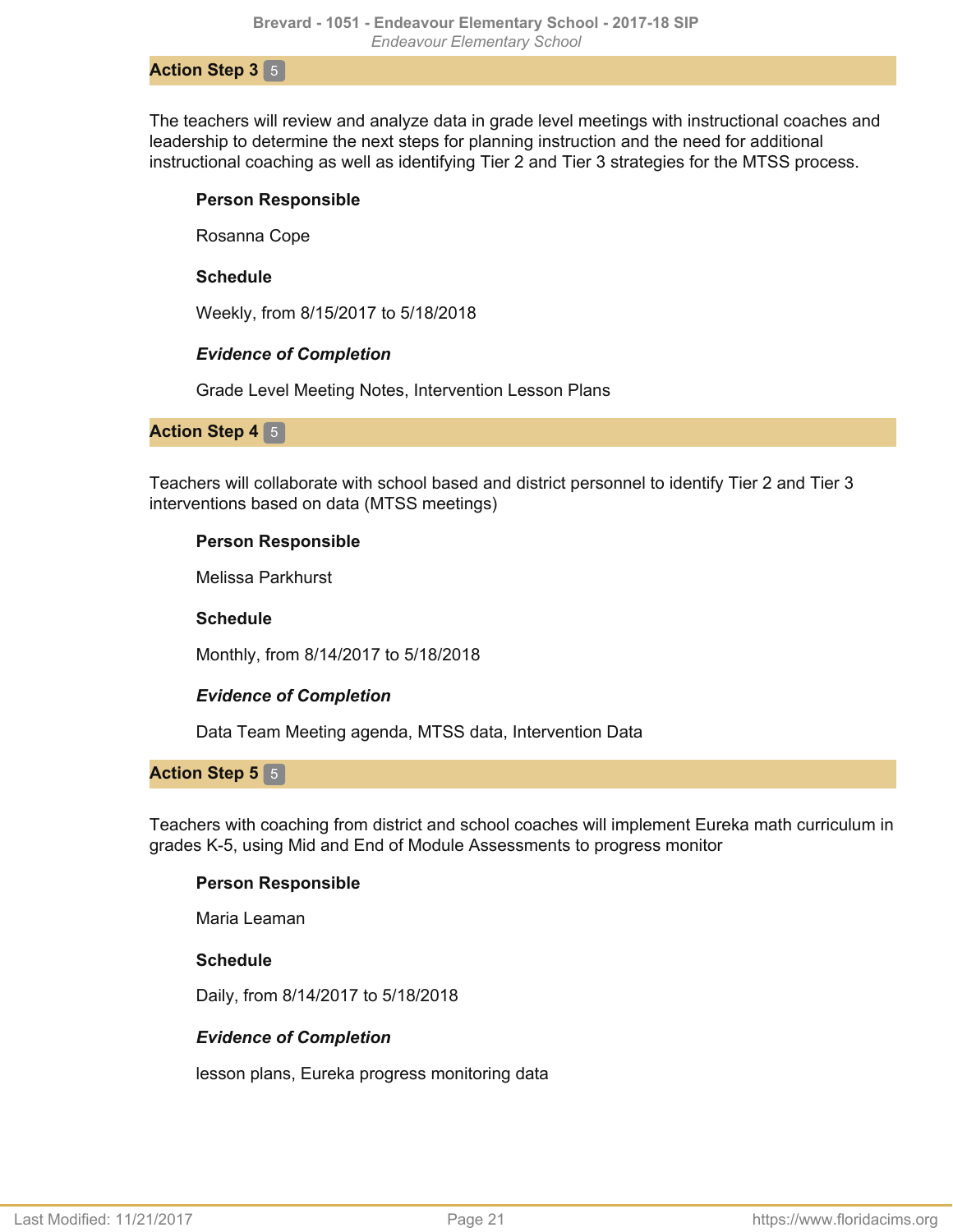#### **Action Step 6** 5

Teachers, with coaching from district and school coaches, will implement district ELA Focus Documents in grades K-6 through topic based instruction, using Quarterly Language Assessments (QLA) in grades 1 & 2 and i-Ready Standards Mastery in grades 3-6 to progress monitor

#### **Person Responsible**

Tamra Thatcher

#### **Schedule**

Daily, from 8/14/2017 to 5/18/2018

# *Evidence of Completion*

Quarterly Language Assessments (QLA) in grades 1 & 2 and i-Ready Standards Mastery in grades 3-6 to progress monitor

## **Action Step 7** 5

Teachers will implement new Social Studies adoption to integrate nonfiction content area reading and writing during the ELA block

#### **Person Responsible**

Tamra Thatcher

# **Schedule**

Weekly, from 8/14/2017 to 5/18/2018

# *Evidence of Completion*

Lesson Plans, Progress monitoring data

#### **Action Step 8** 5

Implement weekly hands on interactive science labs as part of the "Five E Model" for all 4th and 5th grade classes, using district Baseline and Midyear assessment for 5th grade and district Body of Knowledge Assessments for K-4th and 6th to progress monitor

# **Person Responsible**

Michelle Berry

#### **Schedule**

Weekly, from 8/14/2017 to 5/18/2018

# *Evidence of Completion*

District Baseline and Midyear assessment for 5th grade and district Body of Knowledge Assessments for K-4th and 6th to progress monitor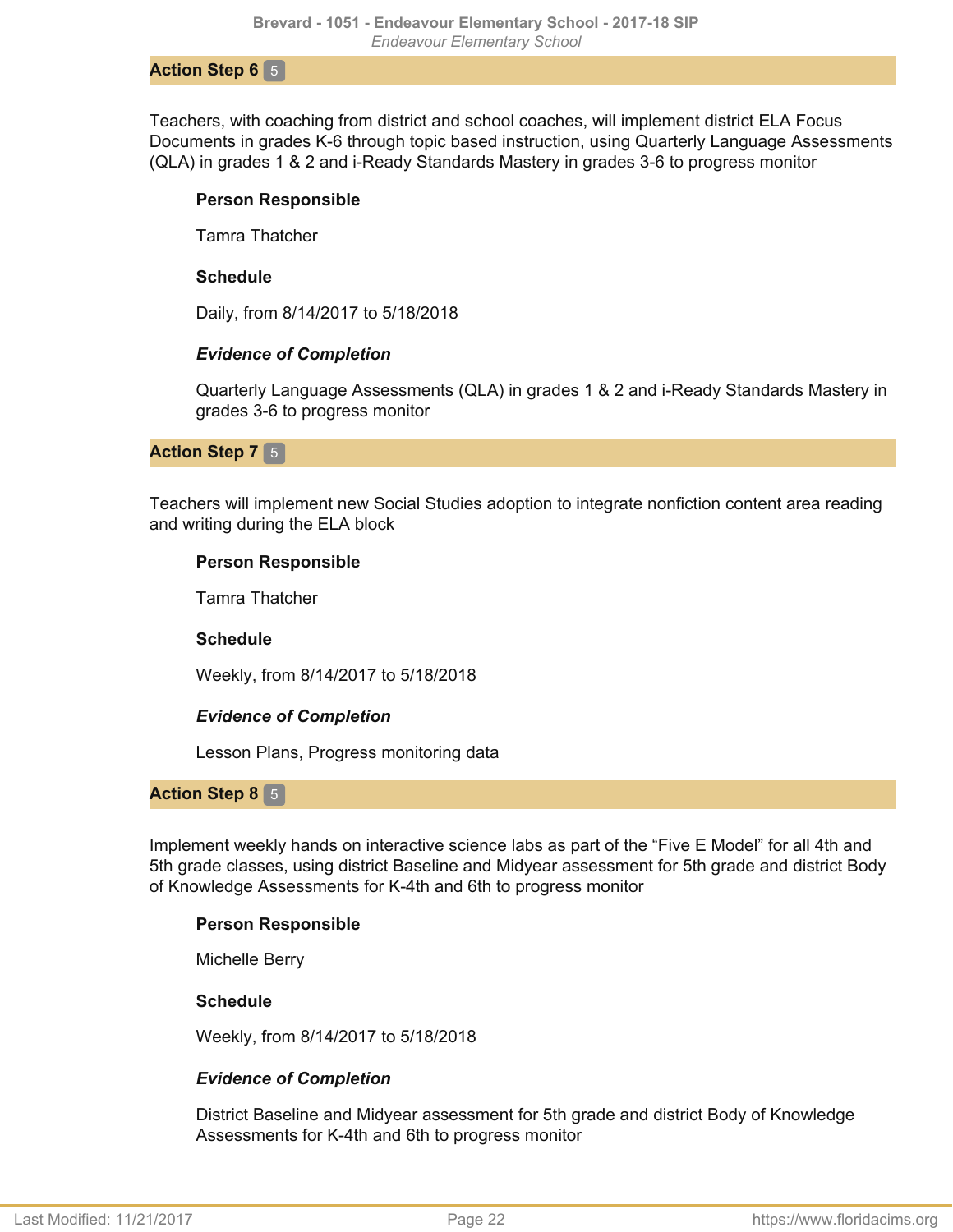#### **Action Step 9** 5

Teachers will support i-Ready standards based instruction through systematic conferencing with students in class and during scheduled lab time

#### **Person Responsible**

Denise Gillich

#### **Schedule**

Monthly, from 8/21/2017 to 5/18/2018

#### *Evidence of Completion*

Student Conferencing Sheets

#### **Plan to Monitor Fidelity of Implementation of G1.B1.S1** 6

classroom walk through data, coaching logs, meeting notes, agendas, sign in sheets

#### **Person Responsible**

Hilah Mercer

#### **Schedule**

Weekly, from 8/21/2017 to 5/18/2018

# *Evidence of Completion*

Improved standards-aligned instruction, students engaged and thinking critically, student achievement data, classroom walkthrough data

# **Plan to Monitor Effectiveness of Implementation of G1.B1.S1** 7

Classroom walkthroughs

#### **Person Responsible**

Hilah Mercer

#### **Schedule**

Weekly, from 8/21/2017 to 5/18/2018

#### *Evidence of Completion*

student achievement data, classroom walkthrough data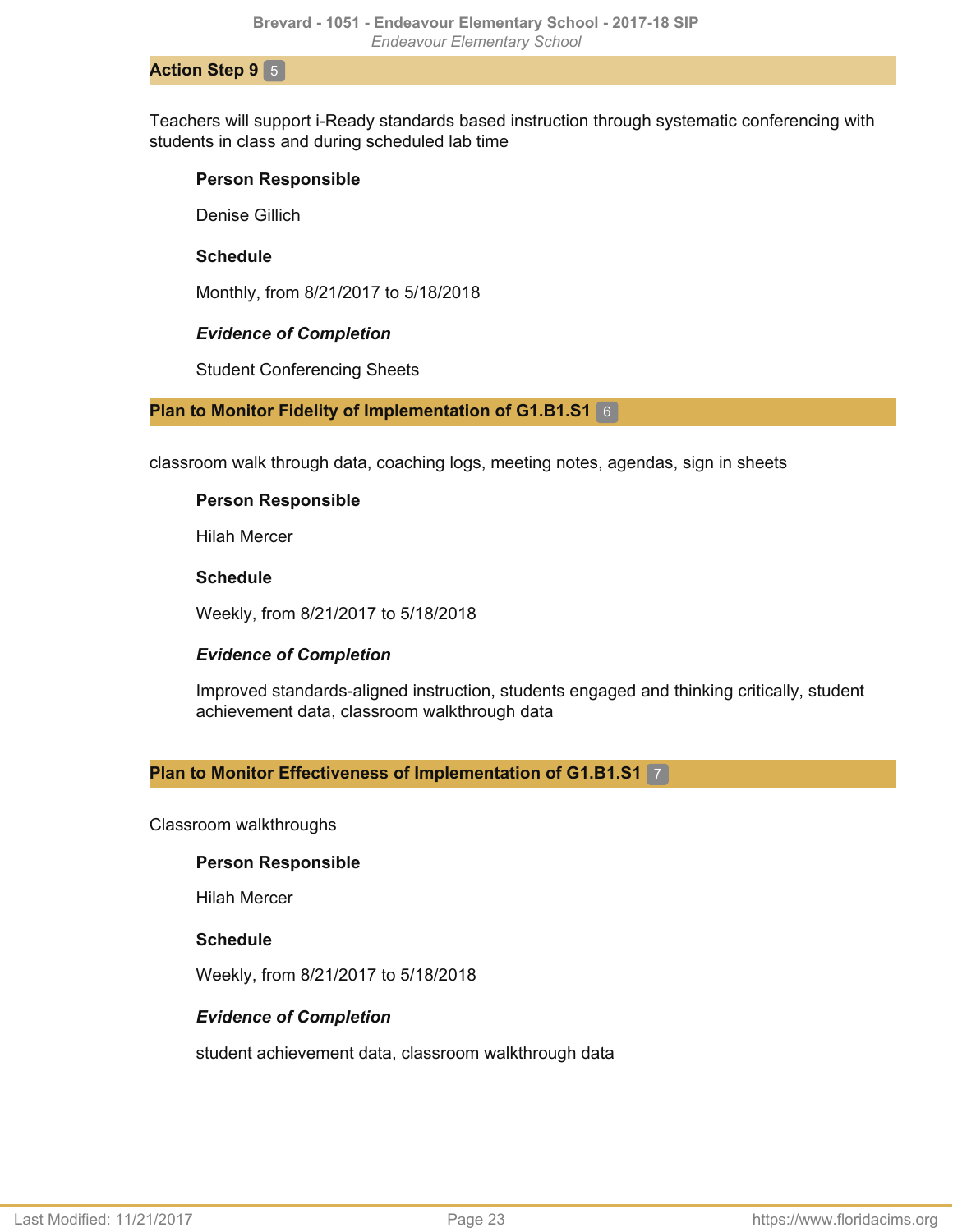**G1.B2** Understanding and implementing the intervention process to close learning gaps based on the depth and rigor of content area standards  $2$ 

**Q**B246786

**G1.B2.S1** Implement an intervention process to support the mastery of content area standards 4 S260102

# **Strategy Rationale**

To improve FSA learning gains and L25 in ELA and math

# **Action Step 1 5**

School based and district personnel will provide professional development on the utilization of our intervention block and the MTSS process (eg. data collection for progress monitoring).

# **Person Responsible**

Melissa Parkhurst

# **Schedule**

Quarterly, from 8/21/2017 to 5/18/2018

# *Evidence of Completion*

Students moving Tiers, student achievement data

# **Action Step 2** 5

Leadership/teachers will utilize monthly MTSS data analysis meetings to identify students with academic concerns, determine intervention strategies, and create/monitor a data tracking plan.

# **Person Responsible**

Melissa Parkhurst

# **Schedule**

Biweekly, from 8/21/2017 to 5/18/2018

# *Evidence of Completion*

Students moving Tiers, student achievement data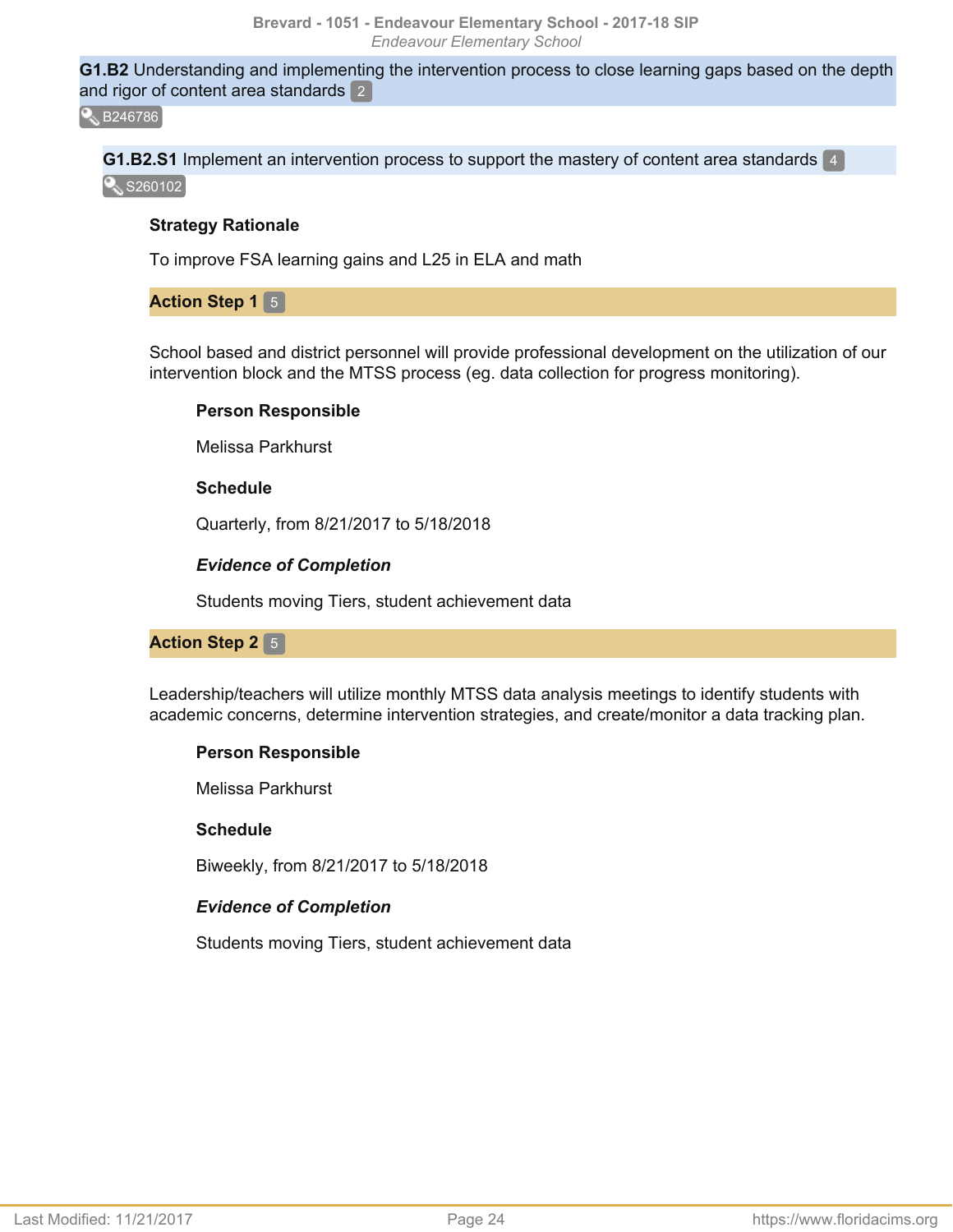#### **Action Step 3** 5

Teachers and staff will implement intervention strategy based on student needs with fidelity (which may include Leveled Literacy Intervention, Ready materials for math, small group instruction based on academic concern and/or individualized interventions based on student needs)

#### **Person Responsible**

Hilah Mercer

#### **Schedule**

Daily, from 8/21/2017 to 5/18/2018

#### *Evidence of Completion*

Students moving Tiers, student achievement data

#### **Plan to Monitor Fidelity of Implementation of G1.B2.S1** 6

Classroom walk through's during intervention time, intervention lesson plans

#### **Person Responsible**

Rosanna Cope

#### **Schedule**

Weekly, from 9/5/2017 to 5/18/2018

# *Evidence of Completion*

Classroom walk through's during intervention time, intervention lesson plans

# **Plan to Monitor Effectiveness of Implementation of G1.B2.S1** 7

Intervention data, students moving tiers

#### **Person Responsible**

Christy Meraz

# **Schedule**

Monthly, from 9/5/2017 to 5/18/2018

# *Evidence of Completion*

IPST paperwork with data, LLI data, i-Ready data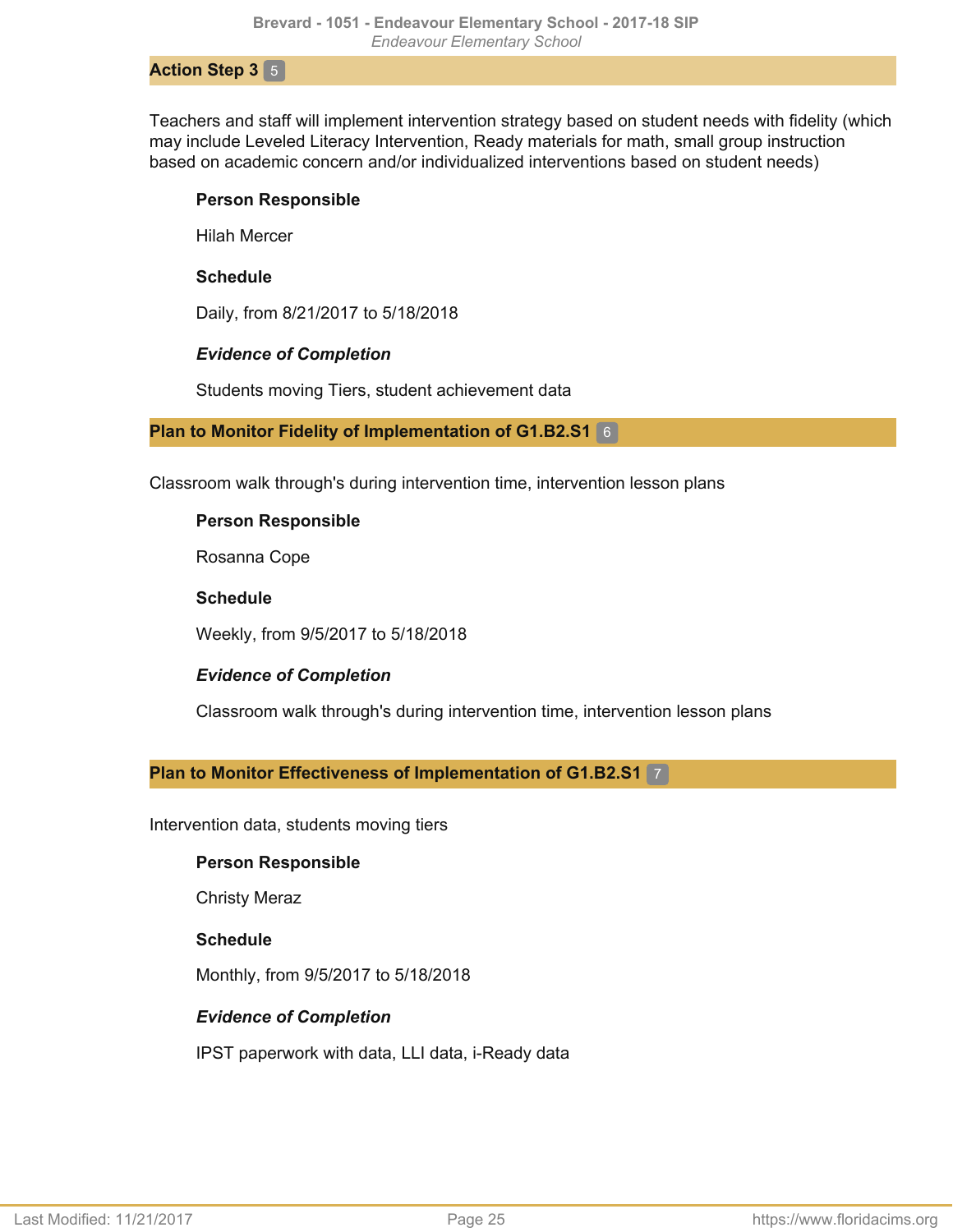**G2.** Endeavour staff will provide an equitable support system for every student's social emotional development, thus maximizing instuctional time in the classroom. 1

#### **Q**G092122

**G2.B1** Need for a school wide social emotional learning plan and time to implement to improve student conduct, attendance, and collective efficacy. 2

**B246787** 

**G2.B1.S1** Leadership team will develop and implement a school wide social emotional learning plan. 4 S260104

#### **Strategy Rationale**

EWS and RtIB data a social emotional focus is needed to decrease behavior incidents, absenteeism, and suspensions.

#### **Action Step 1** 5

The leadership team will utilize the services of site based staff, community partners, and contracted agencies to educate staff and students regarding social emotional strategies and curriculum to include Zones of Regulation and Second Step.

#### **Person Responsible**

Hilah Mercer

#### **Schedule**

Weekly, from 8/21/2017 to 5/18/2018

#### *Evidence of Completion*

Improvements in discipline data e.g.. Early Warning System and RtI-B database.

**Action Step 2** 5

Social worker will provide instructional time three days a week on Zones of Regulation via Endeavour News Network .

#### **Person Responsible**

Christy Meraz

#### **Schedule**

Weekly, from 8/21/2017 to 5/18/2018

#### *Evidence of Completion*

Decreased behavior incidents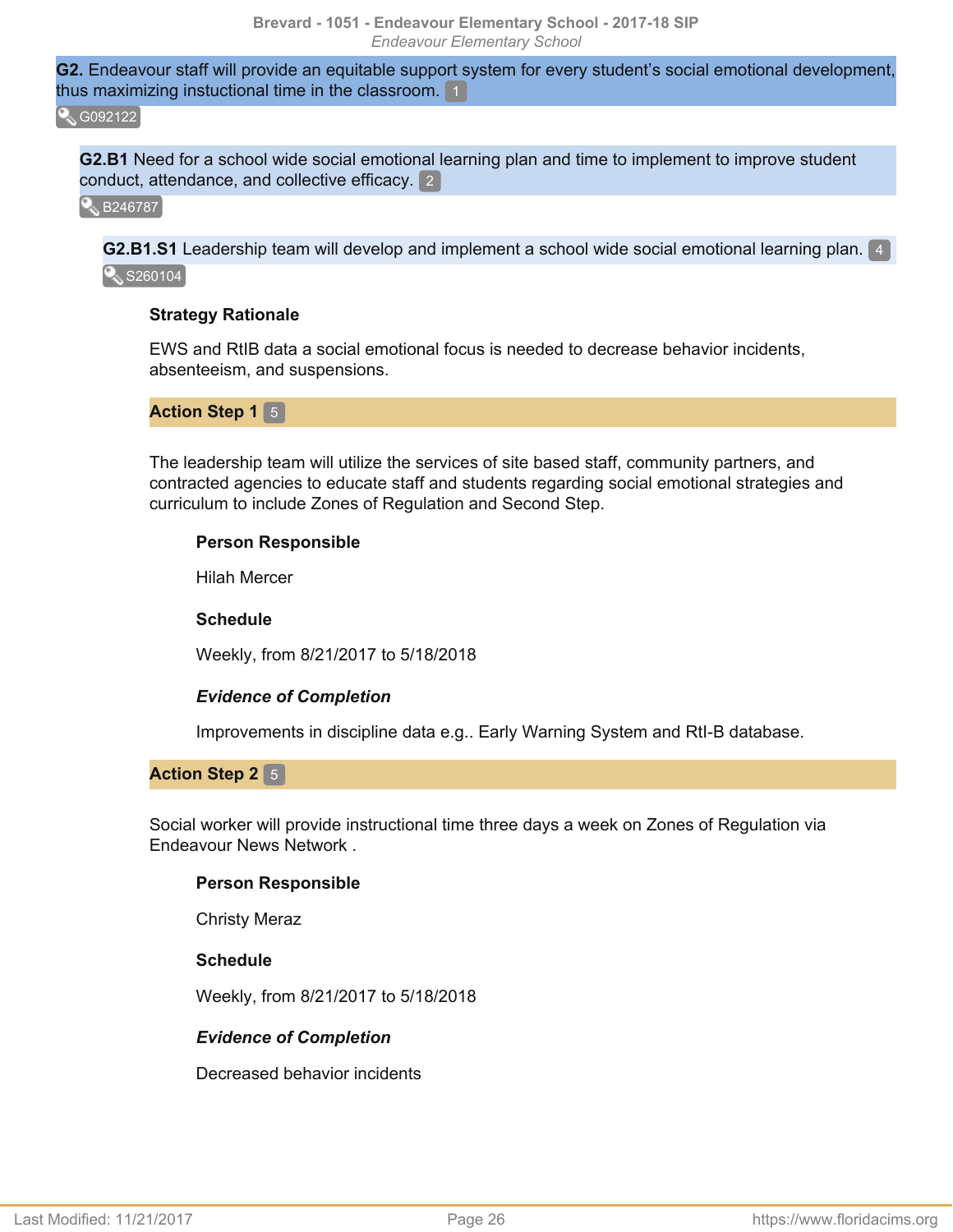**Action Step 3** 5

Teachers will implement and practice Zones of Regulation instruction daily

#### **Person Responsible**

Christy Meraz

## **Schedule**

Daily, from 8/21/2017 to 5/18/2018

# *Evidence of Completion*

Decreased behavior incidents

# **Action Step 4 5**

Teachers/Guidance Counselor will provide students instruction in social emotional learning during weekly guidance lessons using Second Step curriculum

# **Person Responsible**

Lucille Coverdale

# **Schedule**

Weekly, from 8/21/2017 to 5/18/2018

# *Evidence of Completion*

Decreased behavior incidents

# **Action Step 5** 5

The Community School will conduct monthly Parent University Courses to inform, engage, and empower to support school wide social emotional learning initiatives.

# **Person Responsible**

Michele Scott

# **Schedule**

Monthly, from 8/21/2017 to 5/18/2018

# *Evidence of Completion*

Improved parent/family involvement (attendance at events);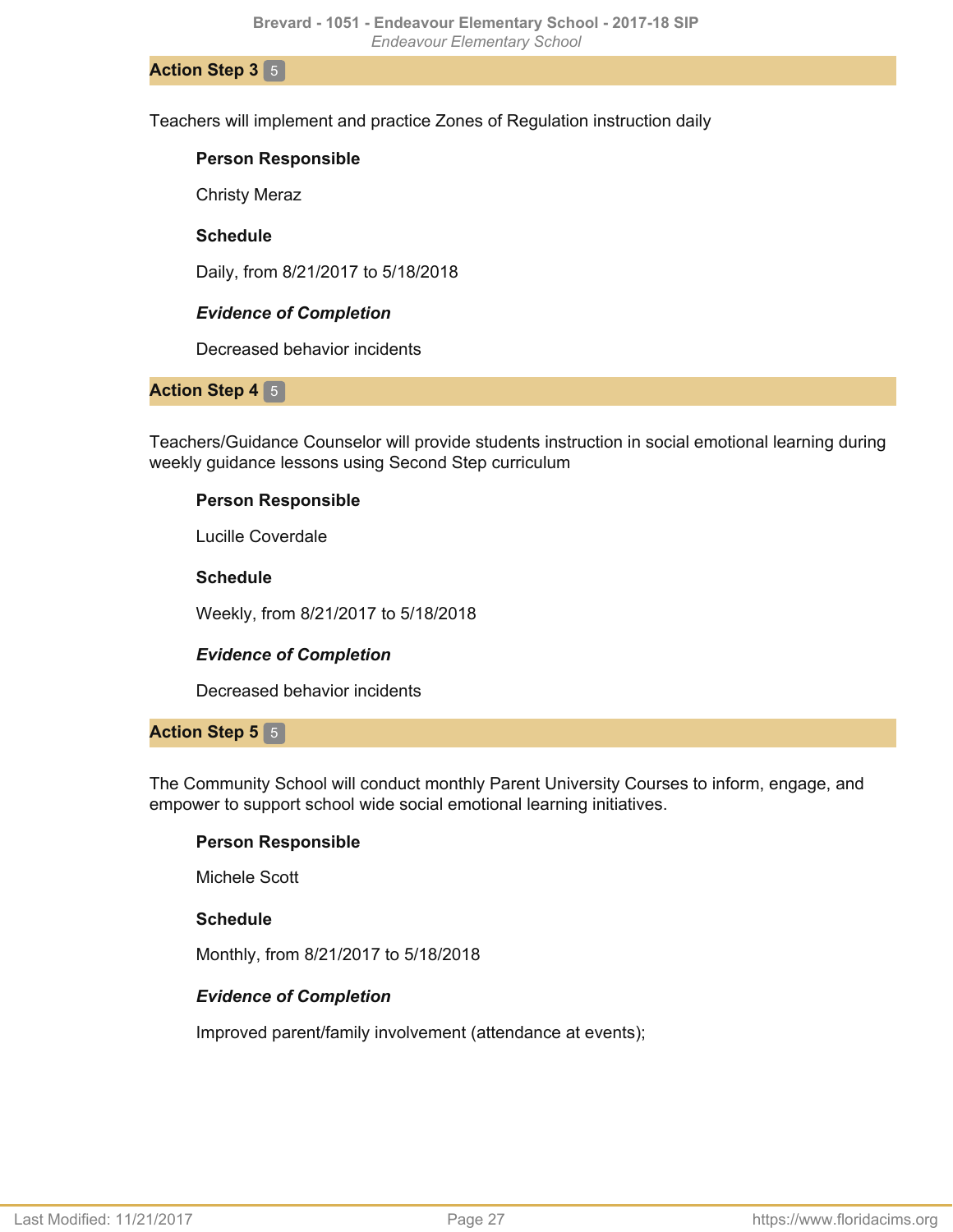#### **Action Step 6** 5

Endeavour will maintain systematic process for Positive Behavior Intervention Support (PBIS) to continue to decrease office discipline referrals

#### **Person Responsible**

Melissa Parkhurst

#### **Schedule**

Weekly, from 8/21/2017 to 5/18/2018

#### *Evidence of Completion*

Improved attendance at PBIS incentive/award events; decrease in behavior incidents

#### **Action Step 7** 5

Administration will use Endeavour News Network to reinforce student attendance through a point system

#### **Person Responsible**

Hilah Mercer

#### **Schedule**

Weekly, from 8/21/2017 to 5/18/2018

# *Evidence of Completion*

Improved attendance data

#### **Action Step 8** 5

Teachers/Leadership will collaborate with school based and district personnel to identify and implement Tier 2 and Tier 3 interventions based on behavioral data (MTSS meetings).

#### **Person Responsible**

Hilah Mercer

#### **Schedule**

Every 3 Weeks, from 8/21/2017 to 5/18/2018

#### *Evidence of Completion*

Decreased in behavior incident data, students changing tiers of service due to improvement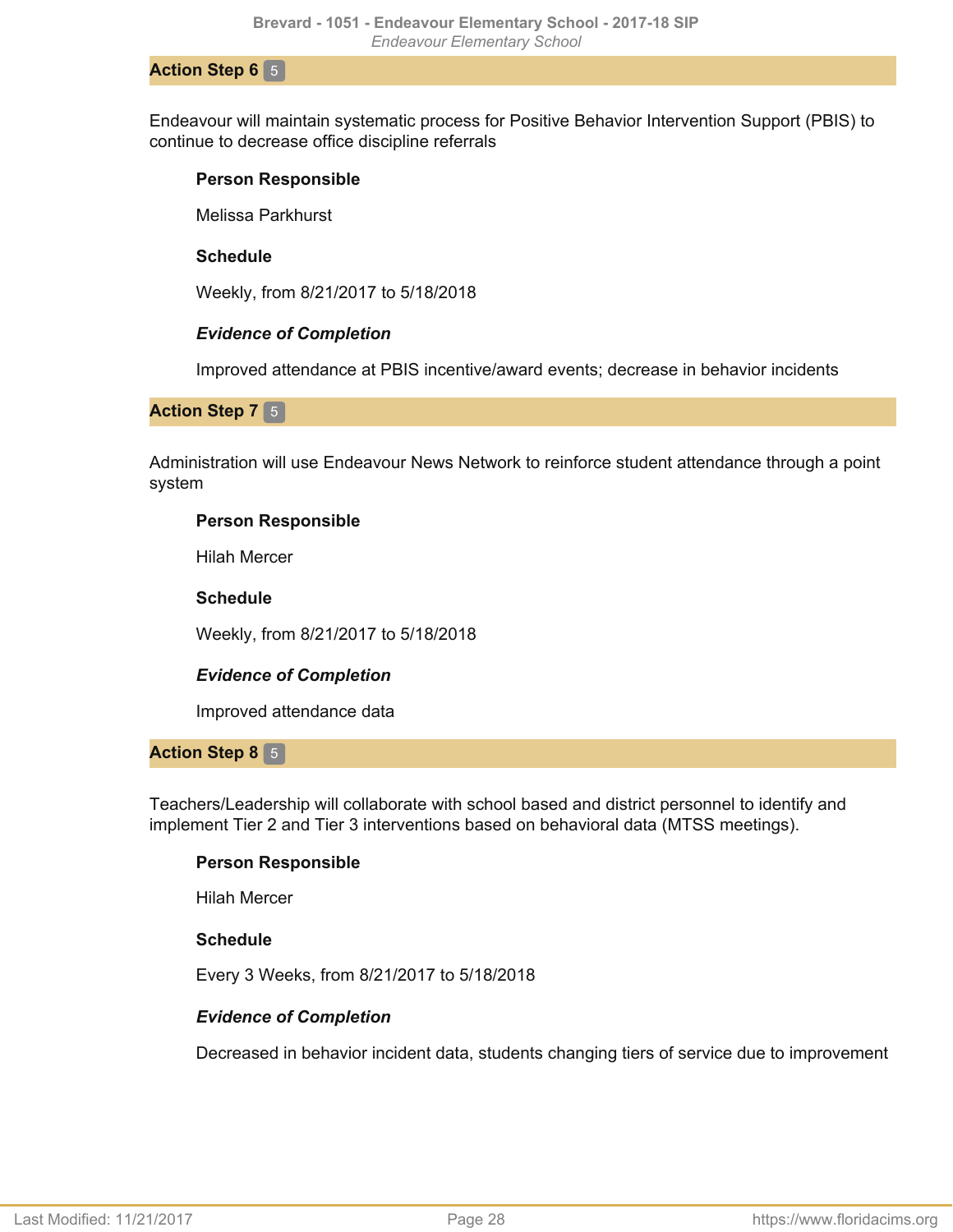#### **Action Step 9** 5

School Guidance Counselor will continue to follow the district Chronic Absence/Truancy **Procedures** 

#### **Person Responsible**

Lucille Coverdale

## **Schedule**

Weekly, from 8/21/2017 to 5/18/2018

#### *Evidence of Completion*

Improved attendance rates

#### **Action Step 10 5**

All teachers new to Endeavour will participate in Youth Mental Health First Aid Training

#### **Person Responsible**

Lucille Coverdale

#### **Schedule**

On 9/29/2017

# *Evidence of Completion*

copy of presentation materials, sign in sheets

**Plan to Monitor Fidelity of Implementation of G2.B1.S1** 6

classroom walk throughs, data tracking, lesson plans

#### **Person Responsible**

Christy Meraz

#### **Schedule**

Weekly, from 8/21/2017 to 5/18/2018

# *Evidence of Completion*

EWS data will decrease, RtI-B data will decrease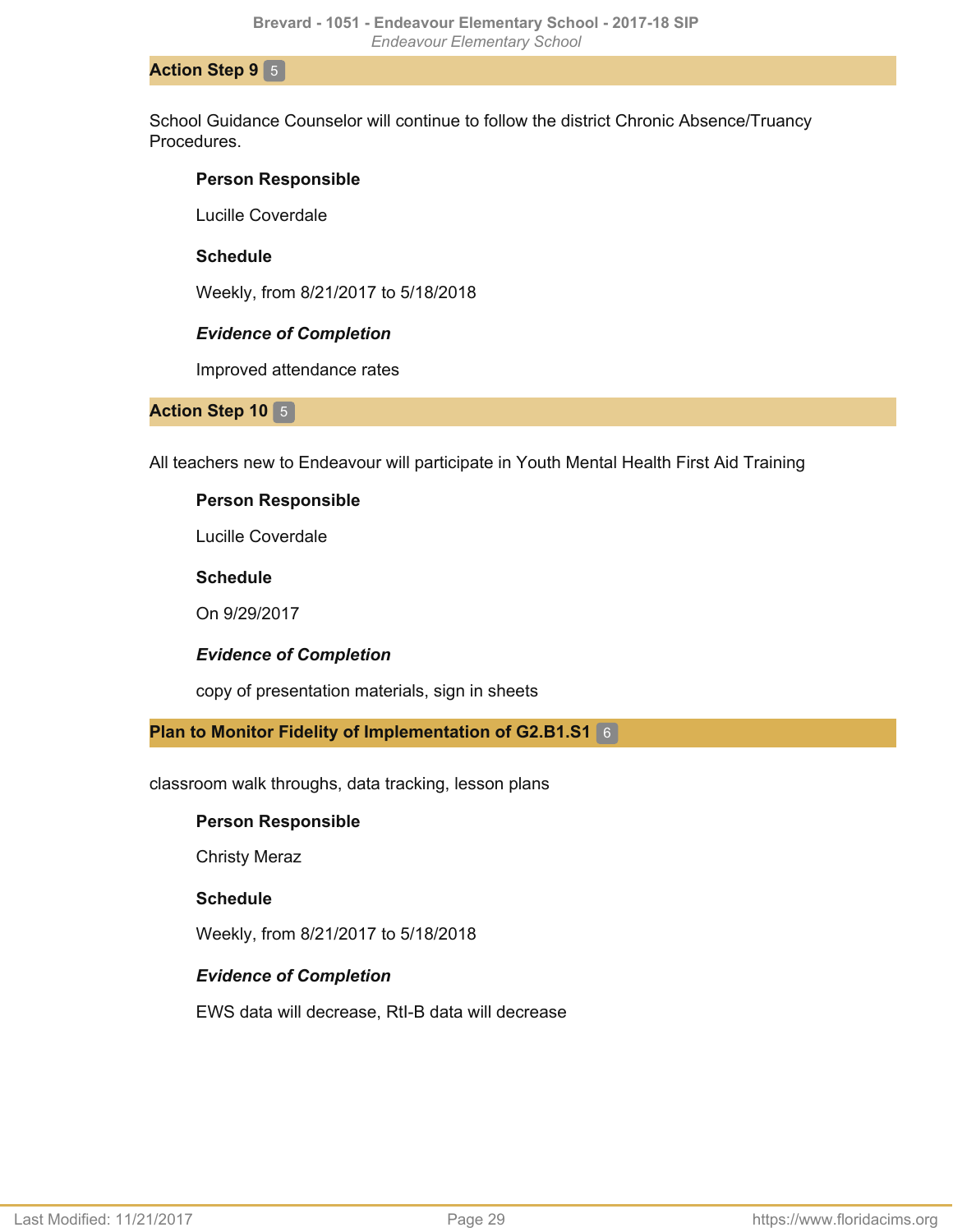# **Plan to Monitor Effectiveness of Implementation of G2.B1.S1** 7

Charts and graphs monitoring attendance and behavior data will be posted in front office, classrooms and around the school.

# **Person Responsible**

Lucille Coverdale

# **Schedule**

Monthly, from 8/21/2017 to 5/18/2018

# *Evidence of Completion*

RtI-B discipline data, EWS data, MTSS data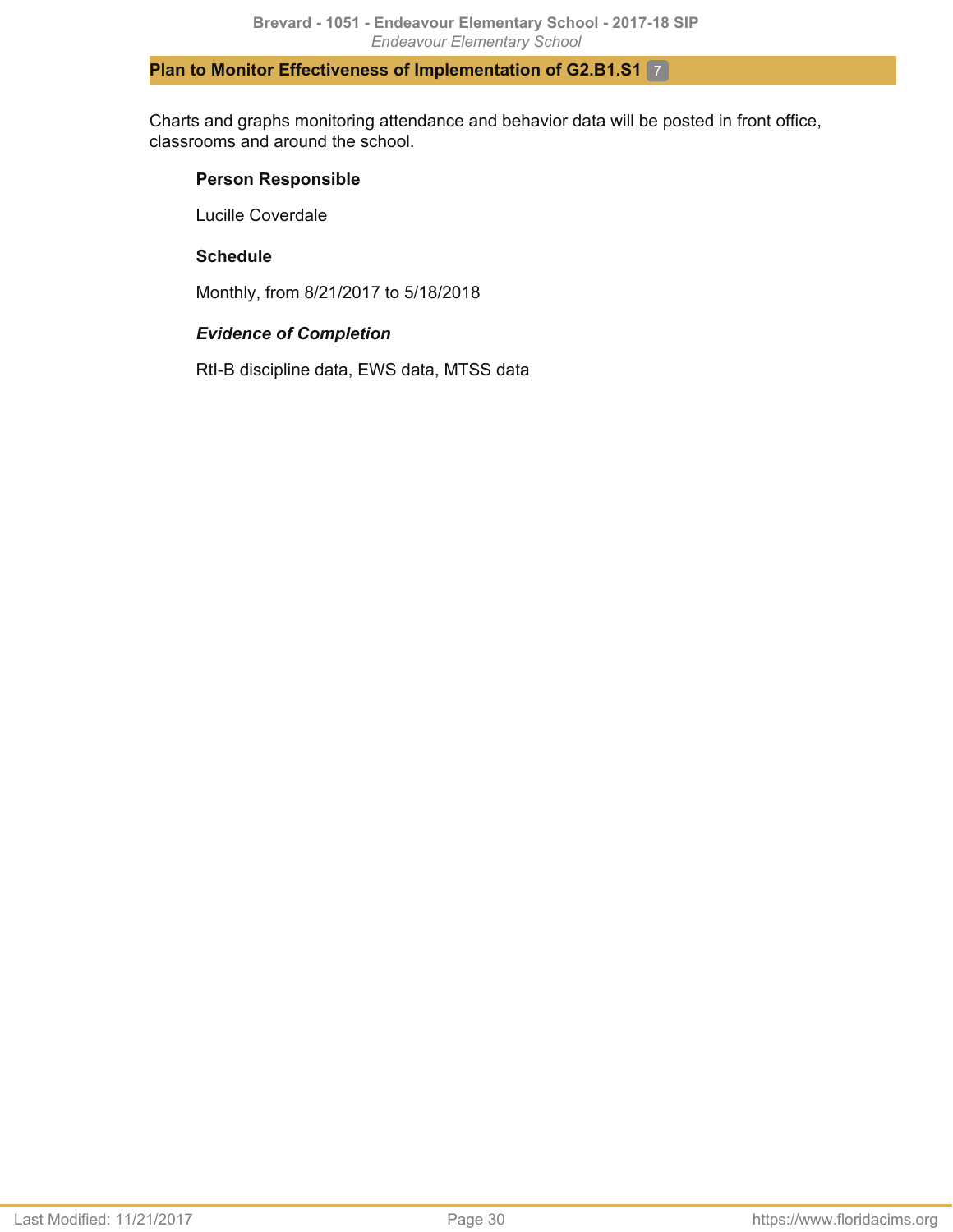# **IV. Implementation Timeline**

<span id="page-30-0"></span>

| <b>Source</b>                  | <b>Task, Action Step or Monitoring</b><br><b>Activity</b>                                                 | Who                | <b>Start Date</b><br>(where<br>applicable) | Deliverable or Evidence of<br><b>Completion</b>                                                                                                  | <b>Due Date/End</b><br><b>Date</b> |
|--------------------------------|-----------------------------------------------------------------------------------------------------------|--------------------|--------------------------------------------|--------------------------------------------------------------------------------------------------------------------------------------------------|------------------------------------|
|                                |                                                                                                           | 2018               |                                            |                                                                                                                                                  |                                    |
| G1.B1.S1.A2<br>A342310         | Leadership team selects which data to<br>analyze to determine next step<br>instruction in each content    | Cope, Rosanna      | 8/29/2017                                  | Data Wall/Binders, Progress monitoring<br>reports for all content areas,                                                                         | 9/12/2017<br>one-time              |
| G2.B1.S1.A10<br>A343311        | All teachers new to Endeavour will<br>participate in Youth Mental Health First<br>Aid Training            | Coverdale, Lucille | 9/5/2017                                   | copy of presentation materials, sign in<br>sheets                                                                                                | 9/29/2017<br>one-time              |
| G1.B2.S1.A1<br>A342345         | School based and district personnel<br>will provide professional development<br>on the utilization of our | Parkhurst, Melissa | 8/21/2017                                  | Students moving Tiers, student<br>achievement data                                                                                               | 5/18/2018<br>quarterly             |
| G1.B1.S1.MA1<br><b>M362946</b> | classroom walk through data, coaching<br>logs, meeting notes, agendas, sign in<br>sheets                  | Mercer, Hilah      | 8/21/2017                                  | Improved standards-aligned instruction,<br>students engaged and thinking<br>critically, student achievement data,<br>classroom walkthrough data  | 5/18/2018<br>weekly                |
| G1.B1.S1.A1<br>A342308         | School based, district support<br>personnel, and consultants will support<br>and collaborate with         | Reed, Chris        | 8/14/2017                                  | Classroom Walk Through data, Lesson<br>Plans, Meeting Notes, Progress<br><b>Monitoring Data</b>                                                  | 5/18/2018<br>weekly                |
| G2.MA1<br>M362916              | Discipline data, RtI-B data, EWS data                                                                     | Cope, Rosanna      | 8/25/2017                                  | Reports from RtIB data base,<br>decreases in EWS data by grade level                                                                             | 5/18/2018<br>monthly               |
| G1.B1.S1.A3<br>A342314         | The teachers will review and analyze<br>data in grade level meetings with<br>instructional coaches and    | Cope, Rosanna      | 8/15/2017                                  | Grade Level Meeting Notes,<br><b>Intervention Lesson Plans</b>                                                                                   | 5/18/2018<br>weekly                |
| G1.B1.S1.A4<br>A342315         | Teachers will collaborate with school<br>based and district personnel to identify<br>Tier 2 and Tier 3    | Parkhurst, Melissa | 8/14/2017                                  | Data Team Meeting agenda, MTSS<br>data, Intervention Data                                                                                        | 5/18/2018<br>monthly               |
| G1.B1.S1.A5<br>A342323         | Teachers with coaching from district<br>and school coaches will implement<br>Eureka math curriculum in    | Leaman, Maria      | 8/14/2017                                  | lesson plans, Eureka progress<br>monitoring data                                                                                                 | 5/18/2018<br>daily                 |
| G1.B1.S1.A6<br>A342326         | Teachers, with coaching from district<br>and school coaches, will implement<br>district ELA Focus         | Thatcher, Tamra    | 8/14/2017                                  | Quarterly Language Assessments<br>(QLA) in grades 1 & 2 and i-Ready<br>Standards Mastery in grades 3-6 to<br>progress monitor                    | 5/18/2018<br>daily                 |
| G1.B1.S1.A7<br>A342340         | Teachers will implement new Social<br>Studies adoption to integrate nonfiction<br>content area reading    | Thatcher, Tamra    | 8/14/2017                                  | Lesson Plans, Progress monitoring<br>data                                                                                                        | 5/18/2018<br>weekly                |
| G1.B1.S1.A8<br>A342342         | Implement weekly hands on interactive<br>science labs as part of the "Five E<br>Model" for all 4th and    | Berry, Michelle    | 8/14/2017                                  | District Baseline and Midyear<br>assessment for 5th grade and district<br>Body of Knowledge Assessments for<br>K-4th and 6th to progress monitor | 5/18/2018<br>weekly                |
| G1.B1.S1.A9<br>A342343         | Teachers will support i-Ready<br>standards based instruction through<br>systematic conferencing with      | Gillich, Denise    | 8/21/2017                                  | <b>Student Conferencing Sheets</b>                                                                                                               | 5/18/2018<br>monthly               |
| G1.B2.S1.MA1<br>M362956        | Intervention data, students moving tiers                                                                  | Meraz, Christy     | 9/5/2017                                   | IPST paperwork with data, LLI data, i-<br>Ready data                                                                                             | 5/18/2018<br>monthly               |
| G1.B2.S1.MA1<br>M362952        | Classroom walk through's during<br>intervention time, intervention lesson<br>plans                        | Cope, Rosanna      | 9/5/2017                                   | Classroom walk through's during<br>intervention time, intervention lesson<br>plans                                                               | 5/18/2018<br>weekly                |
| G1.B1.S1.MA1<br>M362947        | Classroom walkthroughs                                                                                    | Mercer, Hilah      | 8/21/2017                                  | student achievement data, classroom<br>walkthrough data                                                                                          | 5/18/2018<br>weekly                |
| G1.B2.S1.A2<br>A342348         | Leadership/teachers will utilize monthly<br>MTSS data analysis meetings to<br>identify students with      | Parkhurst, Melissa | 8/21/2017                                  | Students moving Tiers, student<br>achievement data                                                                                               | 5/18/2018<br>biweekly              |
| G1.B2.S1.A3<br>A342350         | Teachers and staff will implement<br>intervention strategy based on student<br>needs with fidelity (which | Mercer, Hilah      | 8/21/2017                                  | Students moving Tiers, student<br>achievement data                                                                                               | 5/18/2018<br>daily                 |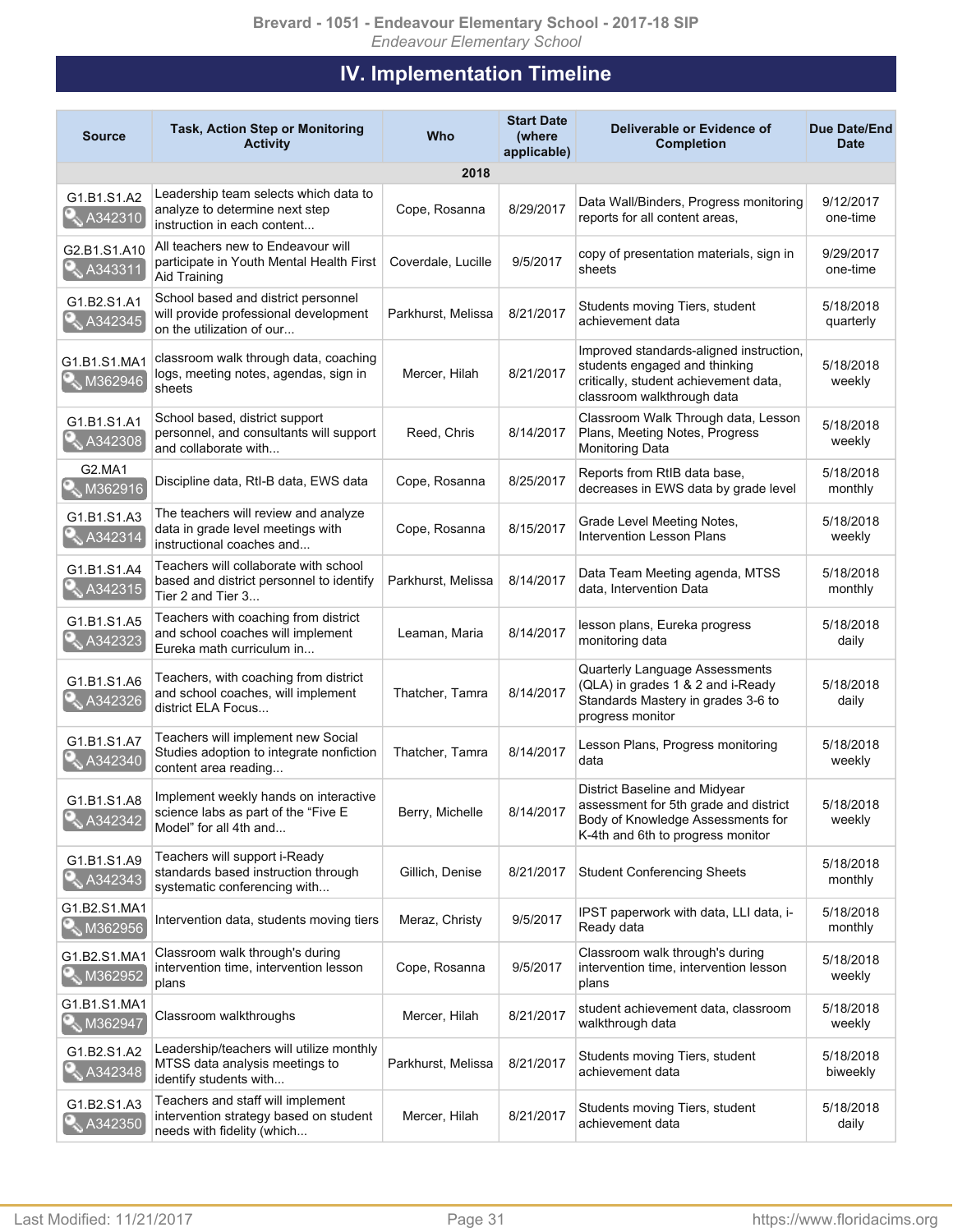#### **Brevard - 1051 - Endeavour Elementary School - 2017-18 SIP** *Endeavour Elementary School*

| <b>Source</b>                    | <b>Task, Action Step or Monitoring</b><br><b>Activity</b>                                                | <b>Who</b>         | <b>Start Date</b><br>(where<br>applicable) | Deliverable or Evidence of<br><b>Completion</b>                                                  | <b>Due Date/End</b><br><b>Date</b> |
|----------------------------------|----------------------------------------------------------------------------------------------------------|--------------------|--------------------------------------------|--------------------------------------------------------------------------------------------------|------------------------------------|
| G2.B1.S1.MA1<br><b>X</b> M362915 | Charts and graphs monitoring<br>attendance and behavior data will be<br>posted in front office           | Coverdale, Lucille | 8/21/2017                                  | RtI-B discipline data, EWS data, MTSS<br>data                                                    | 5/18/2018<br>monthly               |
| G2.B1.S1.MA1<br><b>M362901</b>   | classroom walk throughs, data<br>tracking, lesson plans                                                  | Meraz, Christy     | 8/21/2017                                  | EWS data will decrease, RtI-B data will<br>decrease                                              | 5/18/2018<br>weekly                |
| G2.B1.S1.A1<br>A342356           | The leadership team will utilize the<br>services of site based staff, community<br>partners, and         | Mercer, Hilah      | 8/21/2017                                  | Improvements in discipline data e.g<br>Early Warning System and RtI-B<br>database.               | 5/18/2018<br>weekly                |
| G2.B1.S1.A2<br>A342357           | Social worker will provide instructional<br>time three days a week on Zones of<br>Regulation via         | Meraz, Christy     | 8/21/2017                                  | Decreased behavior incidents                                                                     | 5/18/2018<br>weekly                |
| G2.B1.S1.A3<br>A342358           | Teachers will implement and practice<br>Zones of Regulation instruction daily                            | Meraz, Christy     | 8/21/2017                                  | Decreased behavior incidents                                                                     | 5/18/2018<br>daily                 |
| G2.B1.S1.A4<br><b>A342359</b>    | Teachers/Guidance Counselor will<br>provide students instruction in social<br>emotional learning during  | Coverdale, Lucille | 8/21/2017                                  | Decreased behavior incidents                                                                     | 5/18/2018<br>weekly                |
| G2.B1.S1.A5<br>A342361           | The Community School will conduct<br>monthly Parent University Courses to<br>inform, engage, and empower | Scott, Michele     | 8/21/2017                                  | Improved parent/family involvement<br>(attendance at events);                                    | 5/18/2018<br>monthly               |
| G2.B1.S1.A6<br>A342362           | Endeavour will maintain systematic<br>process for Positive Behavior<br>Intervention Support (PBIS) to    | Parkhurst, Melissa | 8/21/2017                                  | Improved attendance at PBIS<br>incentive/award events; decrease in<br>behavior incidents         | 5/18/2018<br>weekly                |
| G2.B1.S1.A7<br>A342368           | Administration will use Endeavour<br>News Network to reinforce student<br>attendance through a point     | Mercer, Hilah      | 8/21/2017                                  | Improved attendance data                                                                         | 5/18/2018<br>weekly                |
| G2.B1.S1.A8<br>A342369           | Teachers/Leadership will collaborate<br>with school based and district<br>personnel to identify and      | Mercer, Hilah      | 8/21/2017                                  | Decreased in behavior incident data.<br>students changing tiers of service due<br>to improvement | 5/18/2018<br>every-3-weeks         |
| G2.B1.S1.A9<br>A342370           | School Guidance Counselor will<br>continue to follow the district Chronic<br>Absence/Truancy Procedures. | Coverdale, Lucille | 8/21/2017                                  | Improved attendance rates                                                                        | 5/18/2018<br>weekly                |
| G1.MA1<br>M362949                | Improved standards-aligned instruction,<br>students engaged and thinking<br>critically, student          | Mercer, Hilah      | 8/21/2017                                  | I-Ready data, Eureka math<br>assessments, QLA assessments,<br>formative assessments              | 5/18/2018<br>one-time              |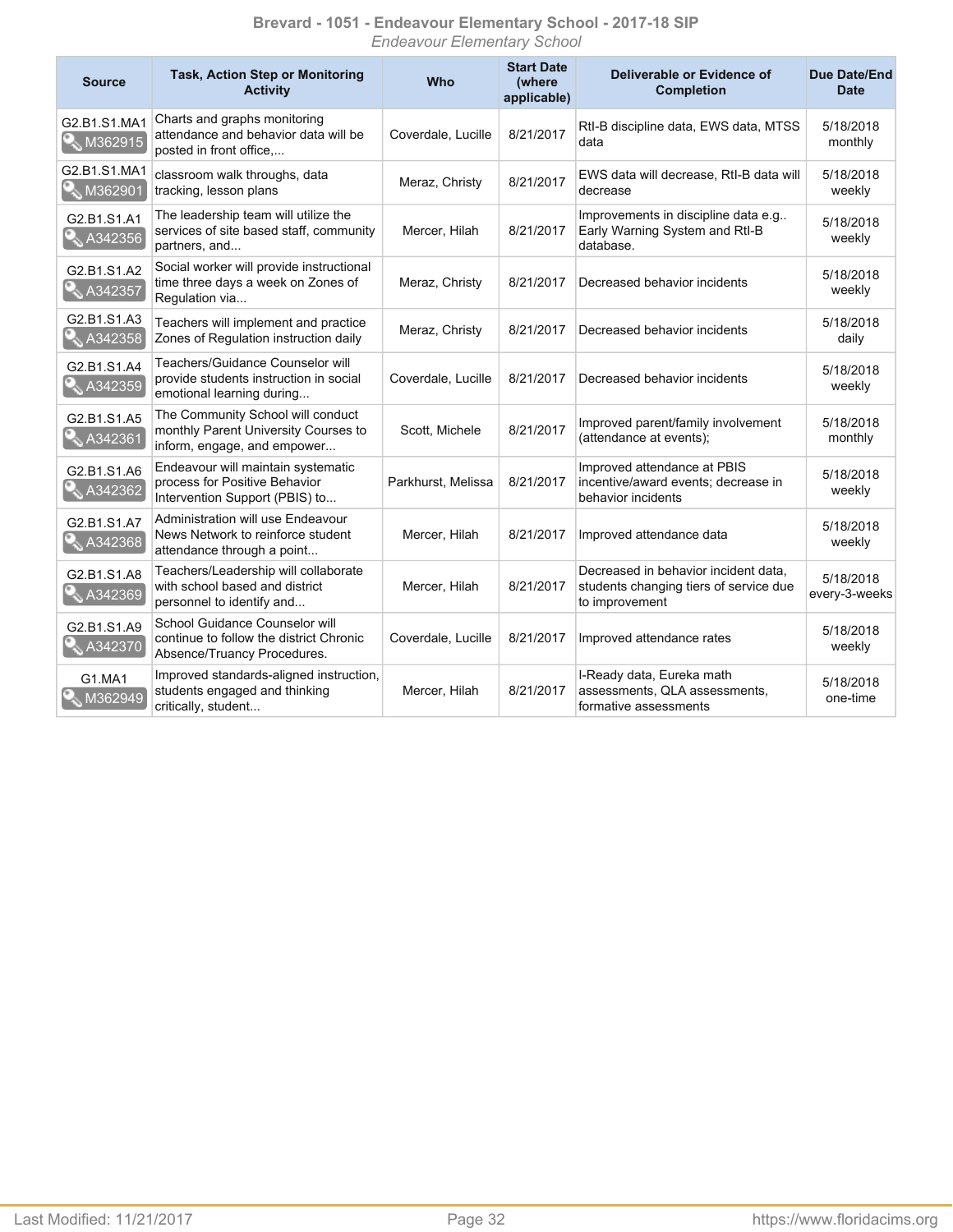# **V. Professional Development Opportunities**

<span id="page-32-1"></span><span id="page-32-0"></span>*Professional development opportunities identified in the SIP as action steps to achieve the school's goals.*

**G1.** Endeavour will implement rigorous standards based instruction in all content areas leading to increased academic growth.

**G1.B1** Understanding and/or implementing the depth and rigor of all content area standards.

**G1.B1.S1** Strategies will be implemented to help teachers understand and teach to the depth and rigor of the content area standards

# **PD Opportunity 1**

School based, district support personnel, and consultants will support and collaborate with classroom teachers to deliver professional development, coach, provide feedback and model instruction to meet the depth and rigor of the standards

# **Facilitator**

Instructional Coaches

#### **Participants**

All Teachers

## **Schedule**

Weekly, from 8/14/2017 to 5/18/2018

# **PD Opportunity 2**

Leadership team selects which data to analyze to determine next step instruction in each content area.

# **Facilitator**

Terri Rollins, i-Ready Consultant

# **Participants**

1st - 6th grade teachers

# **Schedule**

On 9/12/2017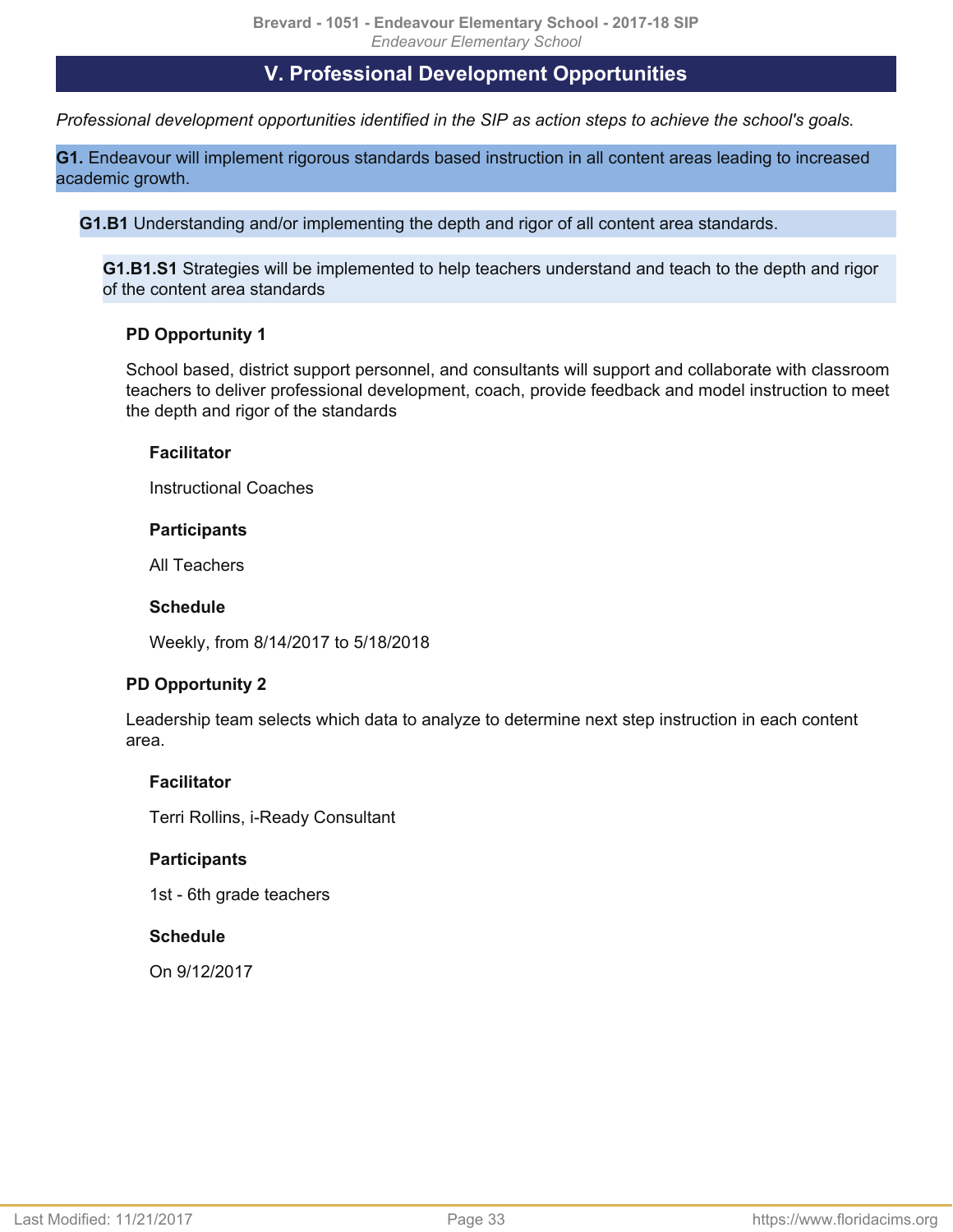# **PD Opportunity 3**

Teachers with coaching from district and school coaches will implement Eureka math curriculum in grades K-5, using Mid and End of Module Assessments to progress monitor

# **Facilitator**

Eureka Math Webinars and Coaches

# **Participants**

K-5 Teachers

# **Schedule**

Daily, from 8/14/2017 to 5/18/2018

# **PD Opportunity 4**

Teachers, with coaching from district and school coaches, will implement district ELA Focus Documents in grades K-6 through topic based instruction, using Quarterly Language Assessments (QLA) in grades 1 & 2 and i-Ready Standards Mastery in grades 3-6 to progress monitor

# **Facilitator**

Tamra Thatcher, Reading Coach

# **Participants**

All Teachers

# **Schedule**

Daily, from 8/14/2017 to 5/18/2018

**G1.B2** Understanding and implementing the intervention process to close learning gaps based on the depth and rigor of content area standards

**G1.B2.S1** Implement an intervention process to support the mastery of content area standards

# **PD Opportunity 1**

School based and district personnel will provide professional development on the utilization of our intervention block and the MTSS process (eg. data collection for progress monitoring).

# **Facilitator**

Parkhurst, Dickinson (District MTSS), Tallenda (Psych)

# **Participants**

All Teachers

# **Schedule**

Quarterly, from 8/21/2017 to 5/18/2018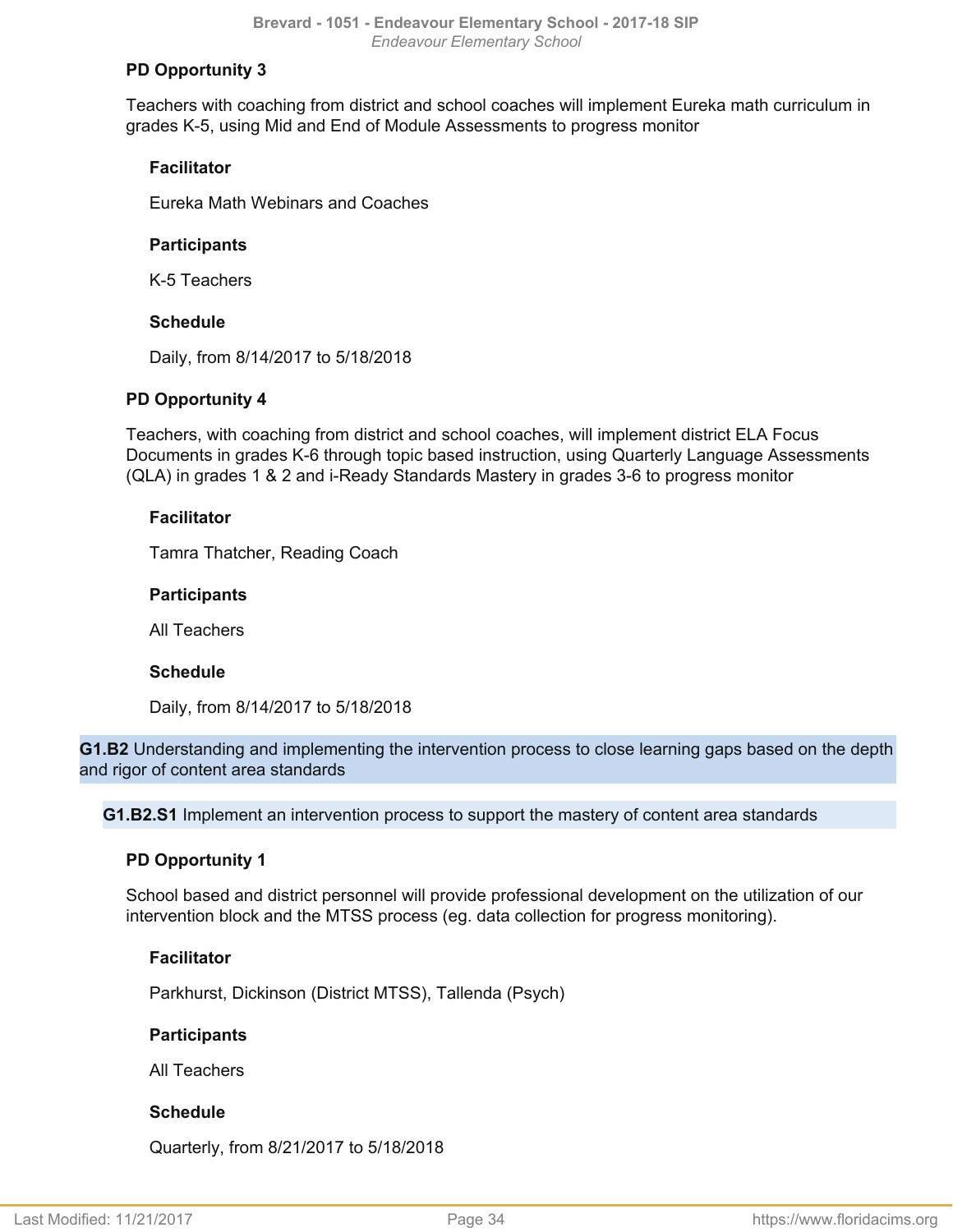**G2.** Endeavour staff will provide an equitable support system for every student's social emotional development, thus maximizing instuctional time in the classroom.

**G2.B1** Need for a school wide social emotional learning plan and time to implement to improve student conduct, attendance, and collective efficacy.

**G2.B1.S1** Leadership team will develop and implement a school wide social emotional learning plan.

#### **PD Opportunity 1**

All teachers new to Endeavour will participate in Youth Mental Health First Aid Training

#### **Facilitator**

Paige Gray, Social Worker through National Institute of Justice (NIJ) Grant

#### **Participants**

Teachers new to Endeavour

#### **Schedule**

On 9/29/2017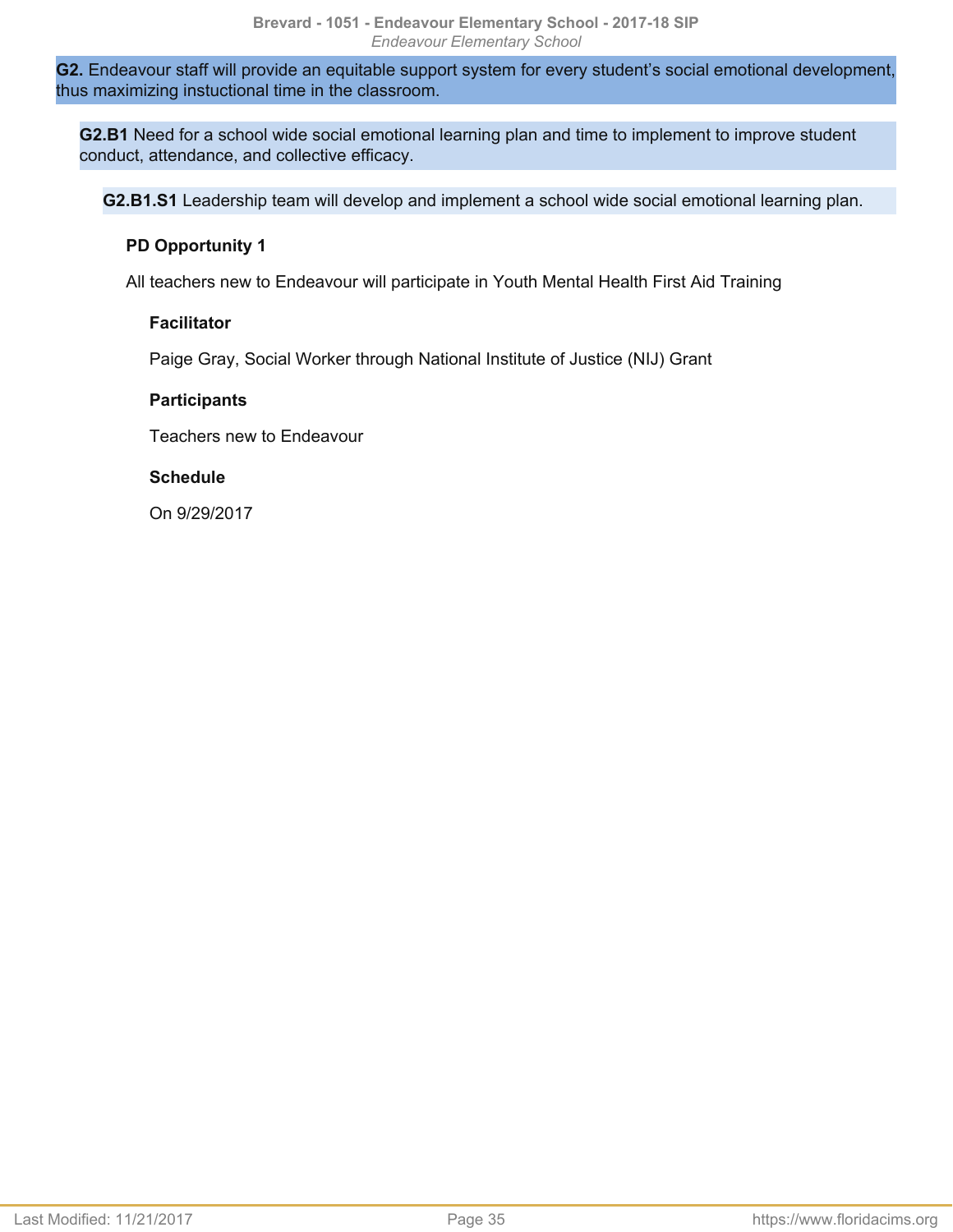# **VI. Technical Assistance Items**

<span id="page-35-0"></span>*Technical Assistance opportunities identified in the SIP as action steps to achieve the school's goals.*

<span id="page-35-1"></span>

| <b>VII. Budget</b> |                                                                                    |                                                                                                                                                                                                                                                                                                        |                                                                                                                                   |                   |            |             |
|--------------------|------------------------------------------------------------------------------------|--------------------------------------------------------------------------------------------------------------------------------------------------------------------------------------------------------------------------------------------------------------------------------------------------------|-----------------------------------------------------------------------------------------------------------------------------------|-------------------|------------|-------------|
| 1                  | G1.B1.S1.A1                                                                        | School based, district support personnel, and consultants will support and<br>collaborate with classroom teachers to deliver professional development,<br>coach, provide feedback and model instruction to meet the depth and rigor<br>of the standards                                                |                                                                                                                                   |                   |            | \$9,917.73  |
|                    | Function                                                                           | Object                                                                                                                                                                                                                                                                                                 | <b>Budget Focus</b>                                                                                                               | Funding<br>Source | <b>FTE</b> | 2017-18     |
|                    | 6400                                                                               | 311-Subagreements up to<br>\$25,000                                                                                                                                                                                                                                                                    | 1051 - Endeavour<br><b>Elementary School</b>                                                                                      | UniSIG            |            | \$7,000.00  |
|                    |                                                                                    |                                                                                                                                                                                                                                                                                                        | Notes: G1.B1.S1.A8 Eureka Professional Dev - Consultants                                                                          |                   |            |             |
|                    | 6400                                                                               | 130-Other Certified<br><b>Instructional Personnel</b>                                                                                                                                                                                                                                                  | 1051 - Endeavour<br><b>Elementary School</b>                                                                                      | UniSIG            |            | \$2,700.00  |
|                    |                                                                                    |                                                                                                                                                                                                                                                                                                        | Notes: G1.B2.S1.A7 Summer PD teacher salary for Eureka.                                                                           |                   |            |             |
|                    | 5100                                                                               | 210-Retirement                                                                                                                                                                                                                                                                                         | 1051 - Endeavour<br><b>Elementary School</b>                                                                                      | UniSIG            |            | \$106.92    |
|                    |                                                                                    |                                                                                                                                                                                                                                                                                                        | Notes: G1.B2.S1.A7 Summer PD teacher Retirement                                                                                   |                   |            |             |
|                    | 5100                                                                               | 220-Social Security                                                                                                                                                                                                                                                                                    | 1051 - Endeavour<br><b>Elementary School</b>                                                                                      | UniSIG            |            | \$103.28    |
|                    | Notes: G1.B2.S1.A7 Summer PD teacher Social Security                               |                                                                                                                                                                                                                                                                                                        |                                                                                                                                   |                   |            |             |
|                    | 5100                                                                               | 240-Workers Compensation                                                                                                                                                                                                                                                                               | 1051 - Endeavour<br><b>Elementary School</b>                                                                                      | UniSIG            |            | \$7.53      |
|                    |                                                                                    |                                                                                                                                                                                                                                                                                                        | Notes: G1.B2.S1.A7 Summer PD teacher Social Security                                                                              |                   |            |             |
| $\overline{2}$     | G1.B1.S1.A2                                                                        | instruction in each content area.                                                                                                                                                                                                                                                                      | Leadership team selects which data to analyze to determine next step                                                              |                   |            | \$0.00      |
| $\mathbf{3}$       | G1.B1.S1.A3                                                                        | The teachers will review and analyze data in grade level meetings with<br>instructional coaches and leadership to determine the next steps for<br>planning instruction and the need for additional instructional coaching as<br>well as identifying Tier 2 and Tier 3 strategies for the MTSS process. |                                                                                                                                   |                   |            | \$28,515.70 |
|                    | Function                                                                           | Object                                                                                                                                                                                                                                                                                                 | <b>Budget Focus</b>                                                                                                               | Funding<br>Source | <b>FTE</b> | 2017-18     |
|                    | 7300                                                                               | 310-Professional and<br><b>Technical Services</b>                                                                                                                                                                                                                                                      | 1051 - Endeavour<br><b>Elementary School</b>                                                                                      | UniSIG            |            | \$550.00    |
|                    |                                                                                    | Notes: Principal to attend NAESP Summer Conference DIAP G1.B1.S1.A8                                                                                                                                                                                                                                    |                                                                                                                                   |                   |            |             |
|                    | 5100                                                                               | 120-Classroom Teachers                                                                                                                                                                                                                                                                                 | 1051 - Endeavour<br><b>Elementary School</b>                                                                                      | UniSIG            |            | \$5,250.00  |
|                    |                                                                                    |                                                                                                                                                                                                                                                                                                        | Notes: G1.B2.S1.A2 Teacher stipends for extra duty pay when attending training<br>outside of the school day and/or contract year. |                   |            |             |
|                    | 6400                                                                               | 330-Travel                                                                                                                                                                                                                                                                                             | 1051 - Endeavour<br><b>Elementary School</b>                                                                                      | UniSIG            |            | \$3,798.00  |
|                    | Notes: G1.B2.S1.A2 Conference travel for professional development. FRA conference. |                                                                                                                                                                                                                                                                                                        |                                                                                                                                   |                   |            |             |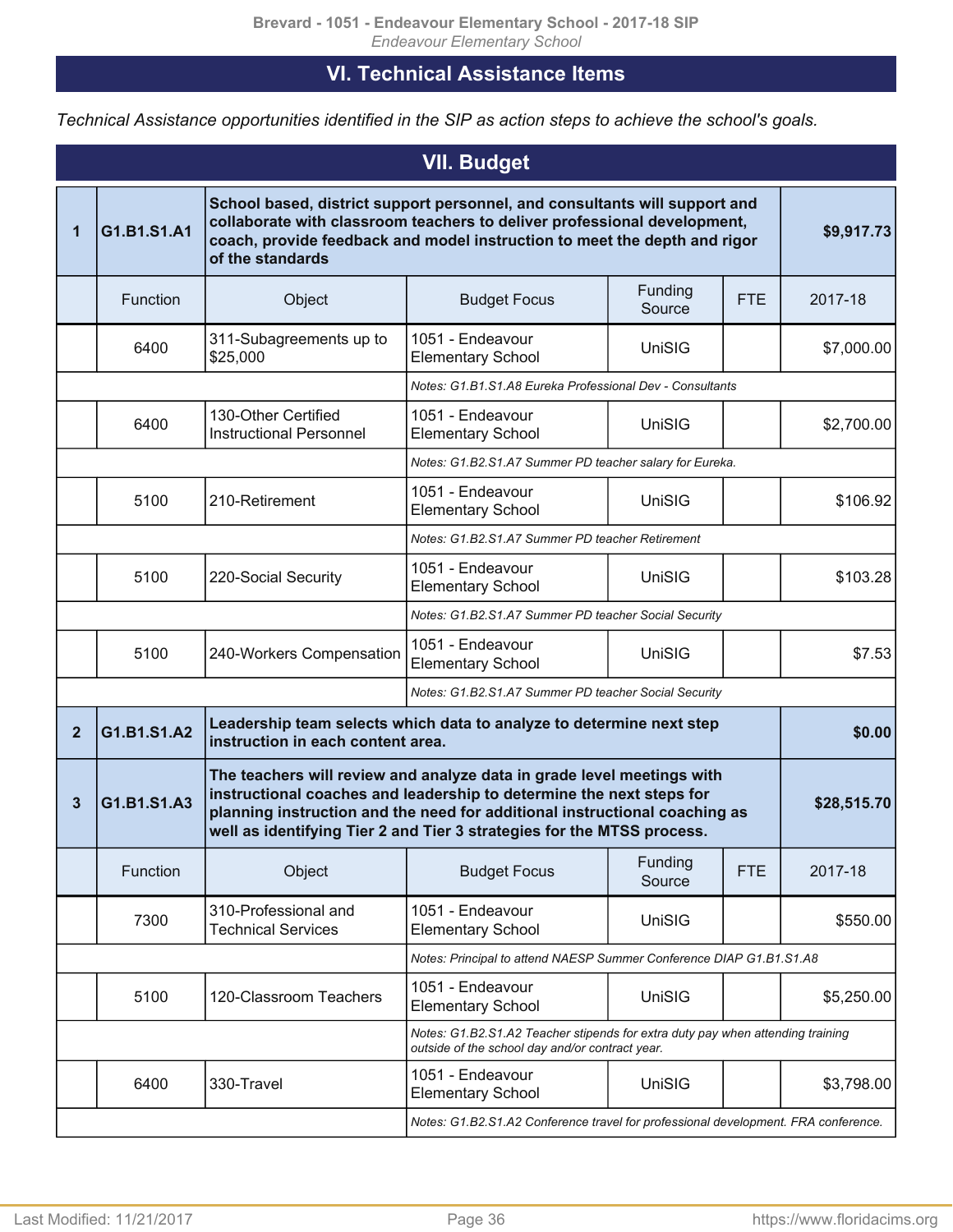|                | 6400                                                                                   | 330-Travel                                                                                                                                                                                                                                                                               | 1051 - Endeavour<br><b>Elementary School</b>                                                                                                                                                                                          | <b>UniSIG</b>     |            | \$2,085.00  |  |
|----------------|----------------------------------------------------------------------------------------|------------------------------------------------------------------------------------------------------------------------------------------------------------------------------------------------------------------------------------------------------------------------------------------|---------------------------------------------------------------------------------------------------------------------------------------------------------------------------------------------------------------------------------------|-------------------|------------|-------------|--|
|                | Notes: G1.B2.S1.A2 Conference travel for professional development. FETC<br>Conference. |                                                                                                                                                                                                                                                                                          |                                                                                                                                                                                                                                       |                   |            |             |  |
|                | 7300                                                                                   | 110-Administrators                                                                                                                                                                                                                                                                       | 1051 - Endeavour<br><b>Elementary School</b>                                                                                                                                                                                          | <b>UniSIG</b>     |            | \$7,786.62  |  |
|                |                                                                                        | Notes: G1.B1.S1.A9 Hourly pay for assistant principal to work on school improvement<br>initiatives during the summer.                                                                                                                                                                    |                                                                                                                                                                                                                                       |                   |            |             |  |
|                | 5100                                                                                   | 120-Classroom Teachers                                                                                                                                                                                                                                                                   | 1051 - Endeavour<br><b>Elementary School</b>                                                                                                                                                                                          | <b>UniSIG</b>     |            | \$7,846.08  |  |
|                |                                                                                        |                                                                                                                                                                                                                                                                                          | Notes: G1.B3.S2.A2 Teacher hourly pay for providing instruction during summer school.                                                                                                                                                 |                   |            |             |  |
|                | 7300                                                                                   | 310-Professional and<br><b>Technical Services</b>                                                                                                                                                                                                                                        | 1051 - Endeavour<br><b>Elementary School</b>                                                                                                                                                                                          | <b>UniSIG</b>     |            | \$1,200.00  |  |
|                |                                                                                        |                                                                                                                                                                                                                                                                                          | Notes: Travel costs for Principal to attend NAESP Summer Conference DIAP<br>G1.B1.S1.A8                                                                                                                                               |                   |            |             |  |
| 4              | G1.B1.S1.A4                                                                            |                                                                                                                                                                                                                                                                                          | Teachers will collaborate with school based and district personnel to identify<br>Tier 2 and Tier 3 interventions based on data (MTSS meetings)                                                                                       |                   |            | \$0.00      |  |
| 5              | G1.B1.S1.A5                                                                            | Teachers with coaching from district and school coaches will implement<br>Eureka math curriculum in grades K-5, using Mid and End of Module<br><b>Assessments to progress monitor</b>                                                                                                    | \$0.00                                                                                                                                                                                                                                |                   |            |             |  |
| 6              | G1.B1.S1.A6                                                                            | Teachers, with coaching from district and school coaches, will implement<br>district ELA Focus Documents in grades K-6 through topic based instruction,<br>using Quarterly Language Assessments (QLA) in grades 1 & 2 and i-Ready<br>Standards Mastery in grades 3-6 to progress monitor |                                                                                                                                                                                                                                       |                   |            | \$11,738.72 |  |
|                |                                                                                        |                                                                                                                                                                                                                                                                                          |                                                                                                                                                                                                                                       |                   |            |             |  |
|                | Function                                                                               | Object                                                                                                                                                                                                                                                                                   | <b>Budget Focus</b>                                                                                                                                                                                                                   | Funding<br>Source | <b>FTE</b> | 2017-18     |  |
|                | 5100                                                                                   | 140-Substitute Teachers                                                                                                                                                                                                                                                                  | 1051 - Endeavour<br><b>Elementary School</b>                                                                                                                                                                                          | <b>UniSIG</b>     |            | \$11,738.72 |  |
|                |                                                                                        |                                                                                                                                                                                                                                                                                          | Notes: G1.B2.S1.A2 Substitute teachers - provide teacher release time for training<br>during the school day.                                                                                                                          |                   |            |             |  |
| $\overline{7}$ | G1.B1.S1.A7                                                                            |                                                                                                                                                                                                                                                                                          | Teachers will implement new Social Studies adoption to integrate nonfiction<br>content area reading and writing during the ELA block                                                                                                  |                   |            | \$6,500.00  |  |
|                | Function                                                                               | Object                                                                                                                                                                                                                                                                                   | <b>Budget Focus</b>                                                                                                                                                                                                                   | Funding<br>Source | <b>FTE</b> | 2017-18     |  |
|                | 5100                                                                                   | 500-Materials and Supplies                                                                                                                                                                                                                                                               | 1051 - Endeavour<br><b>Elementary School</b>                                                                                                                                                                                          | <b>UniSIG</b>     |            | \$6,500.00  |  |
|                |                                                                                        |                                                                                                                                                                                                                                                                                          | Notes: G1.B2.S1.A9 Class sets of chapter books.                                                                                                                                                                                       |                   |            |             |  |
| 8              | G1.B1.S1.A8                                                                            | K-4th and 6th to progress monitor                                                                                                                                                                                                                                                        | Implement weekly hands on interactive science labs as part of the "Five E<br>Model" for all 4th and 5th grade classes, using district Baseline and Midyear<br>assessment for 5th grade and district Body of Knowledge Assessments for |                   |            | \$0.00      |  |
| 9              | G1.B1.S1.A9                                                                            | time                                                                                                                                                                                                                                                                                     | Teachers will support i-Ready standards based instruction through<br>systematic conferencing with students in class and during scheduled lab                                                                                          |                   |            | \$86,618.85 |  |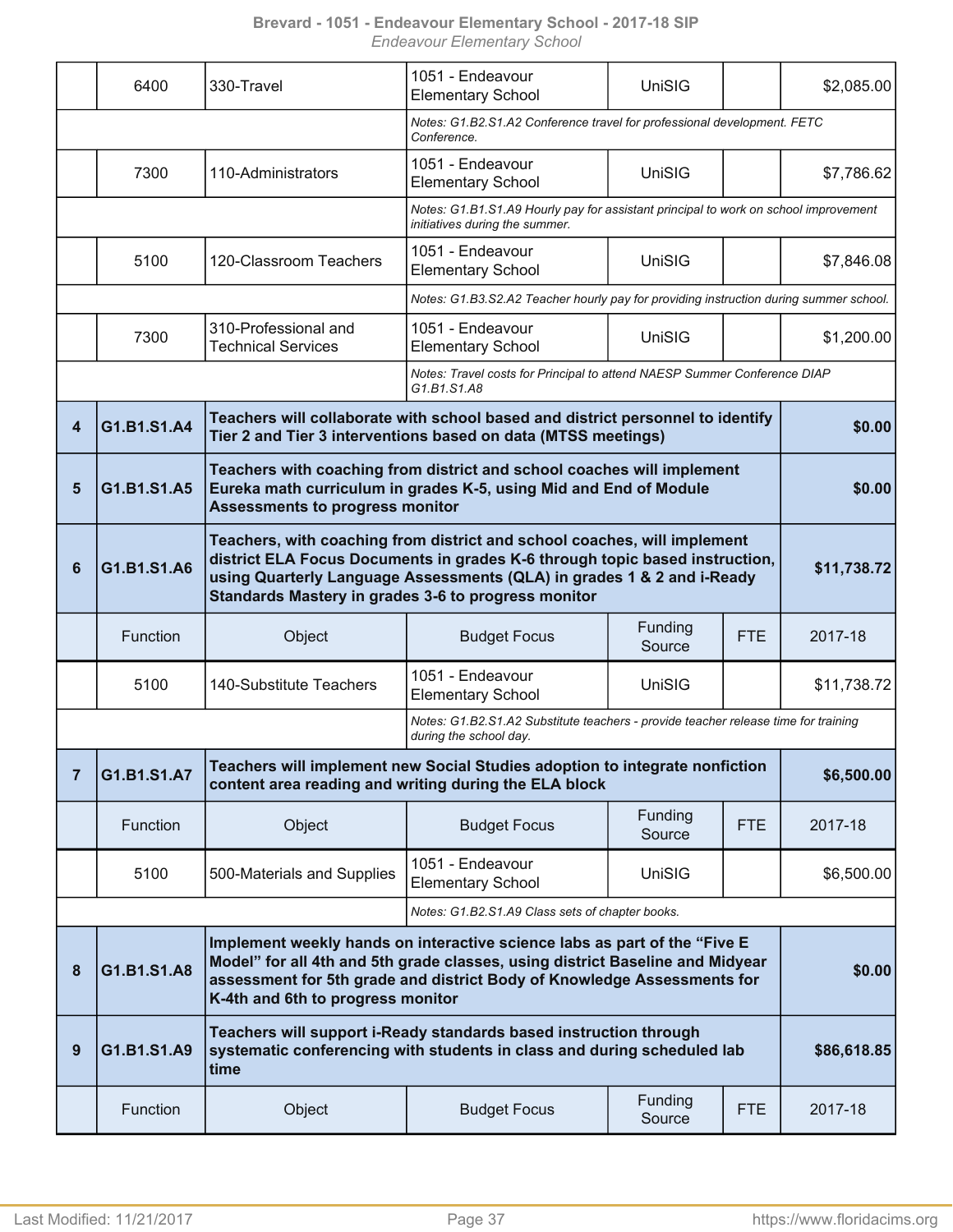|    | 5100                                                                                                                                                                                                            | 360-Rentals                                                                                                                                                                                                                                                                                                      | 1051 - Endeavour<br><b>Elementary School</b>           | UniSIG            |            | \$9,900.00  |
|----|-----------------------------------------------------------------------------------------------------------------------------------------------------------------------------------------------------------------|------------------------------------------------------------------------------------------------------------------------------------------------------------------------------------------------------------------------------------------------------------------------------------------------------------------|--------------------------------------------------------|-------------------|------------|-------------|
|    |                                                                                                                                                                                                                 | Notes: G1.B2.S1.A9 Lexia Software Subscription                                                                                                                                                                                                                                                                   |                                                        |                   |            |             |
|    | 6500                                                                                                                                                                                                            | 360-Rentals                                                                                                                                                                                                                                                                                                      | 1051 - Endeavour<br><b>Elementary School</b>           | <b>UniSIG</b>     |            | \$11,000.00 |
|    |                                                                                                                                                                                                                 |                                                                                                                                                                                                                                                                                                                  | Notes: G1.B2.S1.A9 Reading Plus Software Subscription. |                   |            |             |
|    | 6500                                                                                                                                                                                                            | 644-Computer Hardware<br>Non-Capitalized                                                                                                                                                                                                                                                                         | 1051 - Endeavour<br><b>Elementary School</b>           | UniSIG            |            | \$60,718.85 |
|    |                                                                                                                                                                                                                 |                                                                                                                                                                                                                                                                                                                  | Notes: G1.B3.S2.A2 Computer Hardware                   |                   |            |             |
|    | 6500                                                                                                                                                                                                            | 644-Computer Hardware<br>Non-Capitalized                                                                                                                                                                                                                                                                         | 1051 - Endeavour<br><b>Elementary School</b>           | <b>UniSIG</b>     |            | \$5,000.00  |
|    |                                                                                                                                                                                                                 |                                                                                                                                                                                                                                                                                                                  | Notes: B1.B3.S2.A2 Computer Hardware                   |                   |            |             |
| 10 | School based and district personnel will provide professional development<br>on the utilization of our intervention block and the MTSS process (eg. data<br>G1.B2.S1.A1<br>collection for progress monitoring). |                                                                                                                                                                                                                                                                                                                  |                                                        |                   |            | \$0.00      |
| 11 | G1.B2.S1.A2                                                                                                                                                                                                     | Leadership/teachers will utilize monthly MTSS data analysis meetings to<br>identify students with academic concerns, determine intervention strategies,<br>and create/monitor a data tracking plan.                                                                                                              | \$0.00                                                 |                   |            |             |
| 12 | G1.B2.S1.A3                                                                                                                                                                                                     | Teachers and staff will implement intervention strategy based on student<br>needs with fidelity (which may include Leveled Literacy Intervention, Ready<br>\$102,867.00<br>materials for math, small group instruction based on academic concern and/<br>or individualized interventions based on student needs) |                                                        |                   |            |             |
|    | Function                                                                                                                                                                                                        | Object                                                                                                                                                                                                                                                                                                           | <b>Budget Focus</b>                                    | Funding<br>Source | <b>FTE</b> | 2017-18     |
|    | 5100                                                                                                                                                                                                            | 150-Aides                                                                                                                                                                                                                                                                                                        | 1051 - Endeavour<br><b>Elementary School</b>           | <b>UniSIG</b>     | 2.0        | \$26,165.00 |
|    |                                                                                                                                                                                                                 |                                                                                                                                                                                                                                                                                                                  | Notes: G1.B3.S2.A1 IA Salary                           |                   |            |             |
|    | 5100                                                                                                                                                                                                            | 210-Retirement                                                                                                                                                                                                                                                                                                   | 1051 - Endeavour<br><b>Elementary School</b>           | UniSIG            | 2.0        | \$1,886.00  |
|    |                                                                                                                                                                                                                 |                                                                                                                                                                                                                                                                                                                  | Notes: G1.B3.S2.A1 IA Retirement                       |                   |            |             |
|    | 5100                                                                                                                                                                                                            | 220-Social Security                                                                                                                                                                                                                                                                                              | 1051 - Endeavour<br><b>Elementary School</b>           | <b>UniSIG</b>     | 2.0        | \$1,822.00  |
|    | Notes: G1.B3.S2.A1 IA Social Security                                                                                                                                                                           |                                                                                                                                                                                                                                                                                                                  |                                                        |                   |            |             |
|    | 5100                                                                                                                                                                                                            | 230-Group Insurance                                                                                                                                                                                                                                                                                              | 1051 - Endeavour<br><b>Elementary School</b>           | <b>UniSIG</b>     | 2.0        | \$14,742.00 |
|    |                                                                                                                                                                                                                 |                                                                                                                                                                                                                                                                                                                  | Notes: G1.B3.S2.A1 IA Group Insurance                  |                   |            |             |
|    | 5100                                                                                                                                                                                                            | 232-Life Insurance                                                                                                                                                                                                                                                                                               | 1051 - Endeavour<br><b>Elementary School</b>           | UniSIG            | 2.0        | \$198.00    |
|    |                                                                                                                                                                                                                 |                                                                                                                                                                                                                                                                                                                  | Notes: G1.B3.S2.A1 IA Group Insurance                  |                   |            |             |
|    | 5100                                                                                                                                                                                                            | 240-Workers Compensation                                                                                                                                                                                                                                                                                         | 1051 - Endeavour<br><b>Elementary School</b>           | <b>UniSIG</b>     | 2.0        | \$132.00    |
|    |                                                                                                                                                                                                                 |                                                                                                                                                                                                                                                                                                                  | Notes: G1.B3.S2.A1 IA Workers Compensation             |                   |            |             |
|    | 6300                                                                                                                                                                                                            | 120-Classroom Teachers                                                                                                                                                                                                                                                                                           | 1051 - Endeavour                                       | UniSIG            | 1.0        | \$36,920.00 |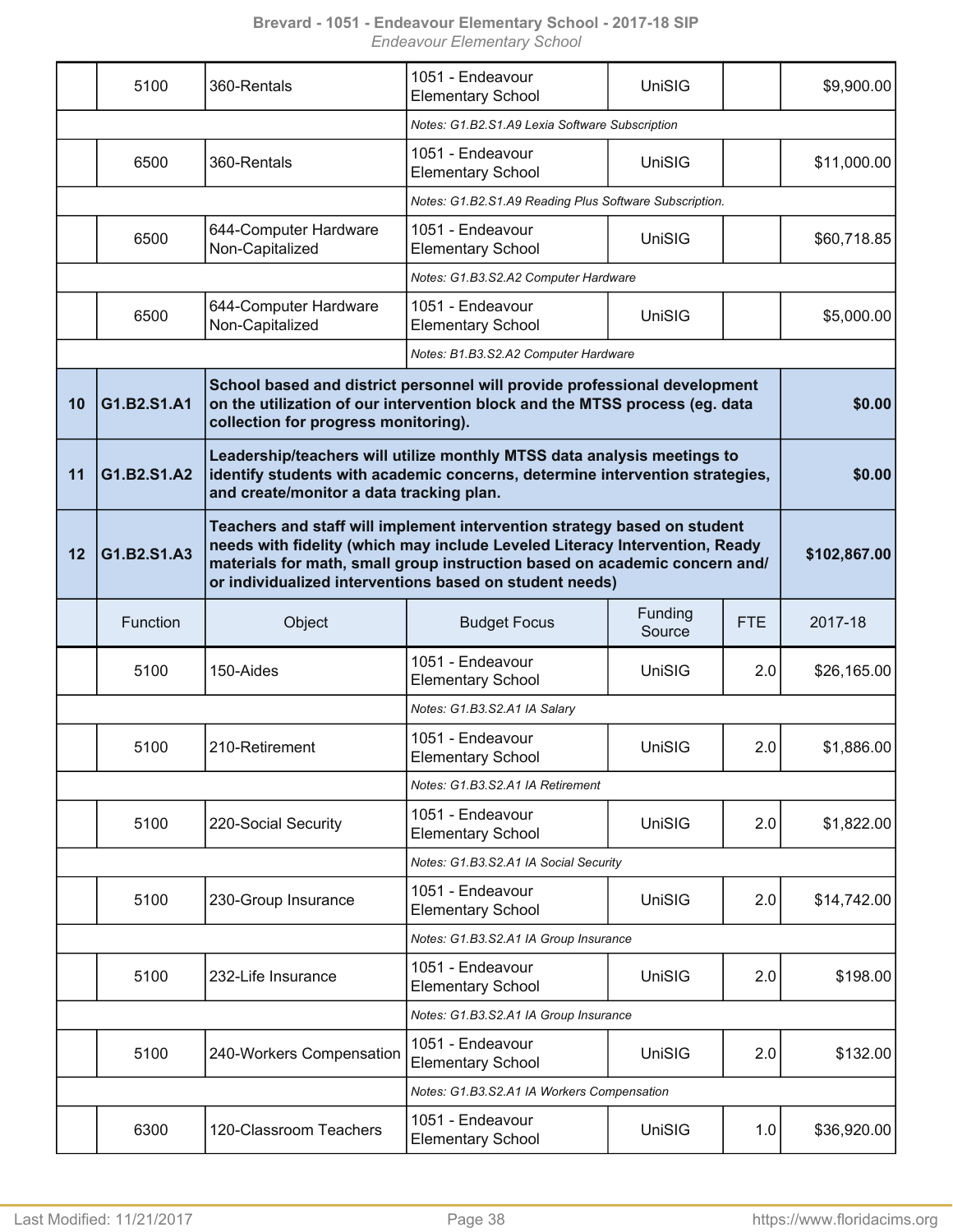|    |                                                                                                                                                                                                                                                                           |                                                                                                                                                              | Notes: G1.B3.S2.A1 Teachers Base Salary                                    |                   |            |             |  |
|----|---------------------------------------------------------------------------------------------------------------------------------------------------------------------------------------------------------------------------------------------------------------------------|--------------------------------------------------------------------------------------------------------------------------------------------------------------|----------------------------------------------------------------------------|-------------------|------------|-------------|--|
|    | 6300                                                                                                                                                                                                                                                                      | 210-Retirement                                                                                                                                               | 1051 - Endeavour<br><b>Elementary School</b>                               | <b>UniSIG</b>     | 1.0        | \$2,924.00  |  |
|    |                                                                                                                                                                                                                                                                           |                                                                                                                                                              | Notes: G1.B3.S2.A1 Retirement                                              |                   |            |             |  |
|    | 6300                                                                                                                                                                                                                                                                      | 220-Social Security                                                                                                                                          | 1051 - Endeavour<br><b>Elementary School</b>                               | <b>UniSIG</b>     | 1.0        | \$2,824.00  |  |
|    |                                                                                                                                                                                                                                                                           |                                                                                                                                                              | Notes: G1.B3.S2.A1 Social Security                                         |                   |            |             |  |
|    | 6300                                                                                                                                                                                                                                                                      | 230-Group Insurance                                                                                                                                          | 1051 - Endeavour<br><b>Elementary School</b>                               | <b>UniSIG</b>     | 1.0        | \$14,742.00 |  |
|    |                                                                                                                                                                                                                                                                           |                                                                                                                                                              | Notes: G1.B3.S2.A1 Group Insurance                                         |                   |            |             |  |
|    | 6300                                                                                                                                                                                                                                                                      | 232-Life Insurance                                                                                                                                           | 1051 - Endeavour<br><b>Elementary School</b>                               | UniSIG            | 1.0        | \$306.00    |  |
|    |                                                                                                                                                                                                                                                                           |                                                                                                                                                              | Notes: G1.B3.S2.A1 Group Insurance                                         |                   |            |             |  |
|    | 6300                                                                                                                                                                                                                                                                      | 240-Workers Compensation                                                                                                                                     | 1051 - Endeavour<br><b>Elementary School</b>                               | UniSIG            | 1.0        | \$206.00    |  |
|    |                                                                                                                                                                                                                                                                           |                                                                                                                                                              | Notes: G1.B3.S2.A1 Workers Compensation                                    |                   |            |             |  |
| 13 | The leadership team will utilize the services of site based staff, community<br>partners, and contracted agencies to educate staff and students regarding<br>G2.B1.S1.A1<br>social emotional strategies and curriculum to include Zones of Regulation<br>and Second Step. |                                                                                                                                                              |                                                                            |                   | \$7,000.00 |             |  |
|    | Function                                                                                                                                                                                                                                                                  | Object                                                                                                                                                       | <b>Budget Focus</b>                                                        | Funding<br>Source | <b>FTE</b> | 2017-18     |  |
|    | 6400                                                                                                                                                                                                                                                                      | 311-Subagreements up to<br>\$25,000                                                                                                                          | 1051 - Endeavour<br><b>Elementary School</b>                               | <b>UniSIG</b>     |            | \$7,000.00  |  |
|    |                                                                                                                                                                                                                                                                           |                                                                                                                                                              | Notes: G2.B2.S1.A1 Zones of Regulation 1 day training stakeholders         |                   |            |             |  |
| 14 | All teachers new to Endeavour will participate in Youth Mental Health First<br>G2.B1.S1.A10<br><b>Aid Training</b>                                                                                                                                                        |                                                                                                                                                              |                                                                            |                   | \$0.00     |             |  |
| 15 | G2.B1.S1.A2                                                                                                                                                                                                                                                               | Social worker will provide instructional time three days a week on Zones of<br><b>Regulation via Endeavour News Network.</b>                                 |                                                                            |                   |            | \$0.00      |  |
| 16 | G2.B1.S1.A3                                                                                                                                                                                                                                                               |                                                                                                                                                              | Teachers will implement and practice Zones of Regulation instruction daily |                   |            | \$0.00      |  |
| 17 | G2.B1.S1.A4                                                                                                                                                                                                                                                               | Teachers/Guidance Counselor will provide students instruction in social<br>emotional learning during weekly guidance lessons using Second Step<br>curriculum |                                                                            |                   |            | \$0.00      |  |
| 18 | The Community School will conduct monthly Parent University Courses to<br>inform, engage, and empower to support school wide social emotional<br>G2.B1.S1.A5<br>learning initiatives.                                                                                     |                                                                                                                                                              |                                                                            |                   | \$0.00     |             |  |
| 19 | G2.B1.S1.A6                                                                                                                                                                                                                                                               | <b>Endeavour will maintain systematic process for Positive Behavior</b><br>Intervention Support (PBIS) to continue to decrease office discipline referrals   |                                                                            |                   |            | \$70,840.00 |  |
|    | Function                                                                                                                                                                                                                                                                  | Object                                                                                                                                                       | <b>Budget Focus</b>                                                        | Funding<br>Source | <b>FTE</b> | 2017-18     |  |
|    | 6300                                                                                                                                                                                                                                                                      | 120-Classroom Teachers                                                                                                                                       | 1051 - Endeavour<br><b>Elementary School</b>                               | UniSIG            | 1.0        | \$54,267.00 |  |
|    |                                                                                                                                                                                                                                                                           |                                                                                                                                                              | Notes: G2.B2.S1.A1 PBIS Coach                                              |                   |            |             |  |